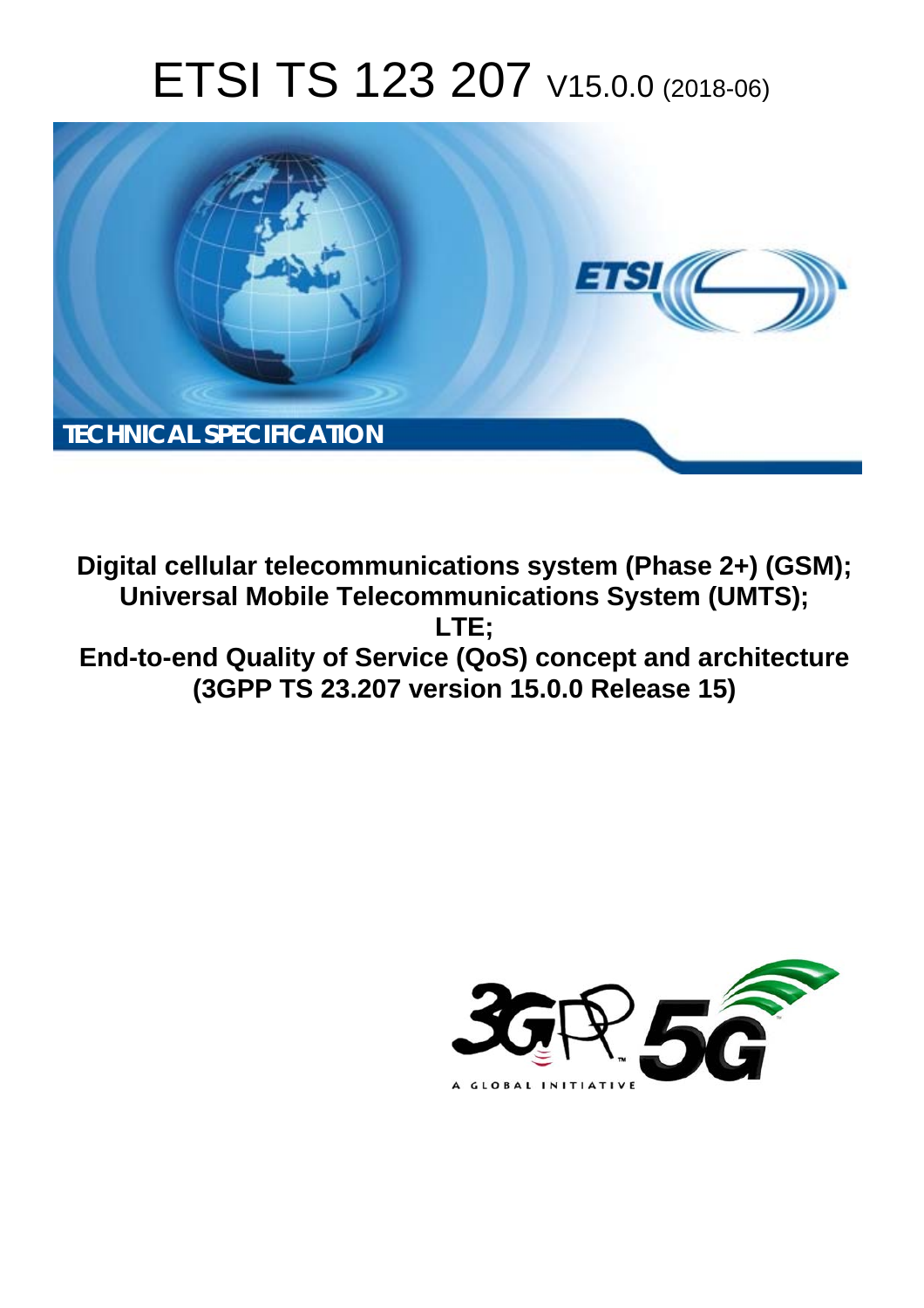Reference

RTS/TSGS-0223207vf00

Keywords GSM,LTE,UMTS

#### *ETSI*

#### 650 Route des Lucioles F-06921 Sophia Antipolis Cedex - FRANCE

Tel.: +33 4 92 94 42 00 Fax: +33 4 93 65 47 16

Siret N° 348 623 562 00017 - NAF 742 C Association à but non lucratif enregistrée à la Sous-Préfecture de Grasse (06) N° 7803/88

#### *Important notice*

The present document can be downloaded from: <http://www.etsi.org/standards-search>

The present document may be made available in electronic versions and/or in print. The content of any electronic and/or print versions of the present document shall not be modified without the prior written authorization of ETSI. In case of any existing or perceived difference in contents between such versions and/or in print, the only prevailing document is the print of the Portable Document Format (PDF) version kept on a specific network drive within ETSI Secretariat.

Users of the present document should be aware that the document may be subject to revision or change of status. Information on the current status of this and other ETSI documents is available at <https://portal.etsi.org/TB/ETSIDeliverableStatus.aspx>

If you find errors in the present document, please send your comment to one of the following services: <https://portal.etsi.org/People/CommiteeSupportStaff.aspx>

#### *Copyright Notification*

No part may be reproduced or utilized in any form or by any means, electronic or mechanical, including photocopying and microfilm except as authorized by written permission of ETSI. The content of the PDF version shall not be modified without the written authorization of ETSI. The copyright and the foregoing restriction extend to reproduction in all media.

> © ETSI 2018. All rights reserved.

**DECT**TM, **PLUGTESTS**TM, **UMTS**TM and the ETSI logo are trademarks of ETSI registered for the benefit of its Members. **3GPP**TM and **LTE**TM are trademarks of ETSI registered for the benefit of its Members and of the 3GPP Organizational Partners. **oneM2M** logo is protected for the benefit of its Members.

**GSM**® and the GSM logo are trademarks registered and owned by the GSM Association.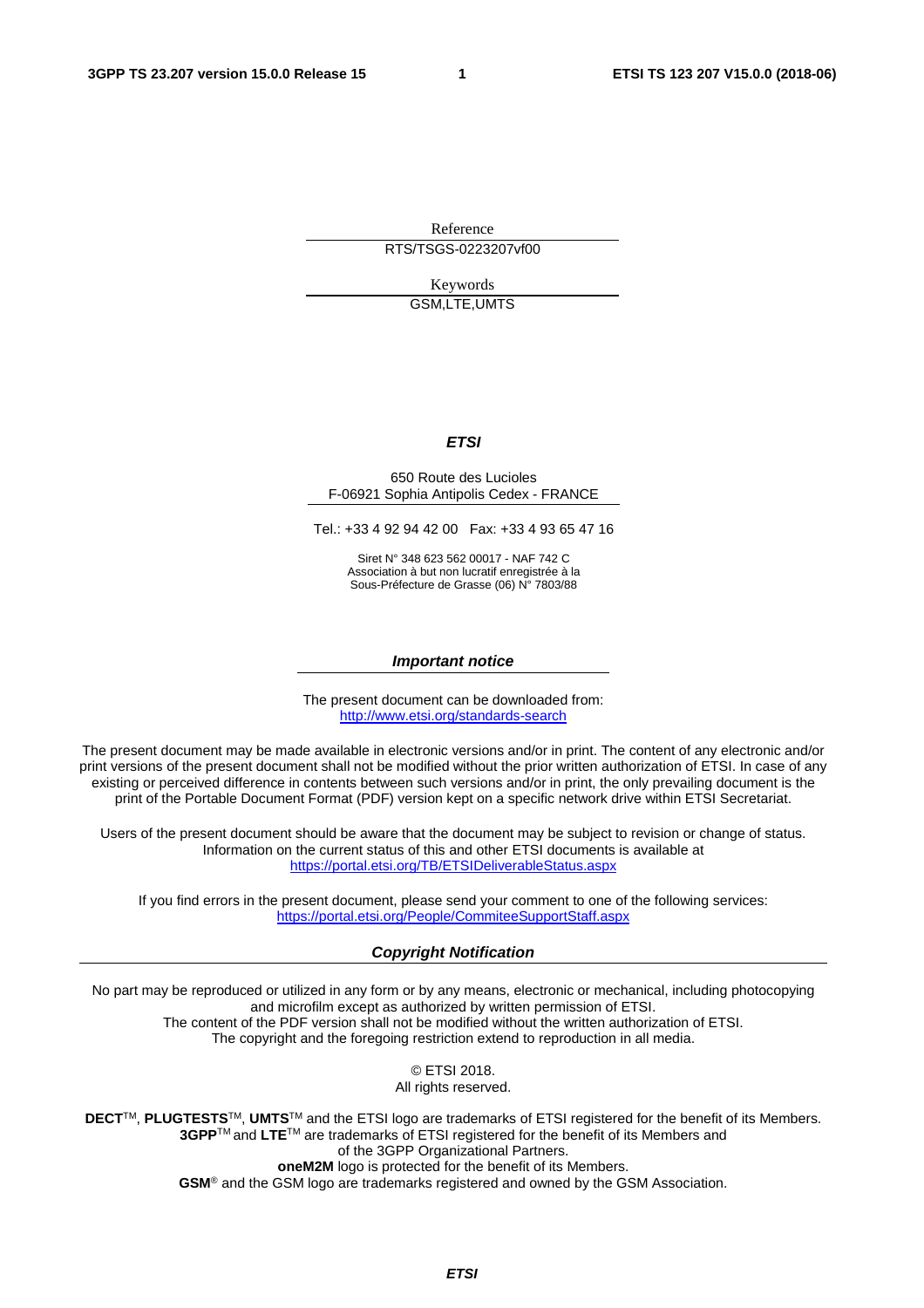# Intellectual Property Rights

#### Essential patents

IPRs essential or potentially essential to normative deliverables may have been declared to ETSI. The information pertaining to these essential IPRs, if any, is publicly available for **ETSI members and non-members**, and can be found in ETSI SR 000 314: *"Intellectual Property Rights (IPRs); Essential, or potentially Essential, IPRs notified to ETSI in respect of ETSI standards"*, which is available from the ETSI Secretariat. Latest updates are available on the ETSI Web server ([https://ipr.etsi.org/\)](https://ipr.etsi.org/).

Pursuant to the ETSI IPR Policy, no investigation, including IPR searches, has been carried out by ETSI. No guarantee can be given as to the existence of other IPRs not referenced in ETSI SR 000 314 (or the updates on the ETSI Web server) which are, or may be, or may become, essential to the present document.

#### **Trademarks**

The present document may include trademarks and/or tradenames which are asserted and/or registered by their owners. ETSI claims no ownership of these except for any which are indicated as being the property of ETSI, and conveys no right to use or reproduce any trademark and/or tradename. Mention of those trademarks in the present document does not constitute an endorsement by ETSI of products, services or organizations associated with those trademarks.

# Foreword

This Technical Specification (TS) has been produced by ETSI 3rd Generation Partnership Project (3GPP).

The present document may refer to technical specifications or reports using their 3GPP identities, UMTS identities or GSM identities. These should be interpreted as being references to the corresponding ETSI deliverables.

The cross reference between GSM, UMTS, 3GPP and ETSI identities can be found under [http://webapp.etsi.org/key/queryform.asp.](http://webapp.etsi.org/key/queryform.asp)

# Modal verbs terminology

In the present document "**shall**", "**shall not**", "**should**", "**should not**", "**may**", "**need not**", "**will**", "**will not**", "**can**" and "**cannot**" are to be interpreted as described in clause 3.2 of the [ETSI Drafting Rules](https://portal.etsi.org/Services/editHelp!/Howtostart/ETSIDraftingRules.aspx) (Verbal forms for the expression of provisions).

"**must**" and "**must not**" are **NOT** allowed in ETSI deliverables except when used in direct citation.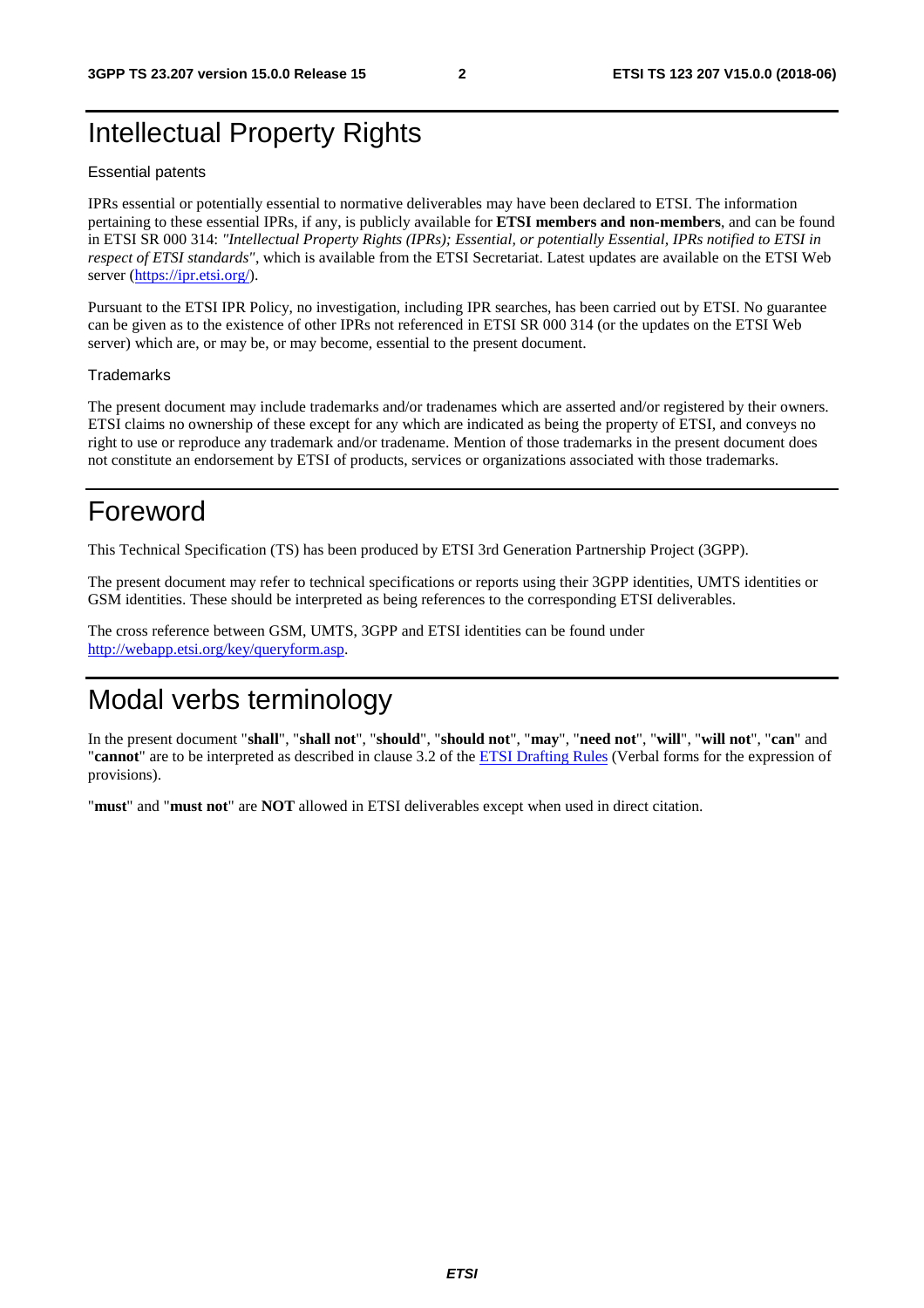# Contents

| 1                |                                                                                          |  |  |  |  |  |  |
|------------------|------------------------------------------------------------------------------------------|--|--|--|--|--|--|
| 2                |                                                                                          |  |  |  |  |  |  |
| 3                |                                                                                          |  |  |  |  |  |  |
| 3.1              |                                                                                          |  |  |  |  |  |  |
| 3.2              |                                                                                          |  |  |  |  |  |  |
| $\overline{4}$   |                                                                                          |  |  |  |  |  |  |
| 4.1              |                                                                                          |  |  |  |  |  |  |
| 4.2              |                                                                                          |  |  |  |  |  |  |
| 5                |                                                                                          |  |  |  |  |  |  |
| 5.1              |                                                                                          |  |  |  |  |  |  |
| 5.1.1            |                                                                                          |  |  |  |  |  |  |
| 5.1.1.1          |                                                                                          |  |  |  |  |  |  |
| 5.1.1.2          |                                                                                          |  |  |  |  |  |  |
| 5.1.1.3          |                                                                                          |  |  |  |  |  |  |
| 5.1.1.4          |                                                                                          |  |  |  |  |  |  |
| 5.1.2            |                                                                                          |  |  |  |  |  |  |
| 5.1.2.1          |                                                                                          |  |  |  |  |  |  |
| 5.2              |                                                                                          |  |  |  |  |  |  |
| 5.2.1            |                                                                                          |  |  |  |  |  |  |
| 5.2.2            |                                                                                          |  |  |  |  |  |  |
| 5.2.3            |                                                                                          |  |  |  |  |  |  |
| 5.2.3a           |                                                                                          |  |  |  |  |  |  |
| 5.2.4<br>5.3     |                                                                                          |  |  |  |  |  |  |
| 5.3a             |                                                                                          |  |  |  |  |  |  |
| 5.3b             |                                                                                          |  |  |  |  |  |  |
| 5.3c             |                                                                                          |  |  |  |  |  |  |
| 5.4              |                                                                                          |  |  |  |  |  |  |
| 5.5              |                                                                                          |  |  |  |  |  |  |
| 6                |                                                                                          |  |  |  |  |  |  |
| 6.1              |                                                                                          |  |  |  |  |  |  |
| 6.1.1            |                                                                                          |  |  |  |  |  |  |
| 6.1.2            |                                                                                          |  |  |  |  |  |  |
| 6.1.3            |                                                                                          |  |  |  |  |  |  |
| 6.1.3a           |                                                                                          |  |  |  |  |  |  |
| 6.1.4            |                                                                                          |  |  |  |  |  |  |
| 6.2              |                                                                                          |  |  |  |  |  |  |
| 6.3              |                                                                                          |  |  |  |  |  |  |
| 6.3.1            |                                                                                          |  |  |  |  |  |  |
| 6.3.2            |                                                                                          |  |  |  |  |  |  |
| 6.3.2.1          |                                                                                          |  |  |  |  |  |  |
| 6.3.2.2          |                                                                                          |  |  |  |  |  |  |
| 6.3.2.3          | Resource Reservation with IP QoS reservation signalling and Service-based Local Policy17 |  |  |  |  |  |  |
| 6.3.2.4<br>6.3.3 |                                                                                          |  |  |  |  |  |  |
| 6.3.4            |                                                                                          |  |  |  |  |  |  |
| 6.3.5            |                                                                                          |  |  |  |  |  |  |
| 6.3.6            |                                                                                          |  |  |  |  |  |  |
| 6.3.6a           |                                                                                          |  |  |  |  |  |  |
|                  |                                                                                          |  |  |  |  |  |  |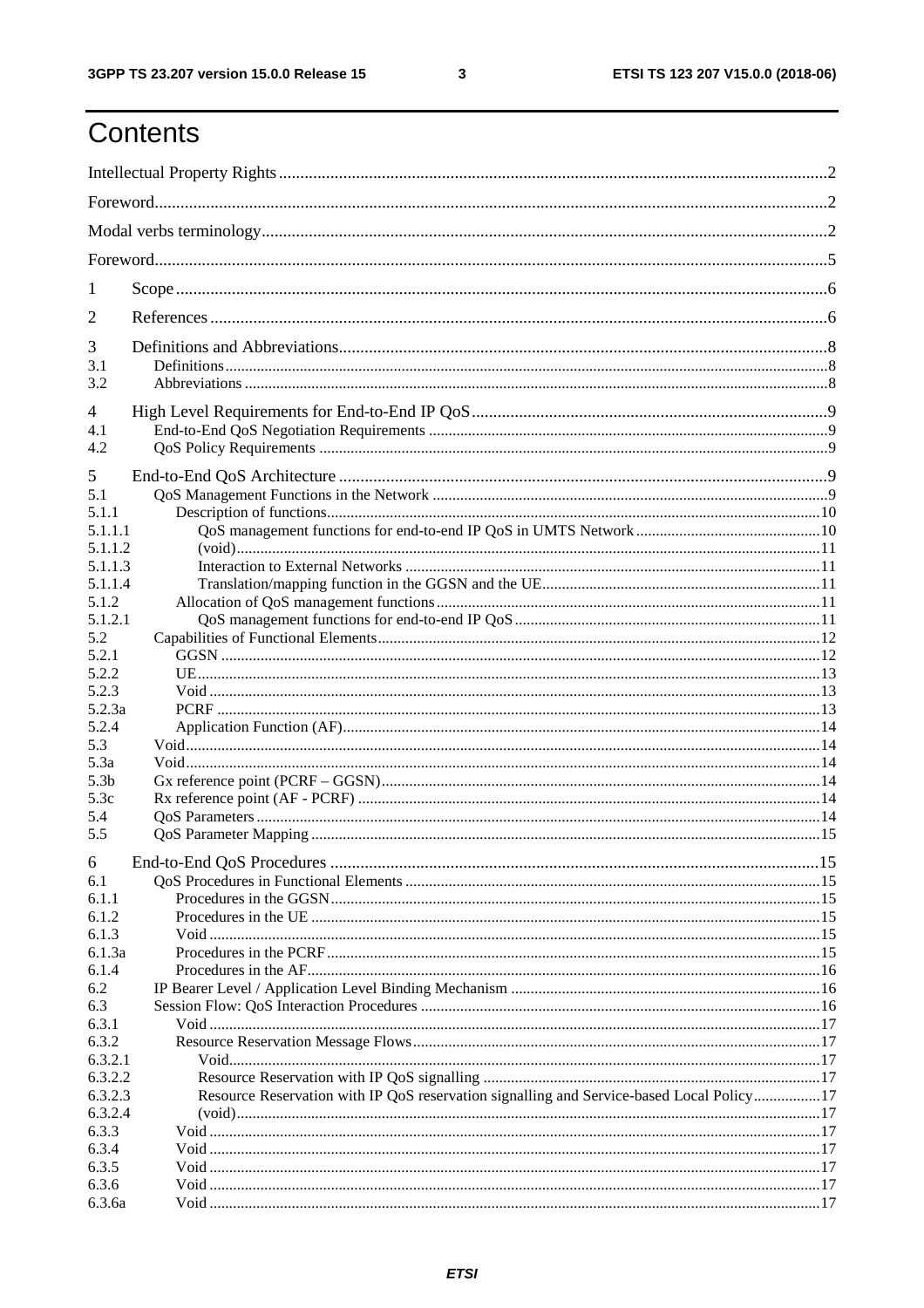$\overline{\mathbf{4}}$ 

| 6.3.8<br>6.4<br>Annex A (informative):<br>A.1<br>A.2<br>A.2.1<br>A.2.2<br>A.2.3<br>A.2.4<br>A.2.5<br><b>Annex B</b> (informative):<br>Sample Mapping of SDP Descriptions Into QoS Authorization29<br><b>Annex C</b> (informative):<br><b>Annex D</b> (informative):<br>D.1<br>D.2<br><b>Annex E</b> (informative): | 6.3.7 |  |  |
|--------------------------------------------------------------------------------------------------------------------------------------------------------------------------------------------------------------------------------------------------------------------------------------------------------------------|-------|--|--|
|                                                                                                                                                                                                                                                                                                                    |       |  |  |
|                                                                                                                                                                                                                                                                                                                    |       |  |  |
|                                                                                                                                                                                                                                                                                                                    |       |  |  |
|                                                                                                                                                                                                                                                                                                                    |       |  |  |
|                                                                                                                                                                                                                                                                                                                    |       |  |  |
|                                                                                                                                                                                                                                                                                                                    |       |  |  |
|                                                                                                                                                                                                                                                                                                                    |       |  |  |
|                                                                                                                                                                                                                                                                                                                    |       |  |  |
|                                                                                                                                                                                                                                                                                                                    |       |  |  |
|                                                                                                                                                                                                                                                                                                                    |       |  |  |
|                                                                                                                                                                                                                                                                                                                    |       |  |  |
|                                                                                                                                                                                                                                                                                                                    |       |  |  |
|                                                                                                                                                                                                                                                                                                                    |       |  |  |
|                                                                                                                                                                                                                                                                                                                    |       |  |  |
|                                                                                                                                                                                                                                                                                                                    |       |  |  |
|                                                                                                                                                                                                                                                                                                                    |       |  |  |
|                                                                                                                                                                                                                                                                                                                    |       |  |  |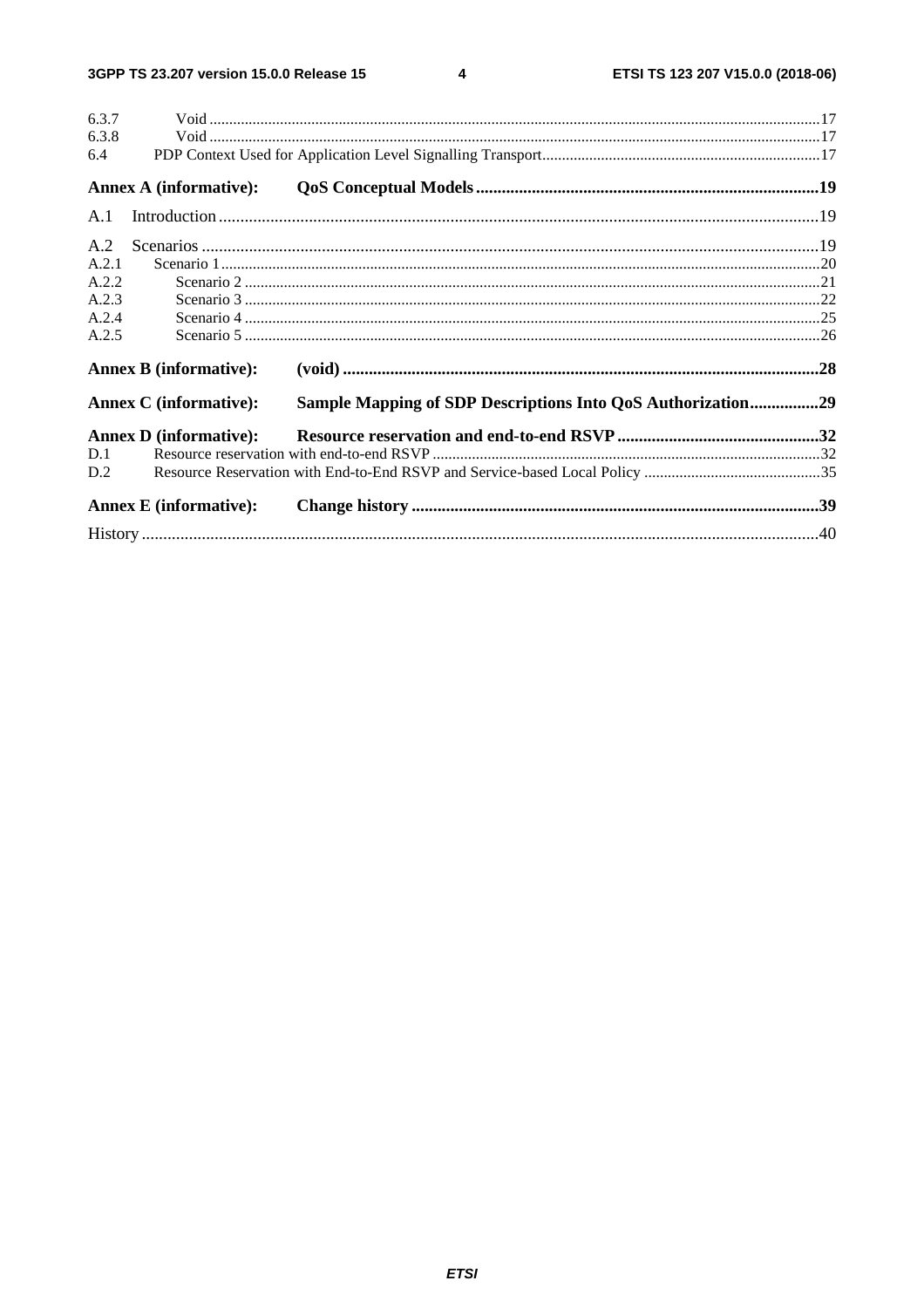# Foreword

This Technical Specification has been produced by the 3rd Generation Partnership Project (3GPP).

The contents of the present document are subject to continuing work within the TSG and may change following formal TSG approval. Should the TSG modify the contents of the present document, it will be re-released by the TSG with an identifying change of release date and an increase in version number as follows:

Version x.y.z

where:

- x the first digit:
	- 1 presented to TSG for information;
	- 2 presented to TSG for approval;
	- 3 or greater indicates TSG approved document under change control.
- y the second digit is incremented for all changes of substance, i.e. technical enhancements, corrections, updates, etc.
- z the third digit is incremented when editorial only changes have been incorporated in the document.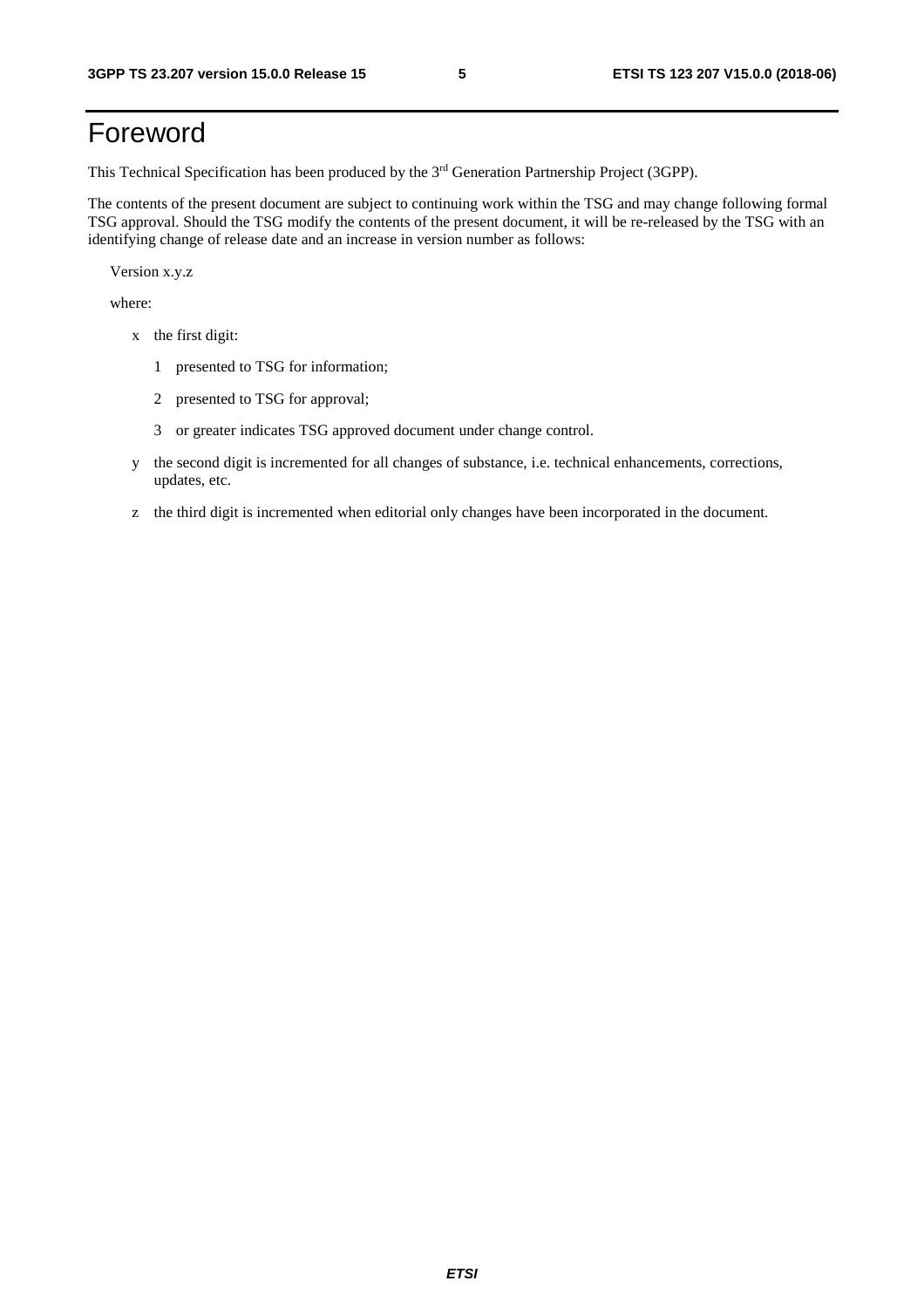# 1 Scope

The present document provides the framework for end-to-end Quality of Service involving GPRS and complements TS 23.107 [3] which describes the framework for Quality of Service within UMTS. The end-to-end QoS architecture is provided in Figure 1. The document describes the interaction between the TE/MT Local Bearer Service, the GPRS Bearer Service, and the External Bearer Service, and how these together provide Quality of Service for the End-to-End Service. The document also describes IP level mechanisms necessary in providing end-to-end Quality of Service involving GPRS networks, including possible interaction between the IP level and the GPRS level, as well as the application level and the IP level.

This document covers different architectural aspects of the end-to-end Quality of Service concept and architecture with varying level of detail. In general, other specifications shall be referred to for further details; these other specifications enable the reader to acquire the full understanding of the end-to-end Quality of Service concept and architecture. In particular, the stage 2 specification for the PCC architecture is specified in TS 23.203 [21]. The present document does not contain any requirements for the PCC architecture.

In contrast to the TS 23.107 [3], the present document is only applicable to GPRS packet switched access services, and includes aspects of interworking to the IM subsystem as well as PSTN and other networks. The document does not cover the circuit switched access services.



**Figure 1: End-to-End QoS Architecture** 

# 2 References

The following documents contain provisions which, through reference in this text, constitute provisions of the present document.

- References are either specific (identified by date of publication, edition number, version number, etc.) or non-specific.
- For a specific reference, subsequent revisions do not apply.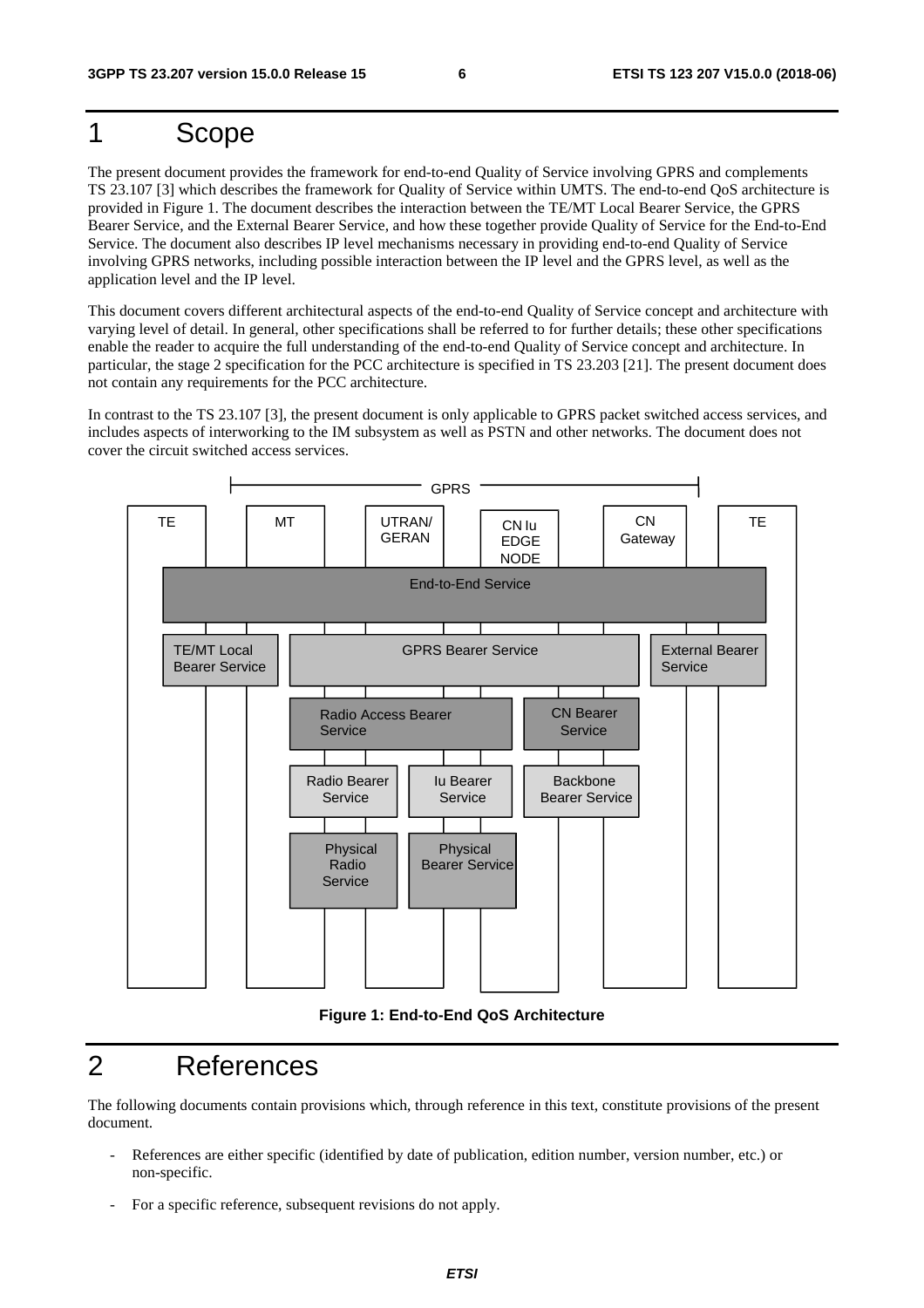- For a non-specific reference, the latest version applies. In the case of a reference to a 3GPP document (including a GSM document), a non-specific reference implicitly refers to the latest version of that document *in the same Release as the present document*.
- [1] 3GPP TS 22.228: "Service requirements for the Internet Protocol (IP) multimedia core network subsystem (IMS); Stage 1".
- [2] 3GPP TS 23.002: "Network Architecture".
- [3] 3GPP TS 23.107: "QoS Concept and Architecture".
- [4] 3GPP TS 23.228: "IP Multimedia (IM) Subsystem stage 2".
- [4a] Void.
- [4b] Void.
- [4c] Void.
- [5] 3GPP TR 21.905: "Vocabulary for 3GPP Specifications".
- [6] RFC 2475: "An Architecture for Differentiated Services (DiffServ)".
- [7] RFC 2753: "A Framework for Policy-based Admission Control ".
- [8] RFC 2748: "Common Open Policy Service protocol (COPS)".
- [9] RFC 2205: "Resource ReSerVation Protocol (RSVP)".
- [10] RFC 2209: "Resource ReSerVation Protocol (RSVP) Message Processing Rules".
- [11] RFC 2210: "The use of RSVP with IETF integrated Services".
- [12] RFC 1633: "Integrated Services in the Internet Architecture: an Overview".
- [13] RFC 3261: "SIP: Session Initiation Protocol".
- [14] RFC 2327: "Session Description Protocol".
- [15] RFC 2998: "A Framework For Integrated Services Operation Over DiffServ Networks".
- [16] RFC 2750: "RSVP Extensions for Policy Control".
- [17] RFC 2474: "Definition of the Differentiated Services Field (DS Field) in the IPv4 and IPv6 Headers".
- [18] Void.
- [19] 3GPP TS 23.060: "General Packet Radio Service (GPRS) Service description; Stage 2".
- [20] 3GPP TS 23.221: "Architecture requirements".
- [21] 3GPP TS 23.203: "Policy and Charging Control Architecture".
- [22] 3GPP TS 29.212: "Policy and Charging Control (PCC); Reference points".
- [23] 3GPP TS 29.213: "Policy and Charging Control signalling flows and QoS parameter mapping".
- [24] 3GPP TS 29.214: "Policy and Charging Control over Rx reference point".
- [25] 3GPP TS 29.208: "End-to-end Quality of Service (QoS) signalling flows".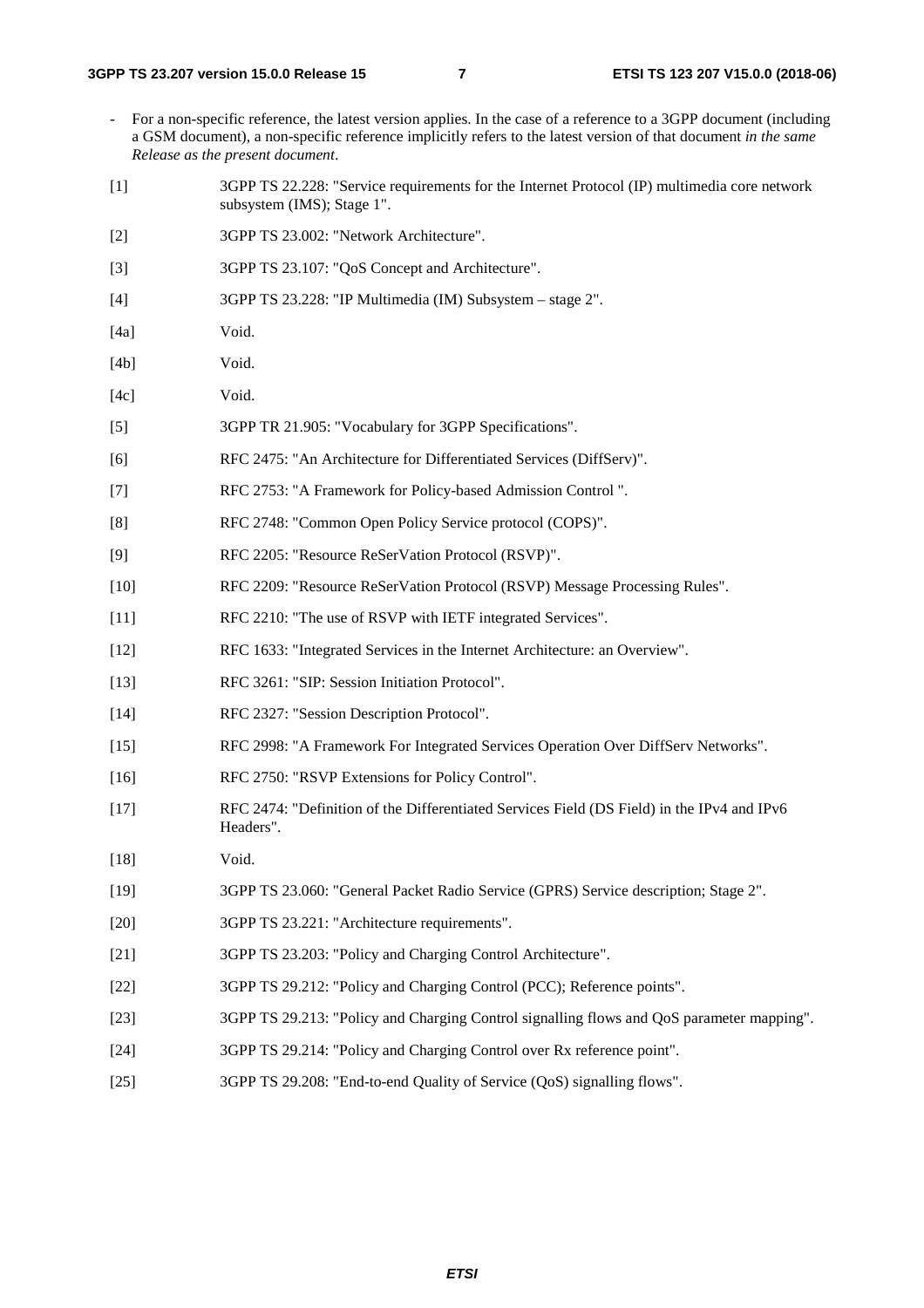# 3 Definitions and Abbreviations

### 3.1 Definitions

**RSVP**: Resource ReSerVation Protocol: The RSVP protocol, RFC 2205 [9], is used by a host to request specific qualities of service from the network for particular application data streams or flows. The network responds by explicitly admitting or rejecting RSVP requests.

**DiffServ**: DiffServ networks classify packets into one of a small number of aggregated flows or "classes", based on the DiffServ codepoint (DSCP) in the packet's IP header. This is known as behaviour aggregate (BA) classification (RFC 2475 [6]). At each DiffServ router, packets are subjected to a "per-hop behaviour" (PHB), which is invoked by the DSCP (RFC 2474 [17]).

**IntServ**: The integrated services architecture RFC 1633 [12] defined a set of extensions to the traditional best effort model of the Internet with the goal of allowing end-to-end QOS to be provided to applications. One of the key components of the architecture is a set of service definitions; the current set of services consists of the controlled load and guaranteed services. The architecture assumes that some explicit setup mechanism is used to convey information to routers so that they can provide requested services to flows that require them. While RSVP is the most widely known example of such a setup mechanism, the IntServ architecture is designed to accommodate other mechanisms.

**Application Function**: The Application Function (AF) is an element offering applications that require the control of IP bearer resources . The AF is capable of communicating with the PCRF to transfer dynamic QoS-related service information. One example of an AF is the P-CSCF of the IM CN subsystem.

**AF session**: An AF session is established by an application level signalling protocol offered by the AF that requires a session set-up with explicit session description before the use of the service. One example of an AF session is an IMS session.

**AF session signalling**: AF session signalling is used to control the AF session. One example of AF session signalling is SIP/SDP.

**Policy control**: The process whereby the Policy and Charging Rules Function (PCRF) indicates to the Policy and Charging Enforcement Function (PCEF) how to control the IP-CAN bearer. Policy control includes QoS control and/or gating control.

### 3.2 Abbreviations

For the purpose of the present document, the following abbreviations apply:

| AF              | <b>Application Function</b>                |
|-----------------|--------------------------------------------|
| <b>APN</b>      | Access Point Name (*)                      |
| <b>DiffServ</b> | Differentiated Services                    |
| <b>DSCP</b>     | DiffServ Code Point                        |
| <b>GERAN</b>    | GSM/EDGE Radio Access Network (*)          |
| <b>GGSN</b>     | Gateway GPRS Support Node (*)              |
| <b>HTTP</b>     | Hypertext Transfer Protocol (*)            |
| <b>IMS</b>      | IP Multimedia Subsystem                    |
| <b>IntServ</b>  | <b>Integrated Services</b>                 |
| LAN             | Local Area Network                         |
| <b>LDP</b>      | <b>Label Distribution Protocol</b>         |
| <b>MPLS</b>     | Multiprotocol Label Switching Architecture |
| <b>PCC</b>      | Policy and Charging Control                |
| <b>PCEF</b>     | Policy and Charging Enforcement Function   |
| <b>PHB</b>      | Per Hop Behaviour                          |
| <b>PCRF</b>     | Policy and Charging Rules Function         |
| <b>RNC</b>      | Radio Network Controller (*)               |
| <b>SDP</b>      | <b>Session Description Protocol</b>        |
| <b>SIP</b>      | Session Initiation Protocol (*)            |
| <b>SNMP</b>     | Simple Network Management Protocol (*)     |
| TFT             | Traffic Flow Template (*)                  |
|                 |                                            |

This abbreviation is covered in TR 21.905 [5], version 4.2.0.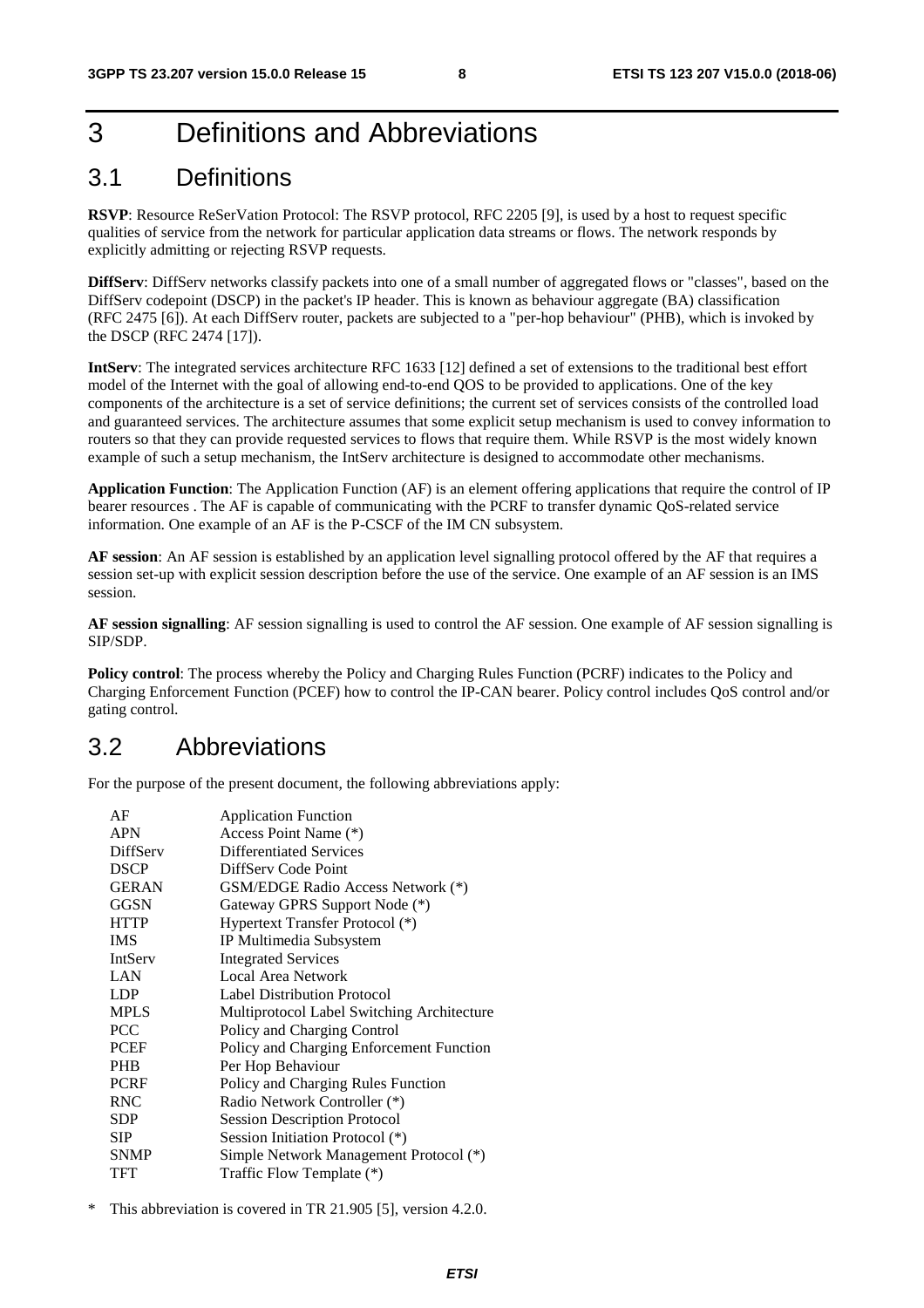# 4 High Level Requirements for End-to-End IP QoS

### 4.1 End-to-End QoS Negotiation Requirements

- The UMTS QoS negotiation mechanisms used for providing end-to-end QoS shall be backward compatible with UMTS Release 1999.
- The UMTS QoS negotiation mechanisms used for providing end-to-end QoS shall not make any assumptions about the situation in external networks which are not within the scope of 3GPP specifications.
- The UMTS QoS negotiation mechanisms used for providing end-to-end QoS shall not make any assumptions about application layer signalling protocols.
- No changes to non-UMTS specific QoS negotiation mechanisms.
- The UMTS QoS negotiation mechanisms used for providing end-to-end QoS shall not make any assumptions about applications which may be used on terminal equipment attached to mobile terminals.
- Unnecessary signalling complexity and processing complexity in the network elements as well as the mobile terminal shall be avoided.
- Unnecessary signalling traffic due to end-to-end QoS negotiation shall be avoided.
- Methods for user authentication as well as billing and charging mechanisms related to the end-to-end QoS negotiation shall be kept as simple as possible.
- Minimum changes to network architecture and mechanisms due to introduction of end-to-end QoS negotiation.
- It shall be possible for an application on the external device to request end-to-end QoS.

# 4.2 QoS Policy Requirements

- The UMTS policy mechanisms described in TS 23.060 [19] shall be used for control of the UMTS bearers.
- Interaction between UMTS bearer services and IP bearer services shall only occur at the translation function in the UE and GGSN.

# 5 End-to-End QoS Architecture

# 5.1 QoS Management Functions in the Network

To provide IP QoS end-to-end, it is necessary to manage the QoS within each domain. An IP BS Manager is used to control the external IP bearer service. Due to the different techniques used within the IP network, this communicates to the UMTS BS manager through the Translation function.

At PDP context setup the user shall have access to one of the following alternatives:

- Basic GPRS IP connectivity service: The bearer is established according to the user's subscription, local operator's IP bearer resource based policy, local operator's admission control function and GPRS roaming agreements. In this case, IP bearer resource based local policy decisions may be applied to the bearer.
- Enhanced GPRS based services: The bearer is used to support an enhanced application-layer service, such as IM. In this case, policy control decisions (e.g., authorization and policy based control) are also applied to the bearer.

To enable coordination between events in the application layer and resource management in the IP bearer layer, a logical element, the Policy and Charging Rules Function (PCRF), is used as a logical policy decision element. It is also possible to implement a policy decision element internal to the IP BS Manager in the GGSN. The IP policy architecture does not mandate the policy decision point to be external to the GGSN.

Whenever resources not owned or controlled by the UMTS network are required to provide QoS, it is necessary to interwork with the external network that controls those resources. Interworking may be realised in a number of ways, including: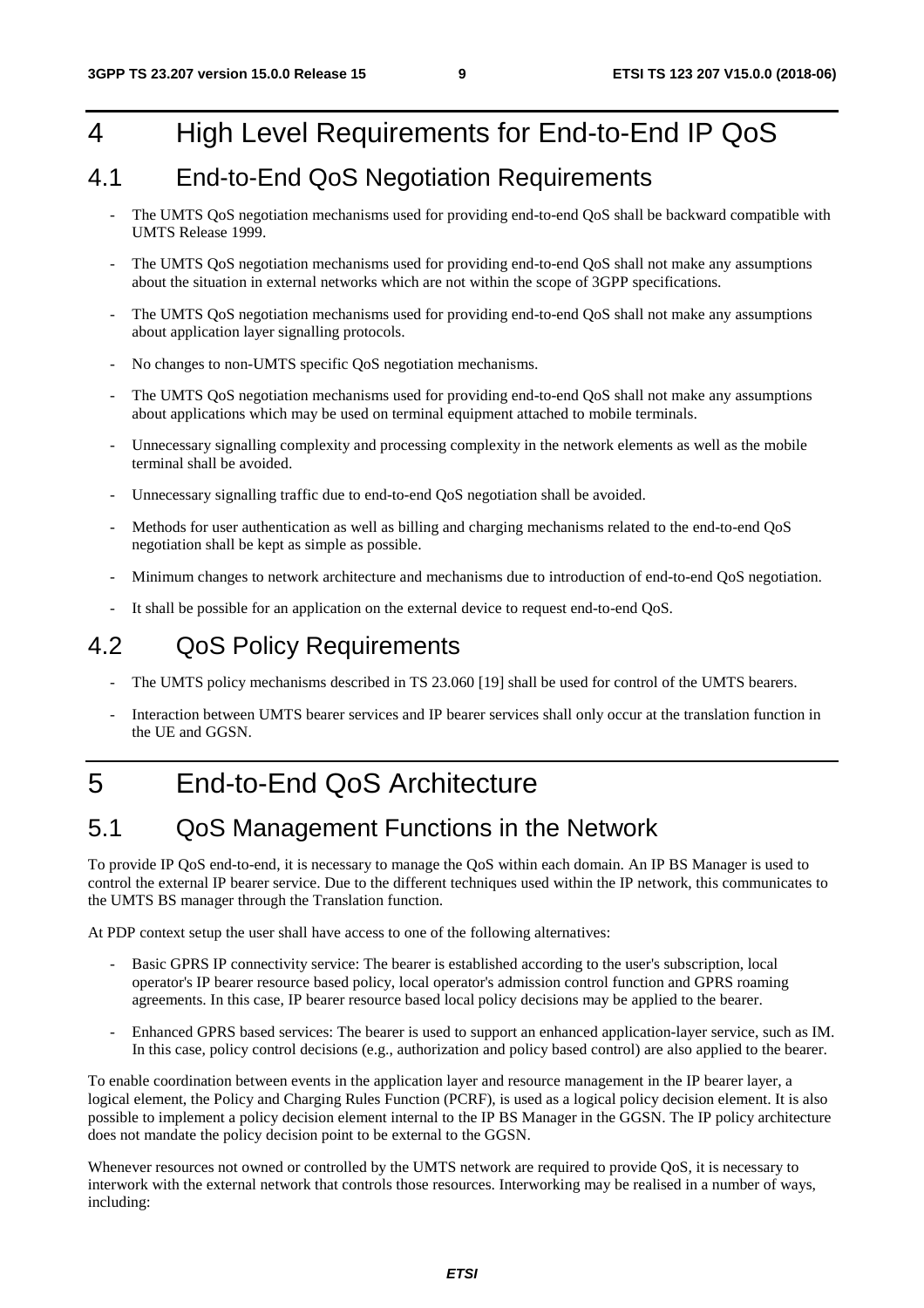- signalling along the flow path (e.g. RSVP, LDP).
- packet marking or labelling along the flow path (e.g. DiffServ, MPLS)
- interaction between Policy Control and/or Resource Management elements.
- Service Level Agreements enforced by the border routers between networks.

For the policy control the following should apply:

- The IP policy framework employed in UMTS should, as far as possible, conform to IETF "Internet Standards". The IETF policy framework may be used for policy decision, authorization, and control of the IP level functionality, at both user and network level.
- There should be separation between the scope and roles of the UMTS policy mechanisms and the IP policy framework. This is to facilitate separate evolution of these functions.

### 5.1.1 Description of functions

#### 5.1.1.1 QoS management functions for end-to-end IP QoS in UMTS Network

NOTE: The end-to-end QoS management functions do not cover the cases of a circuit switched service, or an IP service interworking with an ATM service at the gateway node.

**IP BS Manager** uses standard IP mechanisms to manage the IP bearer services. These mechanisms may be different from mechanisms used within the UMTS, and may have different parameters controlling the service. When implemented, the IP BS Manager may include the support of DiffServ Edge Function and the RSVP function. The **Translation/mapping function** provides the inter-working between the mechanisms and parameters used within the UMTS bearer service and those used within the IP bearer service, and interacts with the IP BS Manager. In the GGSN, the IP QoS parameters are mapped into UMTS QoS parameters, where needed. In the UE, the QoS requirements determined from the application layer (e.g., SDP) are mapped to either the PDP context parameters or IP layer parameters (e.g., RSVP).

If an IP BS Manager exists both in the UE and the Gateway node, it is possible that these IP BS Managers communicate directly with each other by using relevant signalling protocols.

The required options in the table define the minimum functionality that shall be supported by the equipment in order to allow multiple network operators to provide interworking between their networks for end-to-end QoS. Use of the optional functions listed below, other mechanisms which are not listed (e.g. over-provisioning), or combinations of these mechanisms are not precluded from use between operators.

The IP BS Managers in the UE and GGSN provide the set of capabilities for the IP bearer level as shown in table 1. Provision of the IP BS Manager is optional in the UE, and required in the GGSN.

| <b>Capability</b>                  | JF       | GGSN         |
|------------------------------------|----------|--------------|
| <b>DiffServ Edge Function</b>      | Optional | Required     |
| <b>RSVP/IntServ</b>                | Optional | Optional     |
| <b>IP Policy Enforcement Point</b> | Optional | Required (*) |

#### **Table 1: IP BS Manager capability in the UE and GGSN**

(\*) Although the capability of IP policy enforcement is required within the GGSN, the control of IP policy through the GGSN is a network operator choice.

Figure 2 shows the scenario for control of an IP service using IP BS Managers in both possible locations in the UE and Gateway node. The figure also indicates the optional communication path between the IP BS Managers in the UE and the Gateway node.

**Policy and Charging Rules Function (PCRF)** encompasses policy control decision and flow based charging control functionalities. The PCRF provides network control regarding the service data flow detection, gating, and QoS towards the GGSN. The PCRF makes policy control decisions, and communicates these decisions to the IP BS Manager in the GGSN, which is the Policy and Charging Enforcement Point (PCEF).

The interface between the PCRF and the Application Function (AF) is the Rx interface, and is included in the Reference Architecture depicted in TS 23.002 [2].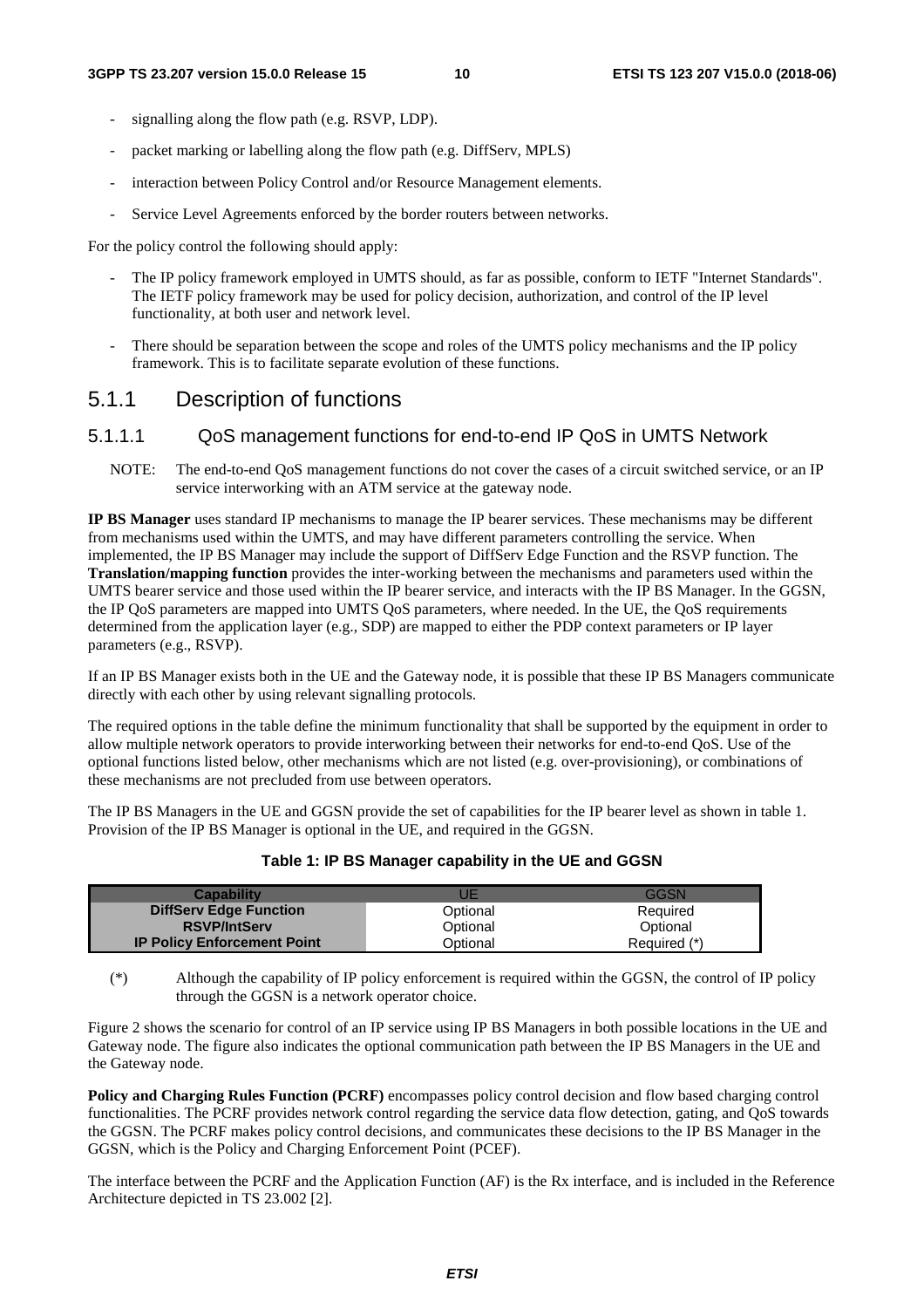The interface between the PCRF and GGSN is specified within 3GPP, named Gx interface, and is included in the Reference Architecture depicted in TS 23.002 [2]. The interface between the PCRF and GGSN supports the transfer of information and policy decisions between the policy decision point and the IP BS Manager in the GGSN.

The PCRF makes policy decisions based on input obtained from the AF as well as from other sources, e.g. operator configuration. The PCRF maps the policy set-up information received from the AF via the Rx interface into IP QoS parameters. The PCRF is in the same domain as the GGSN. The AF may either be in the same network as the PCRF or may be in a different network. In the particular case of IMS, the AF is the P-CSCF which is in the same network as the GGSN, as specified in TS 23.221 [20].

**Application Function (AF)** offers services that require the control of IP bearer resources. The AF maps QoS-related application level parameters (e.g. SDP) into policy set-up information, and sends this information to the PCRF via the Rx interface.

5.1.1.2 (void)

#### 5.1.1.3 Interaction to External Networks

Within the UMTS network, there is resource management performed by various nodes in the admission control decision. The resources considered here are under the direct control of the UMTS network.

In IP Networks, it is also necessary to perform resource management to ensure that resources required for a service are available. Where the resources for the IP Bearer Service to be managed are not owned by the UMTS network, the resource management of those resources would be performed through an interaction between the UMTS network and that external network.

In addition, where the UMTS network is also using external IP network resources as part of the UMTS bearer service (for example for the backbone bearer service), it may also be necessary to interwork with that network.

The GGSN shall support DiffServ edge functionality. There are a number of other mechanisms provided to support interoperator interworking, some of which are given below.

NOTE: This list is not exhaustive. Other options are possible.

- Signalling along the flow path: In this scenario, resource requirements are explicitly requested and either granted or rejected through the exchange of signalling messages between network elements along the path of the IP packet flow. Signalling may be performed on a per-flow basis (e.g. using end to end RSVP) or it may be performed for an aggregate set of flows. In the latter case, it is expected that signalling exchanges would only be required when there are changes required in the resources allocated to an aggregate set of flows.
- Interaction between network management entities: In this scenario, resource requirements need to be explicitly negotiated and provisioned through network management entities. The results of this exchange are then enforced in the border nodes separating DiffServ administrative domains.
- Service Level Agreements enforced by the border routers between networks: In this scenario, resources are allocated along the path based on agreements between the network operators. The border routers along the path flow are provisioned with the characteristics of the aggregated traffic that is allowed to flow between systems.

#### 5.1.1.4 Translation/mapping function in the GGSN and the UE

Translation/mapping function interacts with the IP BS Manager and with the UMTS BS Manager in the GGSN and in the UE. It provides interworking between the mechanisms and parameters used within the UMTS bearer service and those used within the IP bearer service.

For policy control, the translation/mapping function in the GGSN maps IP bearer based policy information into UMTS bearer based policy information. This mapping is used by the GGSN for policy control over the UMTS network.

### 5.1.2 Allocation of QoS management functions

#### 5.1.2.1 QoS management functions for end-to-end IP QoS

The QoS management functions for controlling the external IP bearer services and how they relate to the UMTS bearer service QoS management functions are shown in Figure 2.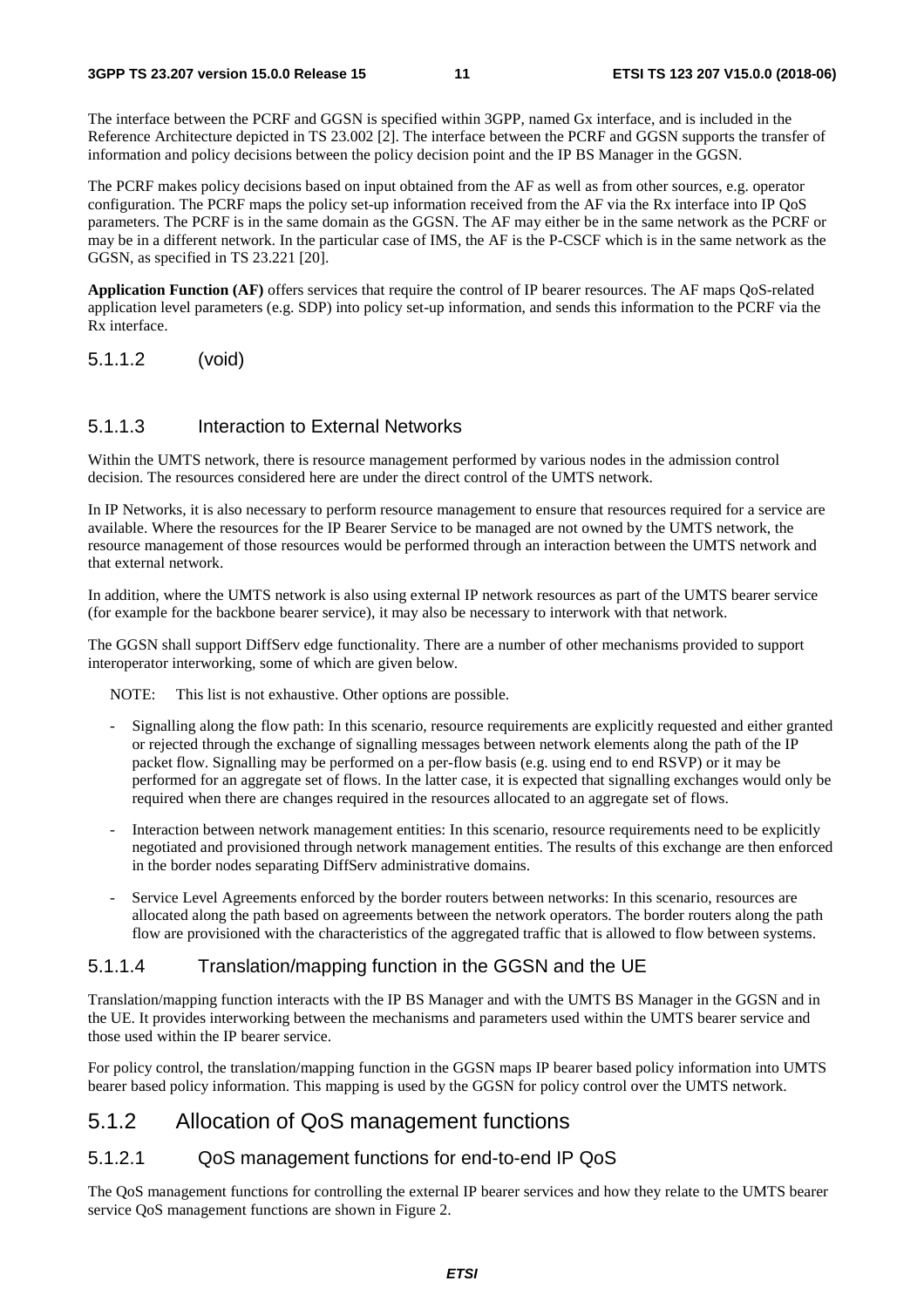

service primitive interface protocol interface

#### **Figure 2: QoS management functions for UMTS bearer service in the control plane and QoS management functions for end-to-end IP QoS**

NOTE 1: The dimmed boxes in Figure 2 are clarified in TS 23.107 [3].

NOTE 2: The UE is only shown as a combined element, but it may also consist of a split TE/MT. Standardization of the interface and operation within a split UE is outside the scope of this TS.

### 5.2 Capabilities of Functional Elements

This section provides functional descriptions of capabilities in GGSN, UE, PCRF, and AF.

### 5.2.1 GGSN

This clause provides functional descriptions of capabilities in GGSN. The capabilities are part of IP BS Manager (see 5.1.1.1) or corresponding user plane functions. Determination of exactly which functions are required to support interoperator and multi-vendor aspects are not addressed in this clause.

The **DiffServ Edge Function** shall be compliant to the IETF specifications for Differentiated Services (RFC 2475 [6]). The IETF Differentiated Services architecture will be used to provide QoS for the external bearer service.

Parameters for the DiffServ Edge Function (i.e. classifiers, meters, packet handling actions) may be statically configured on the GGSN, derived from PDP Context parameters and/or derived from RSVP signalling.

DiffServ functions configured on the basis of PDP Context parameters consist of marking user packets. The DSCP to be used is derived from the PDP Context parameters according to statically configured rules.

Statically configured DiffServ functions may include classifiers, meters, markers, droppers and shapers acting on uplink traffic.

**Policy and Charging Enforcement Function (PCEF)** controls the user plane quality of service that is provided including policy-based admission control that is applied to the bearer and gating control. Policy decisions are either pushed to or requested by the GGSN via the Gx interface.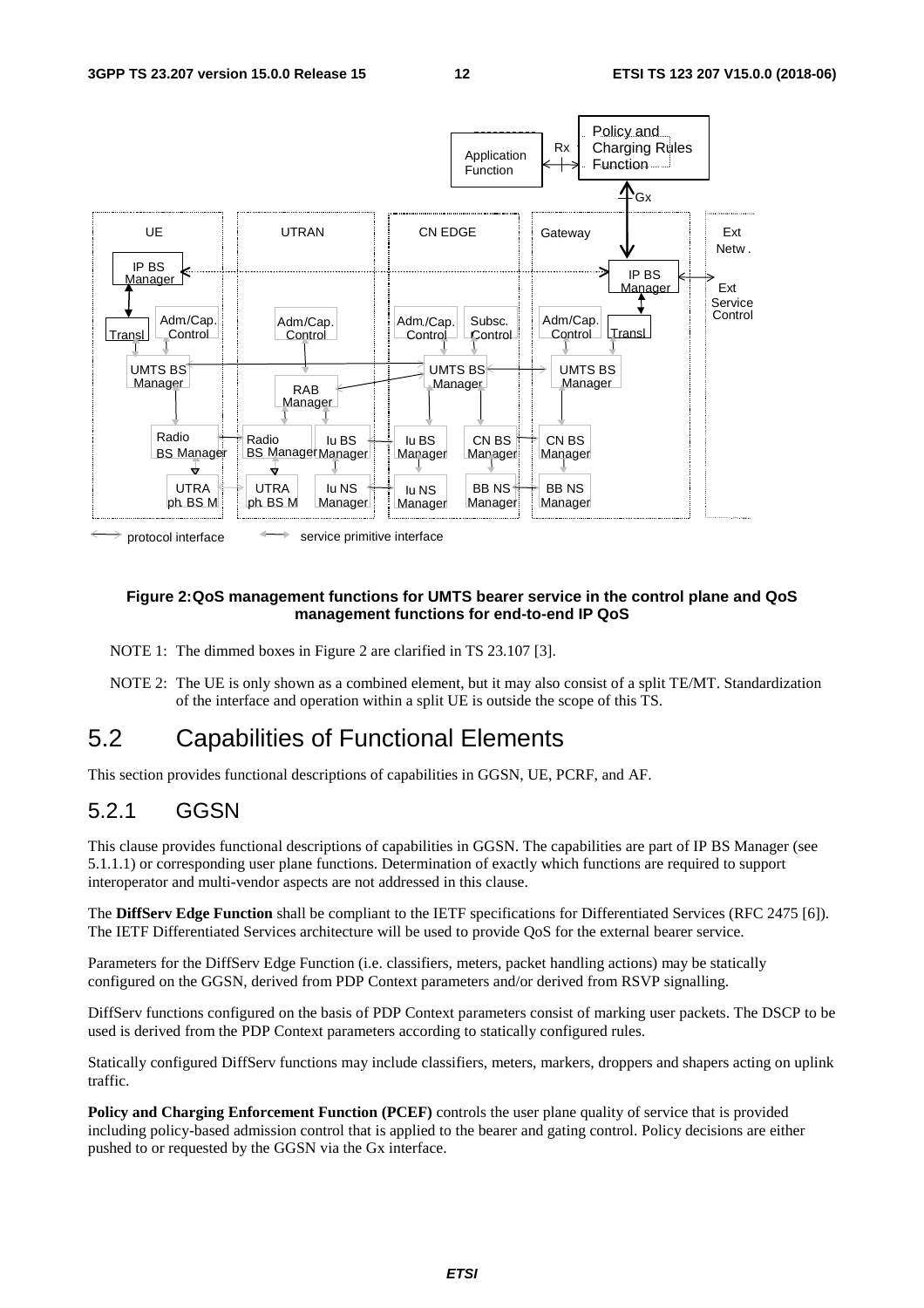Policy-based admission control ensures that the resources that can be used by a particular set of IP flows are within the "authorized resources" specified via the Gx interface. The authorized resources provide an upper bound on the resources that can be reserved or allocated for the set of IP flows.

The authorized resources are expressed as a maximum authorized bandwidth and QoS class. The QoS class identifies a bearer service (which has a set of bearer service characteristics associated with it). The PCRF generates a maximum authorized QoS class for the set of IP flows. This information is mapped by the translation/mapping function in the GGSN to give the authorized resources for UMTS bearer admission control.

In the user plane, policy enforcement for an individual or a set of IP flows is defined in terms of a "gate" implemented in the GGSN. A gate is part of the policy enforcement functionality and is controlled by the PCRF through Gx interface signalling. A gate consists of a packet classifier, and a gate status (open/closed). When a gate is open, the packets matching the packet classifier are accepted, and are thus subject to the DiffServ edge treatment in uplink direction or forwarded in their corresponding PDP context in downlink direction. When a gate is closed, all of the packets matching the packet classifier are dropped.

### 5.2.2 UE

This clause provides functional descriptions of capabilities in UE. The capabilities are part of IP BS Manager (see 5.1.1.1) or corresponding user plane functions. Determination of exactly which functions are required to support interoperator and multi-vendor aspects are not addressed in this clause.

**DiffServ Edge Function** acts as a DiffServ (DS) boundary for the traffic from applications running on the UE. As specified in RFC 2475 [6], DS boundary node must be able to apply the appropriate PHB to packets based on the DS code point. In addition, DS boundary nodes may be required to perform traffic conditioning functions. When GGSN DiffServ marking is used, the DiffServ edge function in the UE is not needed.

**RSVP/IntServ Function** provides the capability for the UE to request end-to-end QoS using RSVP messages as defined in IETF standards. RSVP messages may also be used by the network to inform the DSCP to be used by the UE. RSVP messages shall include the authorization token and flow identifier(s) in a policy data object if the authorization token is available in the UE. RSVP may be used to trigger PDP context activation/modification. The inter-working between MT and TE is FFS.

### 5.2.3 Void

### 5.2.3a PCRF

This clause provides high level functional descriptions of PCRF capabilities. The PCRF makes policy decisions, e.g. based on policy set-up information obtained from the AF via the Rx interface.

- The PCRF checks that if the policy set-up information received from the AF is consistent with operator policies defined in the PCRF.
- The PCRF authorizes QoS resources (bandwidth, etc.) for the AF session. The PCRF uses the policy set-up information received from the AF to calculate the proper authorization. The authorization includes the limits on QoS for the set of IP flows and restrictions on individual IP flows (e.g. destination address and port).
- The PCRF decides if new QoS authorization (bandwidth, etc.) is needed due to a mid-call media or codec change. The PCRF re-authorizes QoS resources when the resources requested by the UE for a flow exceeds previous authorization, or a new flow is added, or when elements of the packet classifier(s) for authorized flows change.
- The PCRF provides the policy decision information to the GGSN via the Gx interface.
- The PCRF provides gating control decisions controlling the gate for the authorized media stream.
- At AF session release, the PCRF revokes the OoS resource authorization for the AF session.

For further details, see TS 23.203 [21].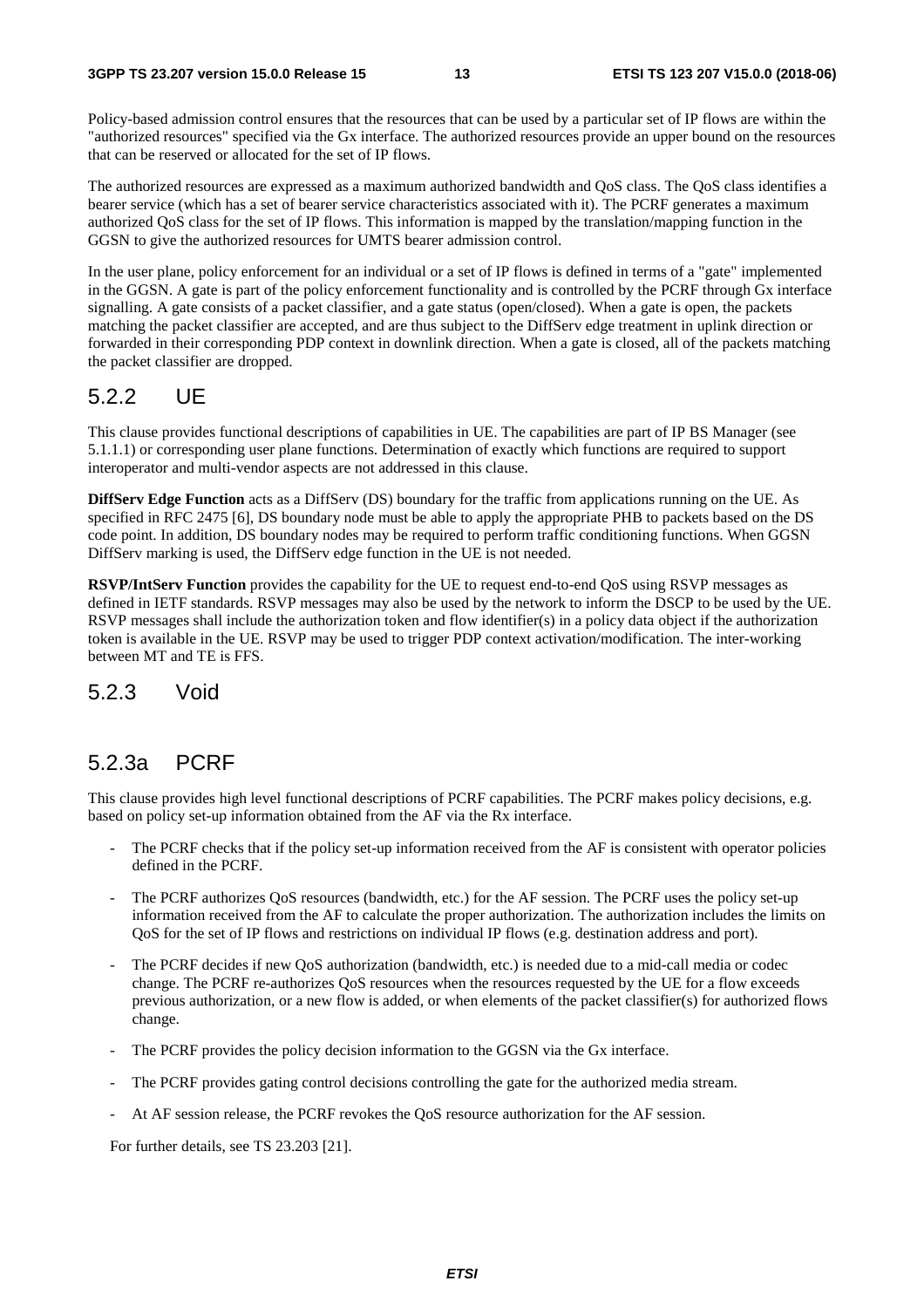### 5.2.4 Application Function (AF)

The Application Function (AF) is an element offering applications that require the control of IP bearer resources (e.g. UMTS PS domain/GPRS domain resources). One example of an Application Function is the P-CSCF in the IMS architecture.

Policy control related functions

- The AF uses the Rx interface to exchange service based policy set-up information with the PCRF. This applies both during session establishment, as well as upon a mid-session modification affecting the media (e.g. addition of a new media in mid-session).
- The AF may give instructions to the PCRF defining how the PCRF shall interact with the PCEF for certain events related to policy control. The AF is able to give instructions to the PCRF to act on its own, i.e. based on the service information currently available, for the following events:
	- The authorization of OoS resources for the AF session;
	- The gate control (i.e. whether there is a common gate handling per AF session or an individual gate handling per AF session component required);
	- The forwarding of transmission resource level events.

For further details, see TS 23.203 [21].

5.3 Void

### 5.3aVoid

# 5.3b Gx reference point (PCRF – GGSN)

The Gx interface is the interface between the PCRF and the GGSN. The Gx interface allows policy control and QoS information to be "pushed" to or requested by the GGSN from the PCRF. The Gx interface provides information to support the policy enforcement functions in the GGSN:

- Control of "gating" function in GGSN;
- UMTS bearer authorization.

For further details, see TS 23.203 [21].

# 5.3c Rx reference point (AF - PCRF)

The Rx interface is the interface between the AF and the PCRF. The Rx interface is used for policy set-up information exchange and event reporting.

The Rx interface allows service based QoS information needed for QoS authorization to be exchanged between the AF and the PCRF. This information is used by the PCRF for policy control decisions.

One PCRF is able to serve more than one AF and one given AF may interact with a number of PCRFs. On a per-AFsession basis, the AF interacts with only a single PCRF.

For further details, see TS 23.203 [21].

### 5.4 QoS Parameters

See stage 3 specification TS 29.212 [22].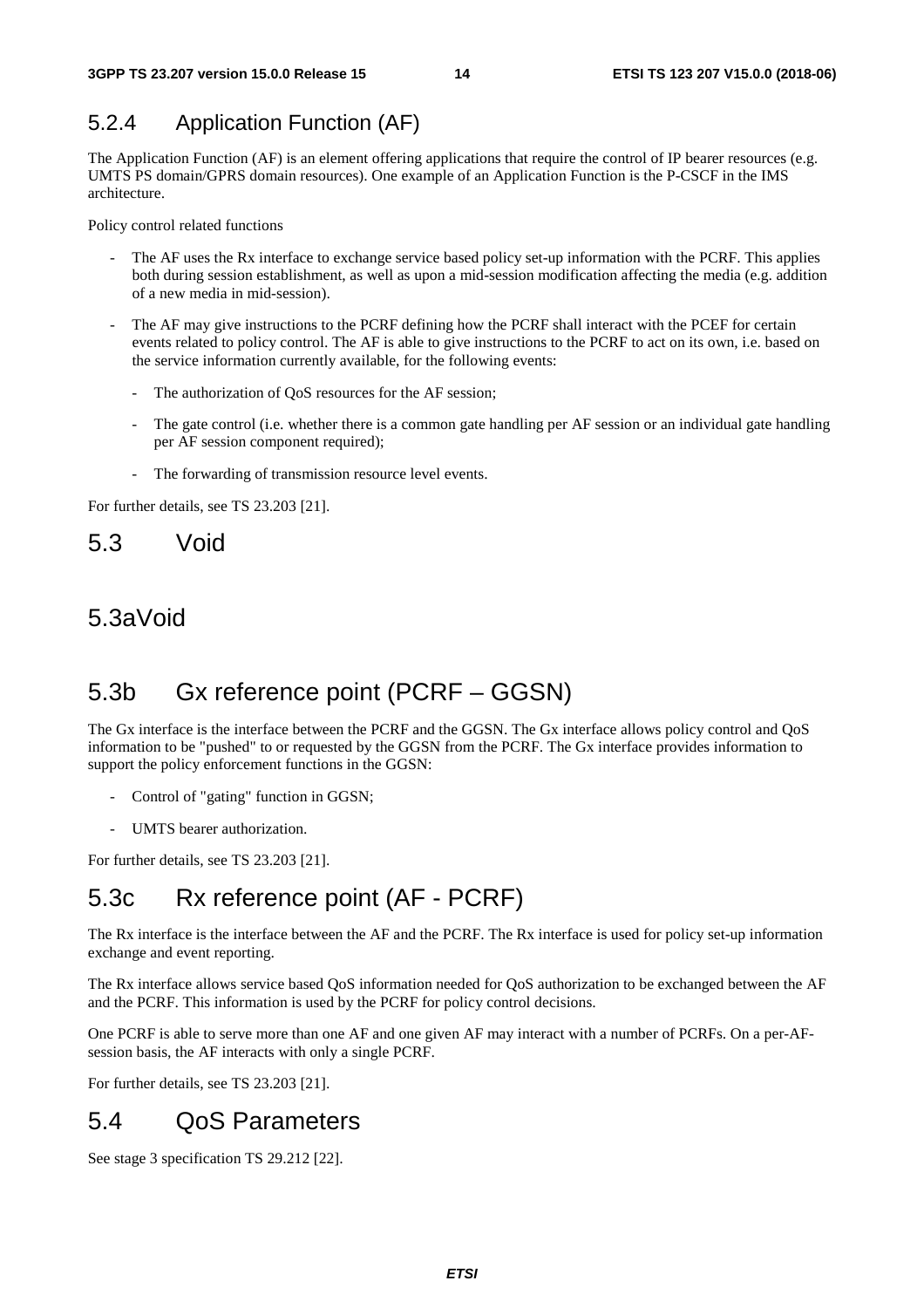# 5.5 QoS Parameter Mapping

See stage 3 specification TS 29.213 [23].

# 6 End-to-End QoS Procedures

# 6.1 QoS Procedures in Functional Elements

This section describes the main procedures that are used for the end-to-end QoS management. These procedures are described in text description for each involved network elements. The procedures described in this document are meant to provide a high level description for further Stage 3 work and are not intended to be exhaustive.

### 6.1.1 Procedures in the GGSN

The QoS procedures in the GGSN are triggered by the QoS signalling messages from the UE or unsolicited provisioning of PCC rules from the PCRF. The exact QoS procedures in the GGSN depend on the GGSN and UE QoS capabilities. The GGSN is required to support DiffServ edge function. Other QoS capabilities that may be supported at the GGSN are RSVP functions and policy enforcement functions.

For UEs that do not support RSVP, the GGSN may use the PDP context level information to configure the DiffServ edge functionality and provide internetworking between PDP context and backbone IP network. The authorization token is included in the PDP context activation/modification messages.

For UEs that support RSVP, the GGSN may also support RSVP and use RSVP rather than the PDP context to control the QoS through the backbone IP network. The authorization token may be included in the RSVP signalling and the PDP context activation/modification messages. Alternatively, the RSVP messages may pass transparently through the GGSN.

For details on PCC functionality in GGSN, see TS 23.203 [21].

### 6.1.2 Procedures in the UE

The QoS procedures in the UE are triggered by the application layer (e.g., SIP/SDP) QoS requirements or initiated by the network. The exact QoS procedures in the UE depend on the UE QoS capabilities.

For UEs that support only UMTS QoS mechanism, the network or the application QoS requirements will trigger a PDP Context Activation procedure with the corresponding UMTS QoS parameters. For UEs that support both IP (e.g., IP BS Manager) and UMTS QoS mechanism, the application QoS requirements are mapped down to the IP layer QoS parameters. The IP layer parameters are further mapped down to the PDP context parameters in the UE. For UEs that support RSVP, the application QoS requirements are mapped down to create an RSVP session. The UE shall establish a PDP context suitable for support of the RSVP session.

At the AF session release, the UE shall release all QoS resources allocated for the AF session.

For details on PCC functionality in the UE, see TS 23.203 [21].

### 6.1.3 Void

### 6.1.3a Procedures in the PCRF

The QoS procedures at the PCRF are triggered by the IP-CAN session establishment as reported from a PCEF and, for an active IP-CAN session, IP-CAN session modification or service information from an AF.

When the PCRF receives service information from the AF, the PCRF authorizes the OoS resources or rejects the service information received from the AF. If the PCRF rejects the authorization request, the PCRF may indicate in the response to the AF the service information that could be accepted by the PCRF.

As part of the authorization, the PCRF shall perform the mapping from the service information conveyed over the Rx interface to the Authorized QoS sent over the Gx interface.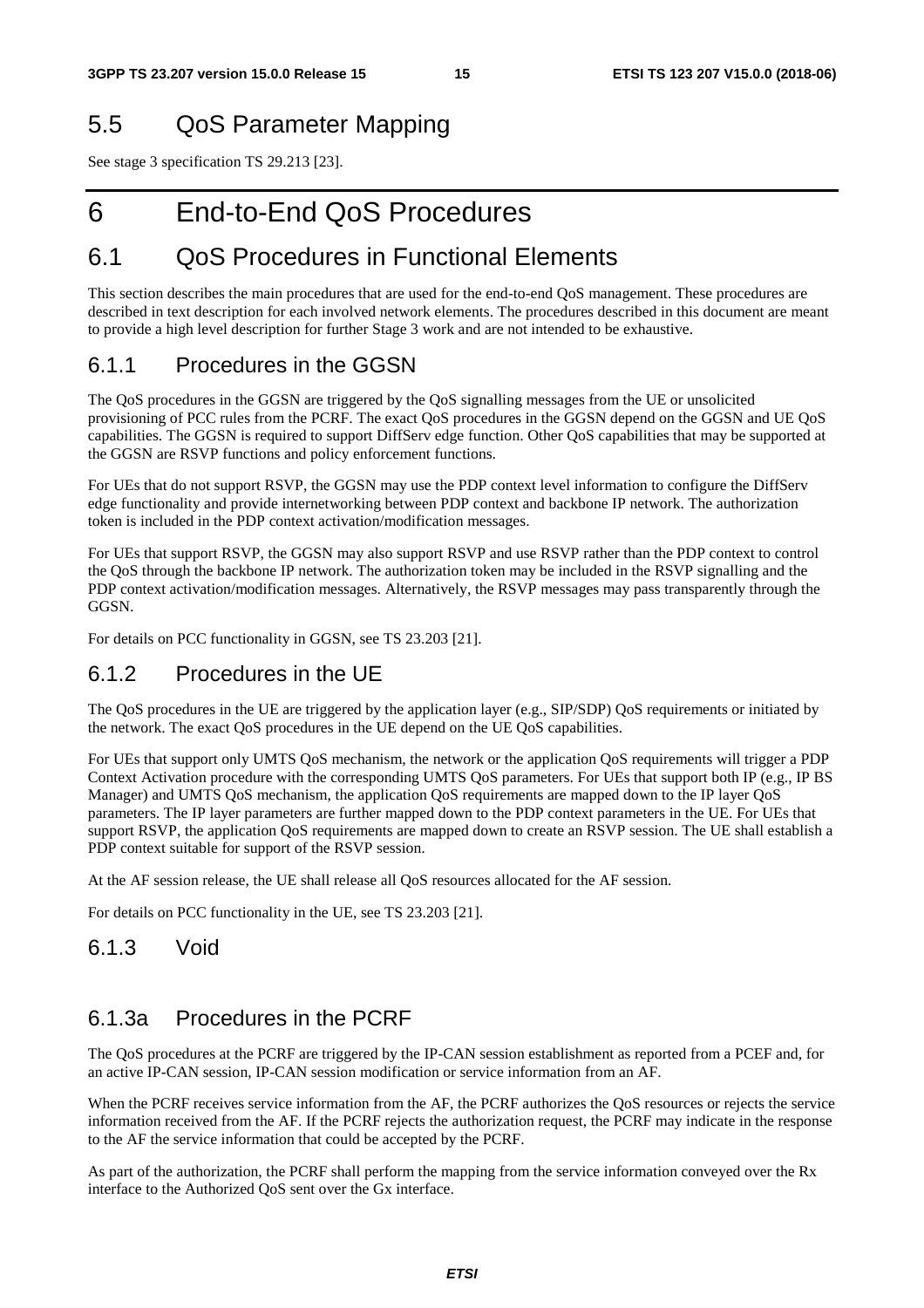The authorized QoS is either pushed to or requested by the GGSN via the Gx interface.

The PCRF makes a final decision to enable the allocated QoS resource for the authorized IP flows. This may be triggered by an instruction from the AF. QoS resources may also be enabled at the time they are authorized by the PCRF.

When the AF receives updated session description information, the AF may send an update for service information to the PCRF. The PCRF decides if a new QoS authorization is needed and updates the authorization for the session accordingly. If the PCRF does not accept the service information received from the AF, the PCRF rejects the update for service information. The PCRF may indicate in the response to the AF the service information that could be accepted by the PCRF.

The PCRF revokes the resource authorization based on request from the AF.

For details on the PCC functionality in the PCRF, see TS 23.203 [21].

#### 6.1.4 Procedures in the AF

The AF communicates with the PCRF to transfer dynamic session information, required for PCRF decisions as well as to receive information and notifications about IP transmission resource level events.

The AF contacts the PCRF when it receives an AF session signalling message initiating a new AF session:

- The AF contacts the PCRF that is responsible for the UE.
- NOTE: There is one PCRF responsible for the IP-CAN session of the UE. This implies that for all AF sessions to and from the same UE with the same UE IP address, the AF(s) interacts with the same PCRF. This also implies that if different AF sessions of a user are controlled by different AFs, then all these AFs will interact with the same PCRF. Hence, the bearer authorization of the PDP Context(s) carrying the media of these AF sessions will be performed by the same PCRF.
- The AF generates the information (e.g. service information) conveyed over the Rx interface from the application specific media description (e.g. SDP media description).
- The PCRF uses the service information for the QoS policy set up for the AF session. During an AF session change, the AF sends an update for service information to the PCRF based on the new session description information exchanged within AF session signalling.

The AF orders the PCRF to enable or disable a media to pass through the access network. The AF may instruct the PCRF to either wait for an explicit command or enable the media as part of the authorization of the QoS for the media. The AF may use an explicit command to disable the media e.g. when a media component of an AF session is put on hold.

At AF session release, the AF revokes any granted resource authorization.

For details on the PCC functionality in the AF, see TS 23.203 [21].

# 6.2 IP Bearer Level / Application Level Binding Mechanism

See TS 23.203 [21].

## 6.3 Session Flow: QoS Interaction Procedures

This section highlights possible additions to the GPRS bearer establishment procedures specified in TS 23.060 [19] for support of Policy and Charging Control (PCC). These additional procedures are utilized to provide Policy and Charging Control for session-based services, e.g. for IMS as described in Chapter 5: 'IP multimedia subsystem procedures' of TS 23.228 [4].

For IMS where PCC is not used, the related procedures defined in TS 23.228 [4] are not applied.

Detailed specification of the additional procedures are given in TS 23.203 [21].

It shall be possible according to operator choice to use solely the GPRS bearer establishment procedures specified in TS 23.060 [19] without these additions.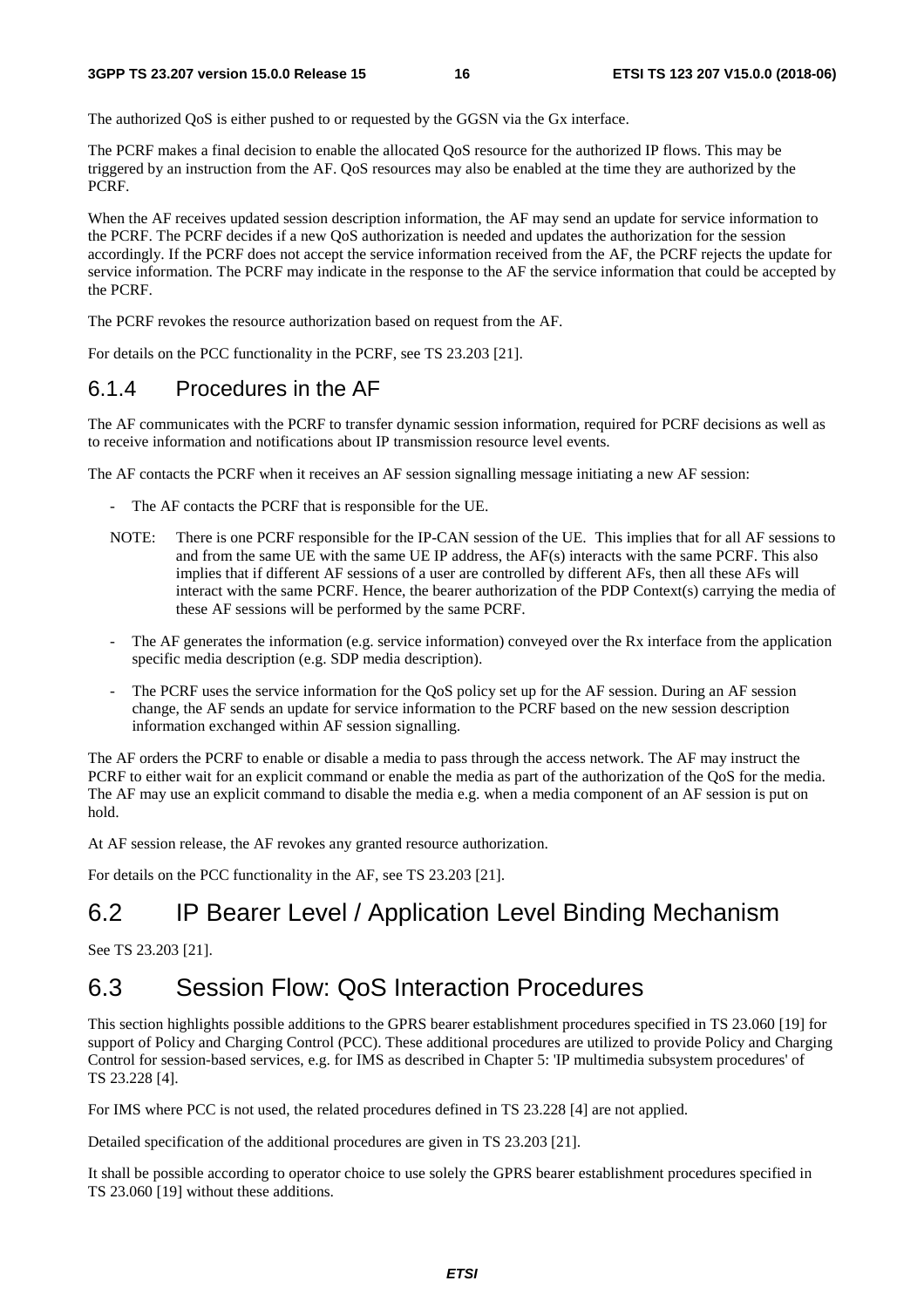6.3.1 Void

### 6.3.2 Resource Reservation Message Flows

6.3.2.1 Void

#### 6.3.2.2 Resource Reservation with IP QoS signalling

Editor's note: There is still ongoing work in IETF on new IP QoS signalling techniques, hence it is not possible to include flows using those new techniques into this version of the specification. Procedures describing resource reservation with end-to-end RSVP are described in Annex X.

#### 6.3.2.3 Resource Reservation with IP QoS reservation signalling and Service-based Local Policy

- 6.3.2.4 (void)
- 6.3.3 Void
- 6.3.4 Void
- 6.3.5 Void
- 6.3.6 Void
- 6.3.6a Void
- 6.3.7 Void
- 6.3.8 Void

### 6.4 PDP Context Used for Application Level Signalling **Transport**

To establish a PDP context for application level signalling, the UE shall be able to include a signalling flag in PDP context activation procedure. This indicates to the network the intention of using the PDP context for application level signalling. The only defined application level signalling flag in this release is the IM CN subsystem signalling flag. However, the network may also support other mechanisms that cater for identifying application level signalling flows within a PDP context, as described in TS 23.228 [4] section 4.2.6.

Editor's note: There is still ongoing work in IETF on new IP QoS signalling techniques, hence it is not possible to include flows using those new techniques into this version of the specification. Procedures describing resource reservation with end-to-end RSVP and Service-based Local Policy are described in Annex X.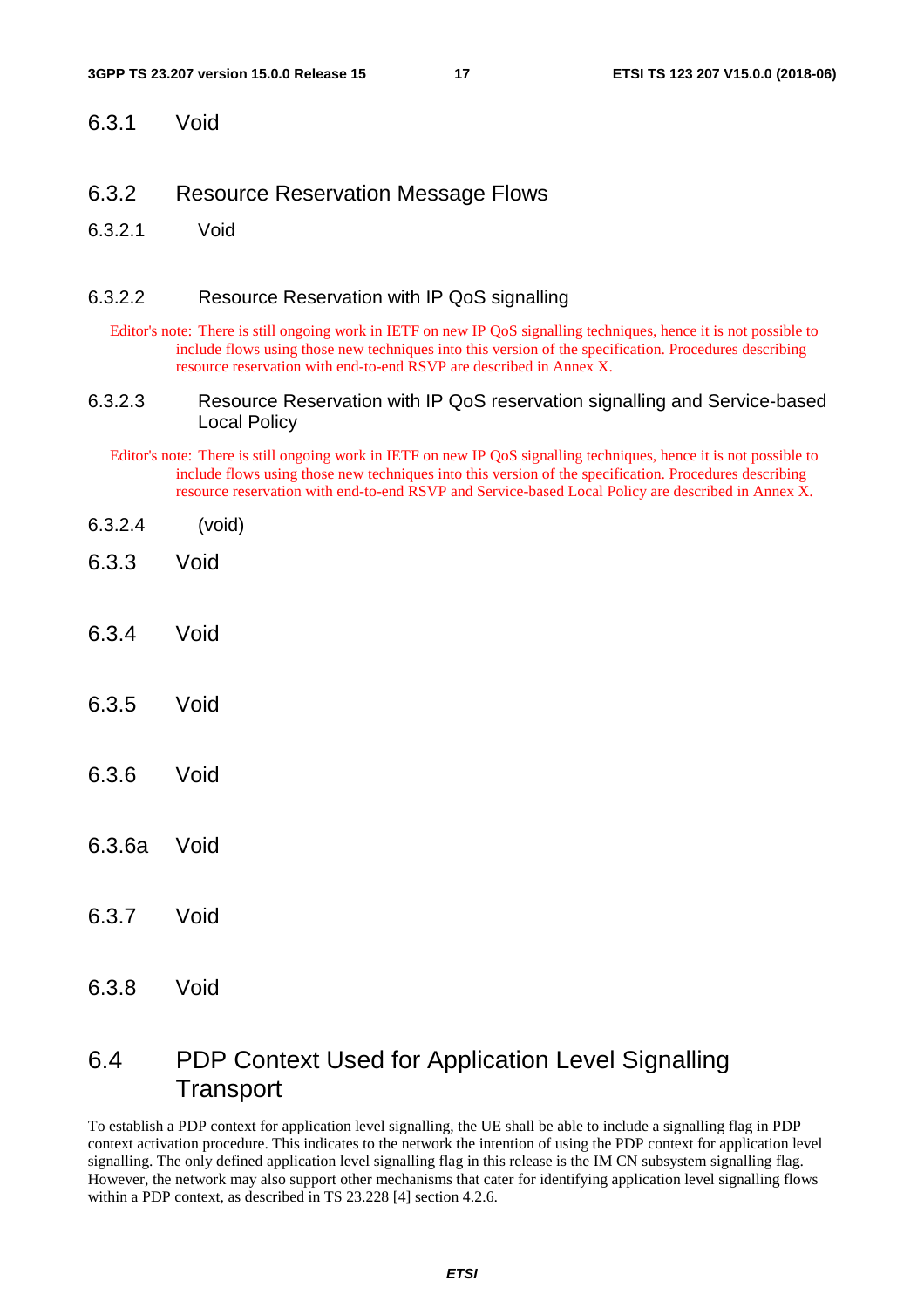To establish a PDP context for application level signalling with prioritised handling over the radio interface, the UE shall be able to set the Signalling Indication in the QoS IE in the PDP context activation procedure. The Signalling indication in the QoS IE indicates to the radio and core networks the requirement for enhanced handling over the radio interface, once it has been negotiated with the networks.

A request for a general purpose PDP context having the "signalling indication" within the QoS IE may be accepted or downgraded according to operator policy configured at the GGSN using the usual QoS negotiation mechanisms described in TS 23.060 [19].

In the case of IMS, the IM CN Signalling Flag in the PCO IE is used to reference rules and restrictions on the PDP context used for application level signalling, as described in TS 23.228 [4] section 4.2.6.

The IM CN Signalling Flag and the Signalling indication in the QoS profile detailed in TS 23.107 [3] may be used independently of each other.

Based on operator policy the "Signalling Indication" in the QoS IE may be allowed only if the "IM CN Subsystem Signalling" flag is present in the PCO IE.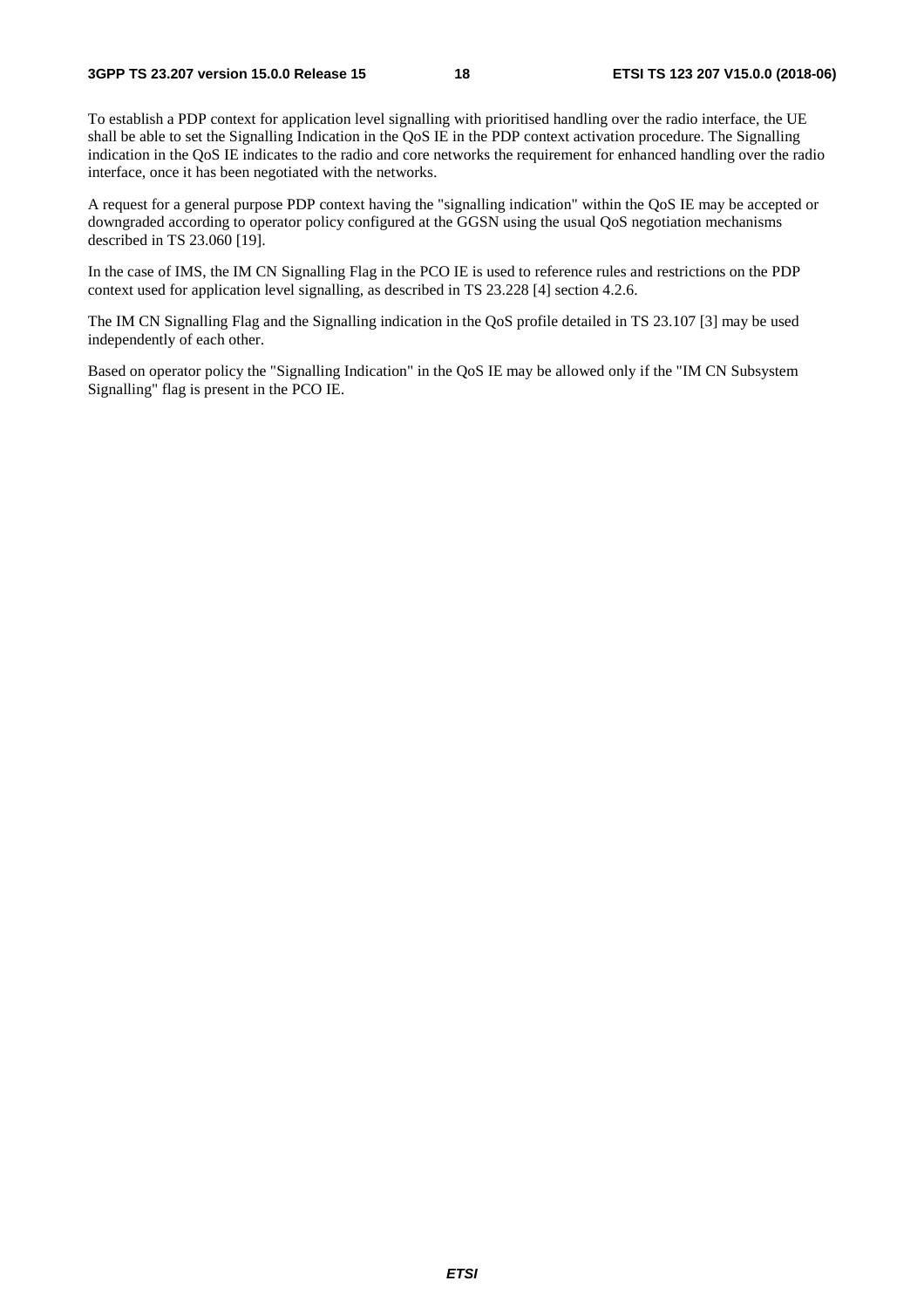# Annex A (informative): QoS Conceptual Models

# A.1 Introduction

There are many different end-to-end scenarios that may occur from a UE connected to a UTMS network. The following examples depict how end-to-end QoS will be delivered for a number of scenarios that are considered to be significant.

NOTE: Further consideration of scenarios 2 and 3 is not needed for Stage 3 work in the Release 5 timeframe. The normative aspects of scenarios 2 and 3 are considered to be already covered by scenario 1.

In all the scenarios presented below, the network architecture is as shown in Figure A.1 below.



#### **Figure A.1: Network Architecture for QoS Conceptual Models**

#### NOTES:

- Although the backbone IP network is shown as a single domain, it may consist of a number of separate domains.
- The structure of the Local UE is not specified. It includes cases from a simple host, to a gateway to a network such as a LAN. If the UE is acting as a gateway, it is responsible for providing the IP BS Management towards the extended network.
- The remote side is shown as a simple host. Other more complex cases on the remote side such as a private LAN with over-provisioning, or possibly LAN priority marking, and DiffServ and/or RSVP capable routing elements is not depicted. It is envisaged however that interworking between the QoS mechanisms in a more complex remote user side could also be performed with some similarities to the mechanisms shown at the local side.

The reference point shown at the UE is at the interface to the UE. Within the UE, the QoS control could be derived from any of the mechanisms that occur across that reference point, or it could use a different mechanism internally.

Although the scenarios currently identified are mainly using DiffServ in the backbone IP network (RSVP is indicated as an alternative in scenario 4), it is not mandated that DiffServ must be used in the backbone IP network. Other mechanisms, for example, over-provisioning and aggregated RSVP may be used.

# A.2 Scenarios

These scenarios give examples of concatenating QoS mechanisms in different parts of the network which together can deliver an end-to-end QoS. These scenarios are not intended to describe the details of the interworking between the QoS mechanisms.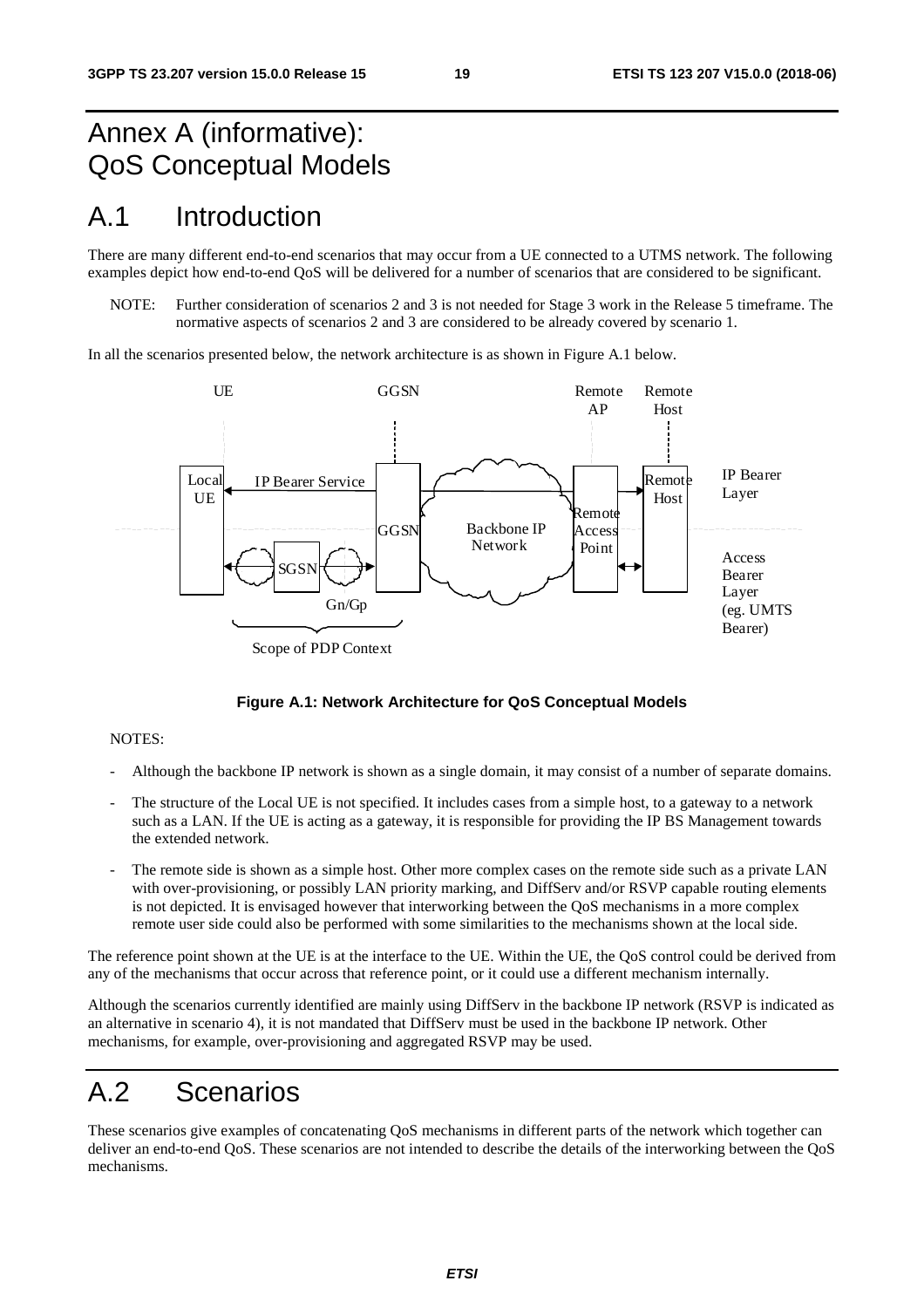The different scenarios involve cases with and without service based local policy. Each scenario describes the applicable cases, possibly by referencing another scenario. In some scenarios, only one of the cases may be valid (e.g. scenario 5). Where both cases are covered, they may be described together identifying the optionality, or separately for clarity of the individual cases.

The optional authorisation token is associated with the cases involving service based local policy, and is applicable for IM services. It is an operator decision whether or not to support service based local policy for IM services. If service based local policy is not supported, or not applicable (i.e. not IM service), then the optional authorisation token and application server at the P-CSCF are not used.

IM services not using service based local policy will typically follow scenarios 1 to 4. IM services using service based local policy will typically follow scenarios 3 to 5.

NOTE: Scenario 5 is reserved for the IP multimedia services involving, e.g., SIP signalling , IP policy control, and subscription checking.

### A.2.1 Scenario 1

The UE does not provide an IP BS Manager. The end-to-end IP QoS bearer service towards the remote terminal is controlled from the GGSN.

The scenario assumes that the GGSN supports DiffServ edge functions, and the backbone IP network is DiffServ enabled.

NOTE: The UE may always include an authorisation token in establishment of the PDP context. Inclusion of the authorisation token in scenario 1 changes the QoS mechanisms to be the same as those described in scenario 5. Therefore, please refer to scenario 5 if the authorisation token is included.

The application layer (e.g. SIP/SDP) between the end hosts identifies the QoS requirements. The QoS requirements determined from the application layer (e.g. TS 23.228 [4] describes interworking from SIP/SDP to QoS requirements) are mapped down to PDP context parameters in the UE.

In this scenario, the control of the QoS over the UMTS access network (from the UE to the GGSN) may be performed either from the terminal using the PDP context signalling, or from the SGSN by subscription data.

The IP QoS for the downlink direction is controlled by the remote terminal up to the GGSN. The GGSN will apply receiver control DiffServ edge functions and can reclassify the data (remarking the DiffServ Code Point (DSCP)). This may affect the QoS applied to the data over the UMTS access (the TFT may use the DSCP to identify the data to be allocated to the PDP context).

The end-to-end QoS is provided by a local mechanism in the UE, the PDP context over the UMTS access network, DiffServ through the backbone IP network, and DiffServ in the remote access network in the scenario shown in the figure below. The GGSN provides the interworking between the PDP context and the DiffServ function. However, the interworking may use information about the PDP context which is established, or be controlled from static profiles, or dynamically through other means such as proprietary HTTP based mechanisms. The UE is expected to be responsible for the control of the PDP context, but this may instead be controlled from the SGSN by subscription.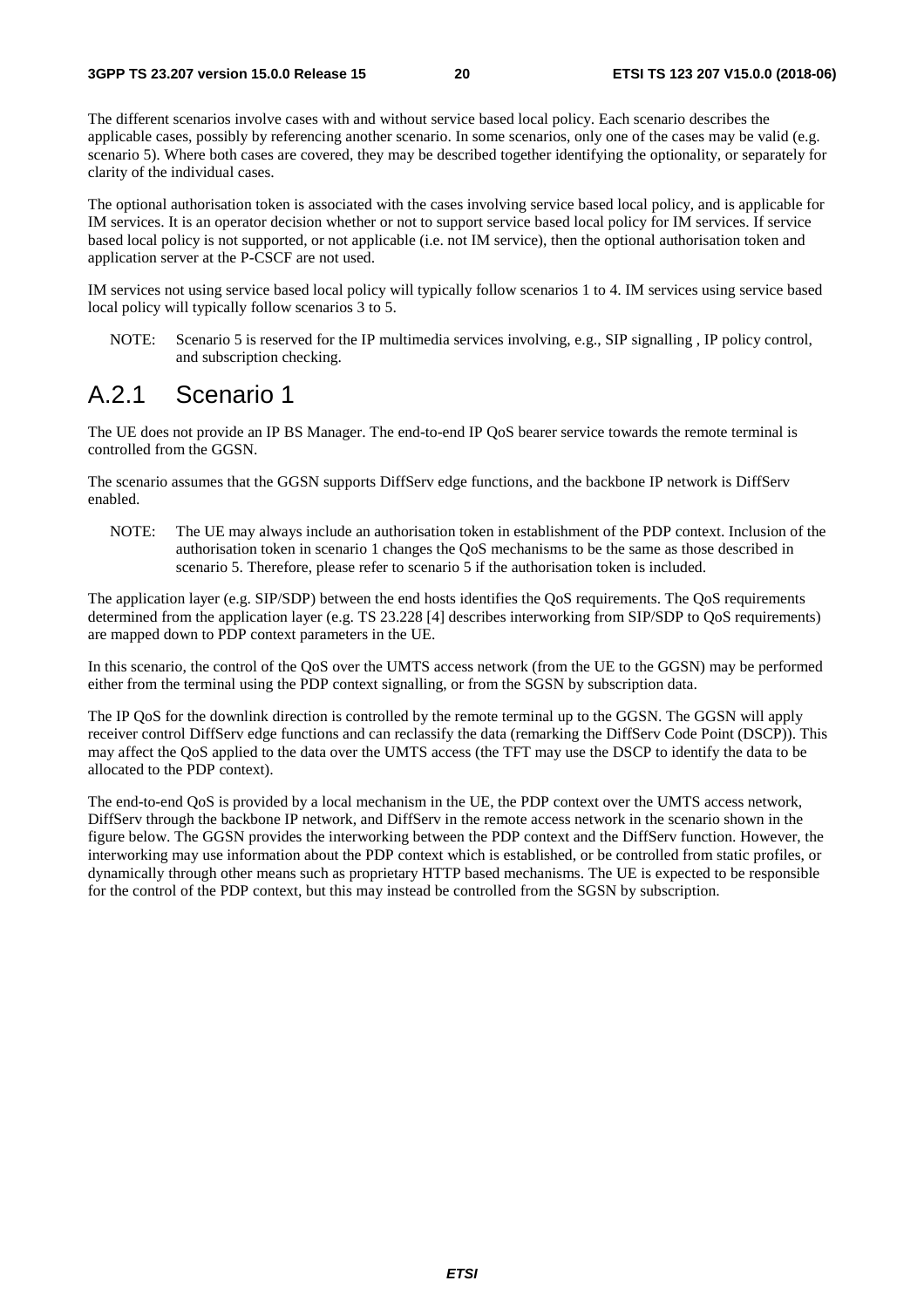

**Figure A.2: Local UE does not provide IP BS Manager** 

Notes:

- The solid horizontal lines indicate the mechanism that is providing QoS for the flow of data in the direction indicated.
- The dashed horizontal lines indicate where QoS control information is passed that is not directly controlling the QoS in that link/domain.
- The arrows on the horizontal lines indicate nodes that receive information about QoS from that mechanism, even if that mechanism is not used to control the QoS over that link/domain.
- The solid vertical lines indicate interworking between the different mechanisms.
- In the figure, the term RAP refers to the Remote Access Point, and RUE is the Remote UE.

No solid vertical line is shown from DiffServ to PDP flow on the downlink at the GGSN. The TFT determines the QoS applicable over the UMTS access. However, the configuration of the TFT may use the DiffServ to select the PDP context to be applied, so there may be interworking between DiffServ and the PDP Flow via the TFT filters.

### A.2.2 Scenario 2

The UE performs an IP BS function which enables end-to-end QoS without IP layer signalling towards the IP BS function in the GGSN, or the remote terminal.

The scenario assumes that the UE and GGSN support DiffServ edge functions, and that the backbone IP network is DiffServ enabled.

NOTE: The UE may always include an authorisation token in establishment of the PDP context. Inclusion of the authorisation token in scenario 2 changes the QoS mechanisms to be the same as those described in scenario 5. Therefore, please refer to scenario 5 if the authorisation token is included.

The application layer (e.g. SIP/SDP) between the end hosts identifies the QoS needs. The QoS requirements from application layer (e.g. TS 23.228 [4] describes interworking from SIP/SDP to QoS requirements) are mapped down to the IP layer. The IP layer service requirements are further mapped down to the PDP context parameters in the UE.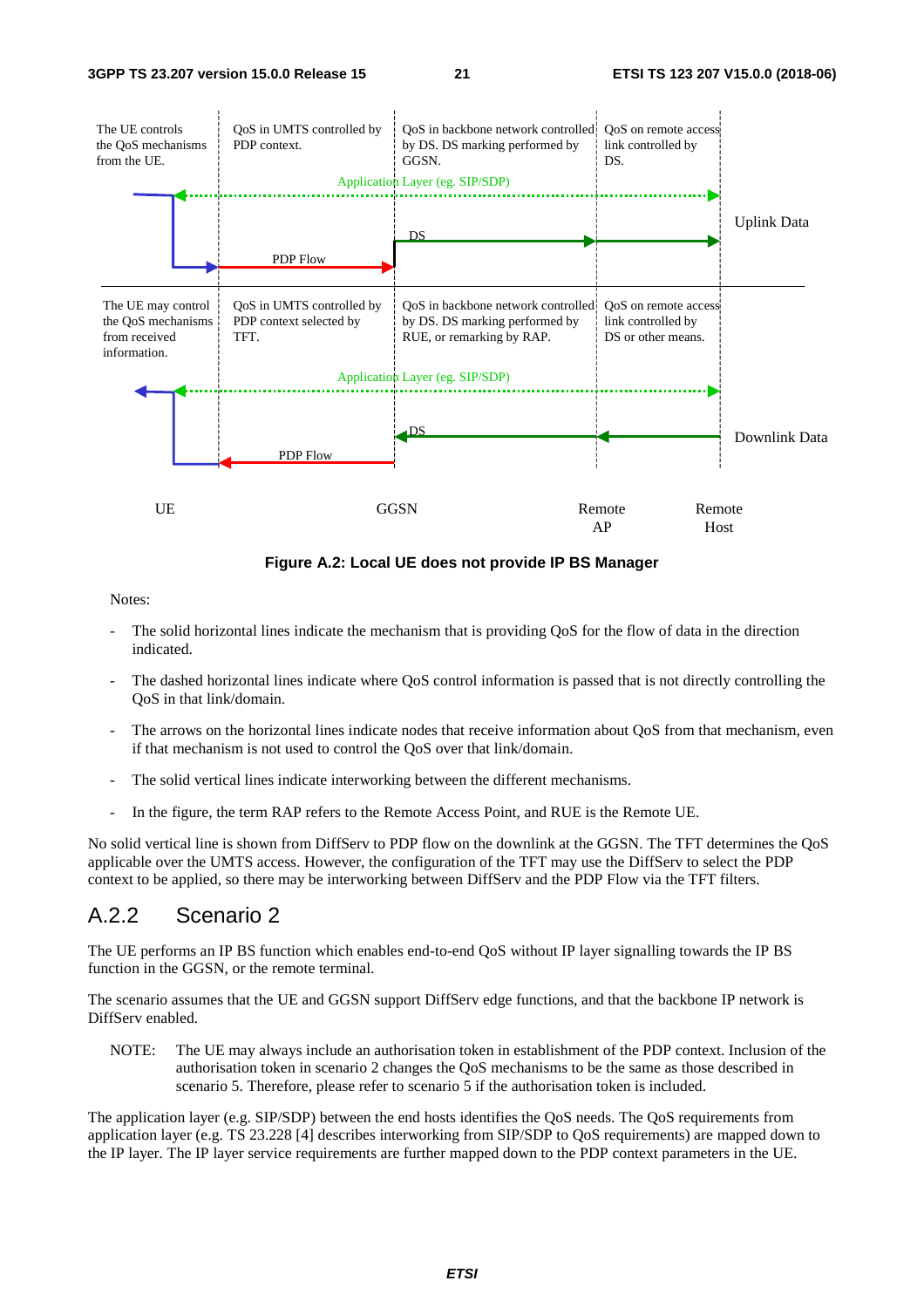In this scenario, the control of the QoS over the UMTS access network (from the UE to the GGSN) may be performed either from the terminal using the PDP context signalling. Alternatively, subscription data accessed by the SGSN may override the QoS requested via signalling from the UE (according to the procedures specified in TS 23.060 [19]).

In this scenario, the terminal supports DiffServ to control the IP QoS through the backbone IP network.

The IP QoS for the downlink direction is controlled by the remote terminal up to the GGSN. The PDP context controls the QoS between the GGSN and the UE. The UE may apply DiffServ edge functions to provide the DiffServ receiver control. Otherwise, the DiffServ marking from the GGSN will determine the IP QoS applicable at the UE.

The end-to-end QoS is provided by a local mechanism in the UE, the PDP context over the UMTS access network, DiffServ through the backbone IP network, and DiffServ in the remote access network in the scenario shown in the figure below. The UE provides control of the DiffServ, and therefore determines the appropriate interworking between the PDP context and DiffServ.

The GGSN DiffServ edge function may overwrite the DSCP received from the UE, possibly using information regarding the PDP context which is signalled between the UMTS BS managers and provided through the translation/mapping function to the IP BS Manager.

Note that DiffServ control at the Remote Host is shown in this example. However, other mechanisms may be used at the remote end, as demonstrated in the other scenarios.



**Figure A.3: Local UE supports DiffServ** 

### A.2.3 Scenario 3

The UE performs an IP BS function which enables end-to-end QoS using IP layer signalling towards the remote end. There is no IP layer signalling between the IP BS Managers in the UE and the GGSN. However, the GGSN may make use of information regarding the PDP context which is signalled between the UMTS BS managers and provided through the translation/mapping function.

This scenario assumes that the UE and GGSN support DiffServ edge functions, and that the backbone IP network is DiffServ enabled. In addition, the UE supports RSVP signalling which interworks within the UE to control the DiffServ.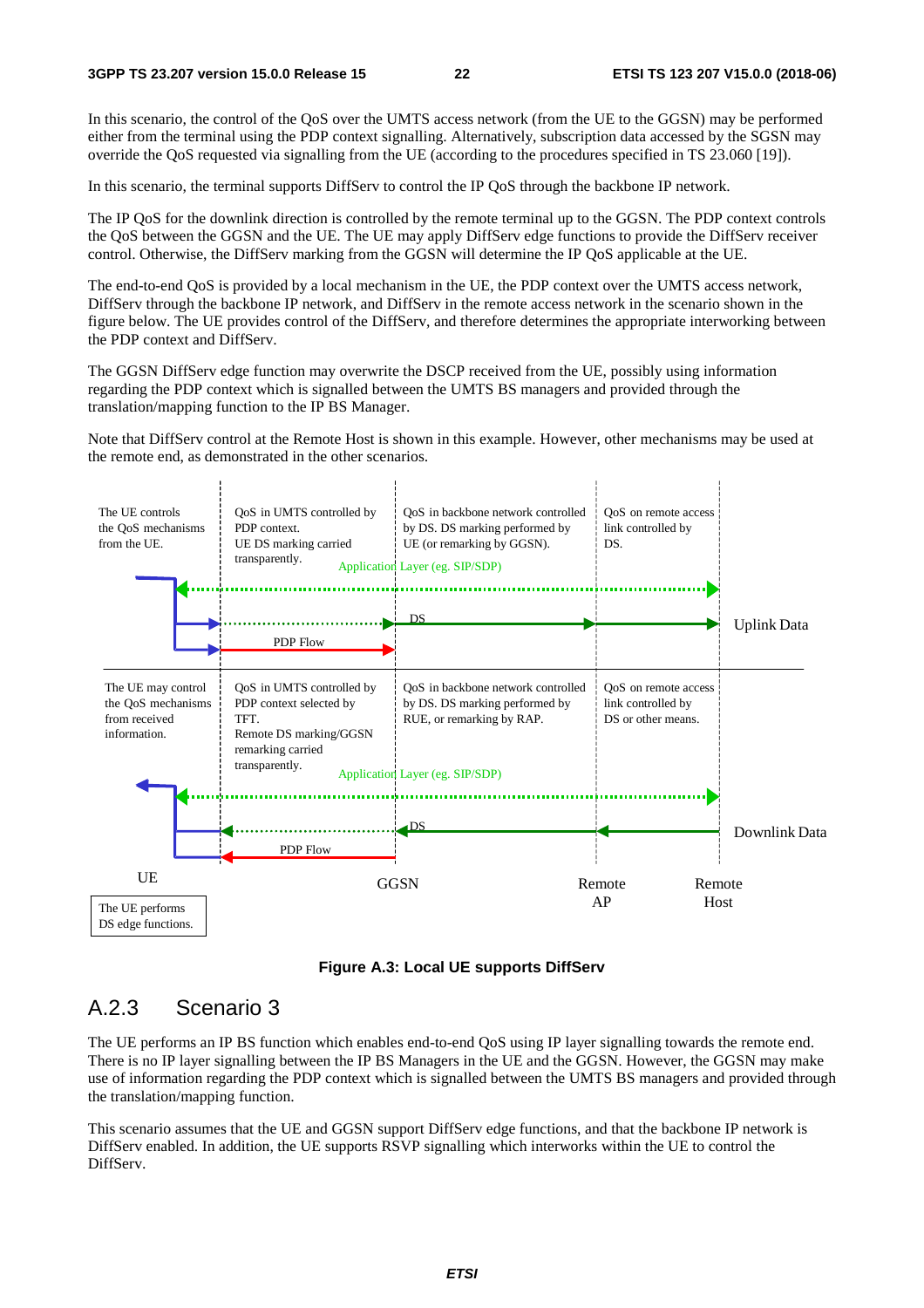The application layer (e.g. SIP/SDP) between the end hosts identifies the QoS requirements. The QoS requirements from application layer (e.g. TS 23.228 [4] describes interworking from SIP/SDP to QoS requirements) are mapped down to create an RSVP session. The UE shall establish the PDP context suitable for support of the RSVP session. The authorisation token from the application layer when included shall be mapped to the PDP context parameters, and may also be mapped to the RSVP signalling.

In this scenario, the control of the QoS over the UMTS access network (from the UE to the GGSN) may be performed either from the terminal using the PDP context signalling. Alternatively, subscription data accessed by the SGSN may override the QoS requested via signalling from the UE (according to the procedures specified in TS 23.060 [19]).

In this scenario, the terminal supports signalling via the RSVP protocol to control the QoS at the local and remote accesses, and DiffServ to control the IP QoS through the backbone IP network. The RSVP signalling protocol may be used for different services. It is expected that only RSVP using the Integrated Services (IntServ) semantics would be supported, although in the future, new service definitions and semantics may be introduced. The entities that are supporting the RSVP signalling should act according to the IETF specifications for IntServ and IntServ/DiffServ interwork.

The QoS for the wireless access is provided by the PDP context. The UE may control the wireless QoS through signalling for the PDP context. The characteristics for the PDP context may be derived from the RSVP signalling information, or may use other information.

QoS for the IP layer is performed at two levels. The end-to-end QoS is controlled by the RSVP signalling. Although RSVP signalling can be used end-to-end in the QoS model, it is not necessarily supported by all intermediate nodes. Instead, DiffServ is used to provide the QoS throughout the backbone IP network.

At the UE, the data is also classified for DiffServ. Intermediate QoS domains may apply QoS according to either the RSVP signalling information or DiffServ mechanisms. In this scenario, the UE is providing interworking between the RSVP and DiffServ domains. The GGSN may override the DiffServ setting from the UE. This GGSN may use information regarding the PDP context in order to select the appropriate DiffServ setting to apply, as shown in the figure below.

The end-to-end QoS is provided by a local mechanism in the UE, the PDP context over the UMTS access network, DiffServ through the backbone IP network, and DiffServ in the remote access network in the scenario shown in the figure below. The RSVP signalling may control the QoS at both the local and remote accesses. This function may be used to determine the characteristics for the PDP context, so the UE may perform the interwork between the RSVP signalling and PDP context.

The UE provides control of the DiffServ (although this may be overwritten by the GGSN), and in effect, determines the appropriate interworking between the PDP context and DiffServ.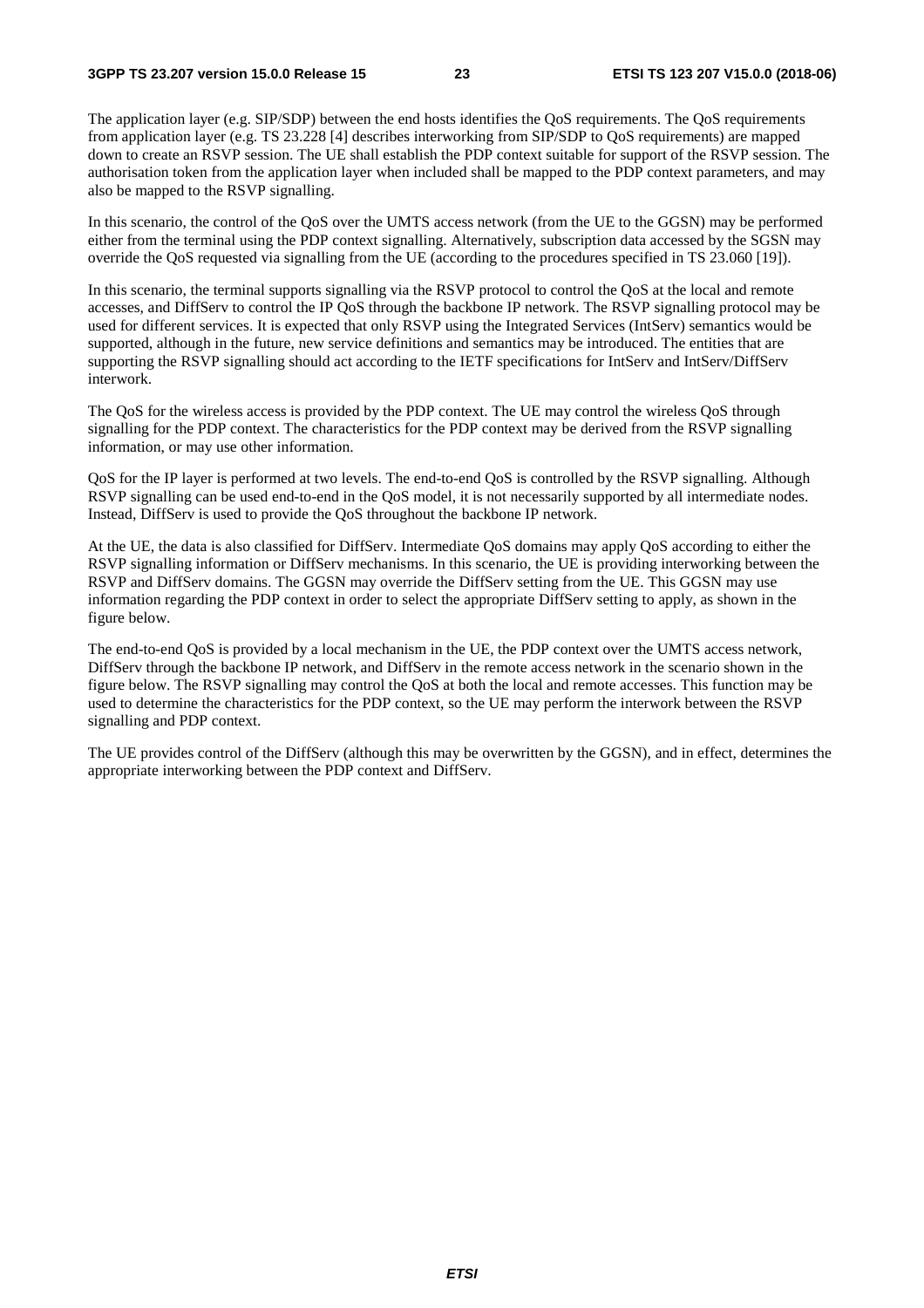



#### **Figure A.4: Local UE supports RSVP signalling with IntServ semantics, and DiffServ; without service based policy**

The GGSN provides the interworking between the PDP context and the DiffServ function. The application layer signalling may be processed in the local network at an application server such as the P-CSCF in the case of SIP signalling. Interworking between the GGSN and the application layer is shown as a vertical line where applicable. This interworking is for policy control and is between the GGSN and the PDF policy function co-located in the P-CSCF, as shown in the figure below.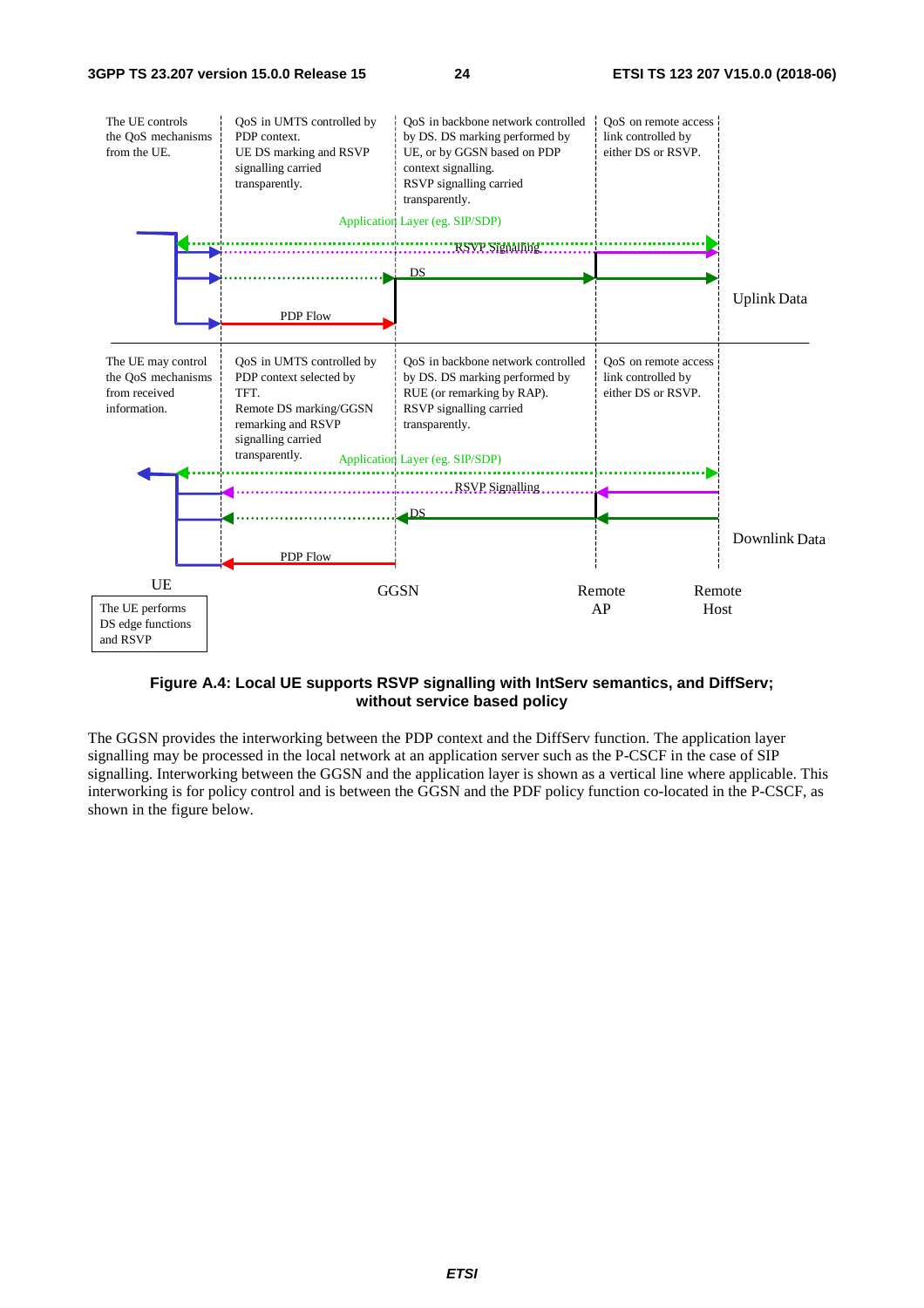

#### **Figure A.5: Local UE supports RSVP signalling with IntServ semantics, and DiffServ; where service based policy is applied**

### A.2.4 Scenario 4

The UE performs an IP BS function which enables end-to-end QoS using IP layer signalling towards the remote end. However, the UE relies on this end-to-end communication being utilised by at least the access point (GGSN) in order to provide the end-to-end QoS.

This scenario assumes that the UE and GGSN support RSVP signalling which may control the QoS directly, or interwork with DiffServ. The backbone IP network is RSVP and/or DiffServ enabled.

The application layer (e.g. SIP/SDP) between the end hosts identifies the QoS requirements. The QoS requirements from application layer (e.g. TS 23.228 [4] describes interworking from SIP/SDP to QoS requirements) are mapped down to create an RSVP session. The UE shall establish the PDP context suitable for support of the RSVP session. The authorisation token from the application layer shall be mapped to the PDP context parameters, and may also be mapped to the RSVP signalling.

In this scenario, the terminal supports signalling via the RSVP protocol to control the QoS across the end-to-end path. The GGSN also supports the RSVP signalling, and uses this information rather than the PDP context to control the QoS through the backbone IP network. The control of the QoS through the core is expected to be supported through interworking with DiffServ at the GGSN, although it may optionally be supported by per flow resource reservation. The RSVP signalling protocol may be used for different services. It is only expected that only RSVP using the Integrated Services (IntServ) semantics would be supported, although in the future, new service definitions and semantics may be introduced. The entities that are supporting the RSVP signalling may fully support the specifications for IntServ and IntServ/DiffServ interwork. If not, they are expected to set the break bit.

In this scenario, the control of the QoS over the UMTS access network (from the UE to the GGSN) may be performed either from the terminal using the PDP context signalling. Alternatively, subscription data accessed by the SGSN may override the QoS requested via signalling from the UE (according to the procedures specified in TS 23.060 [19]).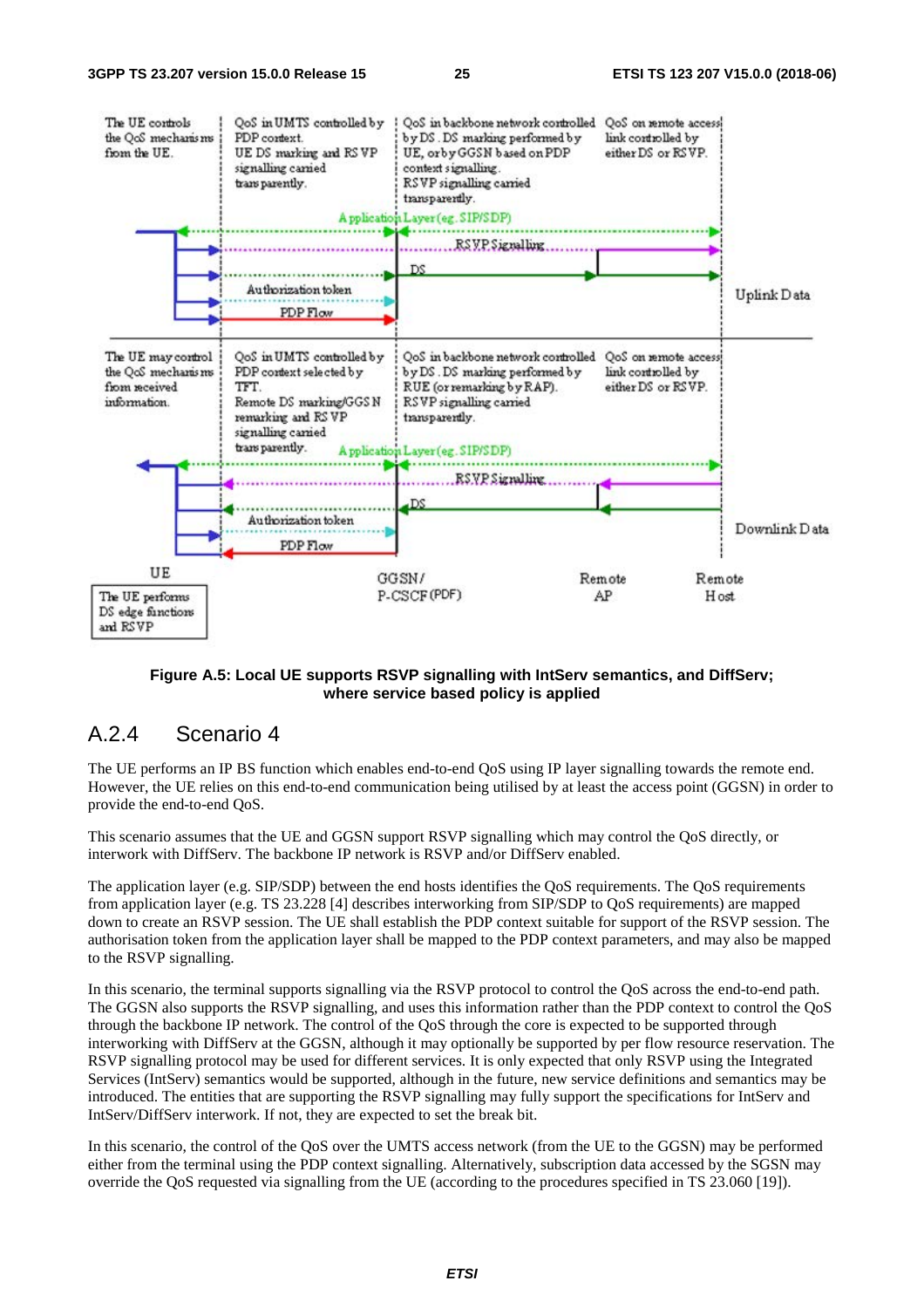QoS for the IP layer is performed at two levels. The end-to-end QoS is controlled by the RSVP signalling. Although RSVP signalling occurs end-to-end in the QoS model, it is not necessarily supported by all intermediate nodes. DiffServ is used to provide the QoS throughout the backbone IP network, although optionally each node may support RSVP signalling and allocation of resources per flow. An authorisation token may be included in the RSVP signalling and the PDP context establishment/modification. The GGSN may authorise the RSVP session and configure the Diffserv classifier functionality.

The GGSN supports the RSVP signalling and acts as the interworking point between RSVP and DiffServ. Intermediate QoS domains may apply QoS according to either the RSVP or DiffServ mechanisms.

The end-to-end QoS is provided by a local mechanism in the UE, the PDP context over the UMTS access network, DiffServ through the backbone IP network, and RSVP in the remote access network in the scenario shown in the figure below. The RSVP signalling may control the QoS at the local access. This function may be used to determine the characteristics for the PDP context, so the UE may perform the interwork between RSVP and the PDP context.





### A.2.5 Scenario 5

The UE performs an IP BS function which enables end-to-end QoS without IP layer signalling and negotiation towards the IP BS function in the GGSN, or the remote host. The P-CSCF provides the authorization token to the UE during the SIP session setup process, and the UE provides the authorization token to the GGSN in the PDP context activation/modification message. The GGSN uses the authorization token to obtain a policy decision from the P-CSCF(PDF). This is done via the standardized interface between the PDF and GGSN. Even if the interface is an open interface where all information elements are standardized, the actual usage of the information is operator specific.

The scenario assumes that the GGSN support DiffServ edge functions, and that the backbone IP network is DiffServ enabled.

The application layer (e.g. SIP/SDP) between the end hosts identifies the QoS needs. The QoS requirements from application layer (e.g. TS 23.228 [4] describes interworking from SIP/SDP to QoS requirements) are mapped down to the IP layer and further down to the PDP context parameters in the UE. The authorisation token from the application layer is included in the PDP context parameters by the UE.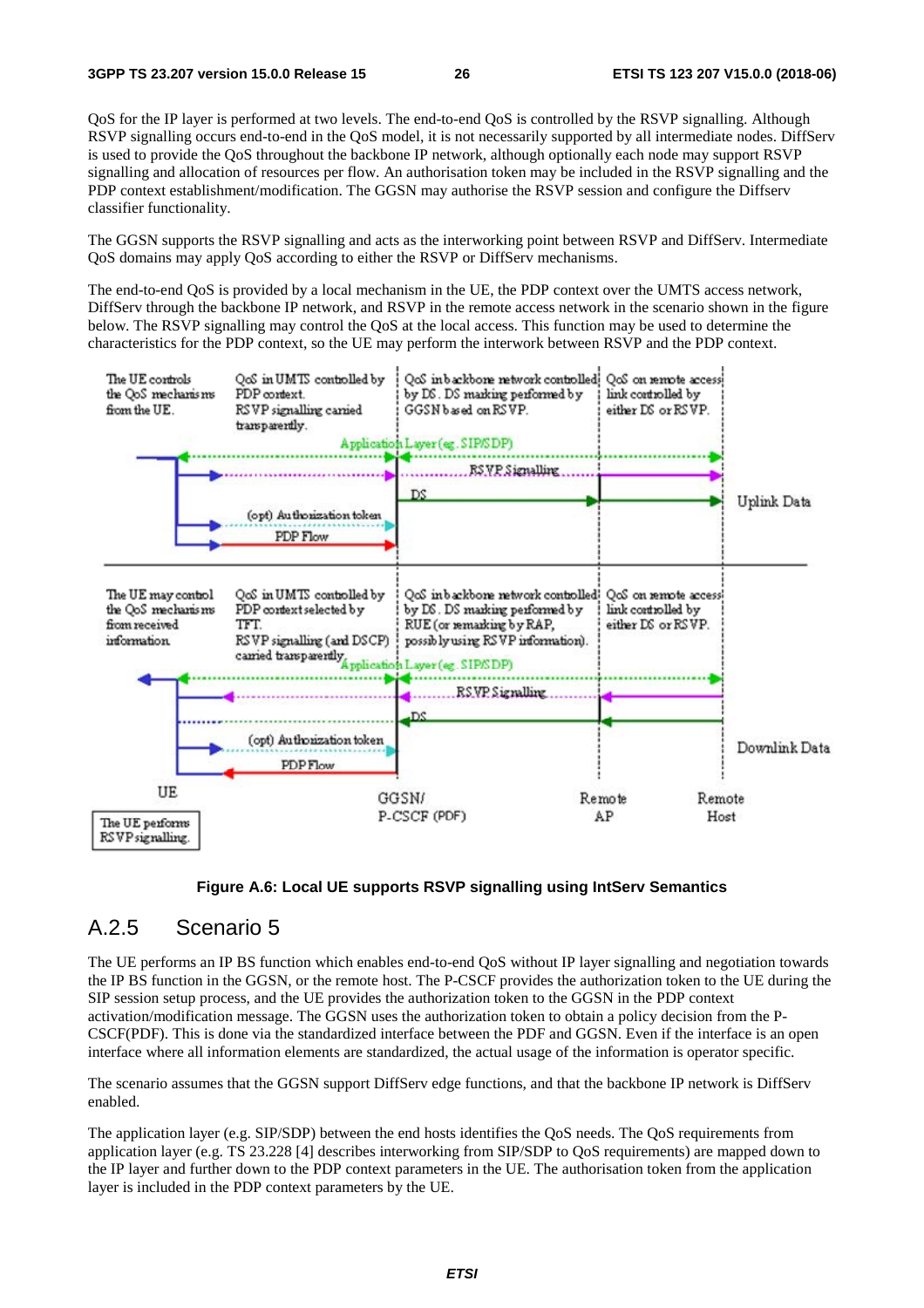In this scenario, the control of the QoS over the UMTS access network (from the UE to the GGSN) may be performed from the terminal using the PDP context signalling. Alternatively, subscription data accessed by the SGSN may override the QoS requested via signalling from the UE (according to the procedures specified in TS 23.060 [19]).

The QoS for the downlink direction is controlled by the remote host from the remote network to the GGSN. The PDP context controls the UMTS level QoS between the GGSN and the UE. The QoS in the uplink direction is controlled by the PDP context up to the GGSN. The GGSN configures the DiffServ Edge function to interwork with the backbone IP network and control the IP QoS bearer service towards the remote -host.

The end-to-end QoS is provided by a local mechanism in the UE, the PDP context over the UMTS access network, DiffServ through the backbone IP network, and DiffServ in the remote access network. Note that DiffServ control at the Remote Host is shown in this example. However, other mechanisms may be used at the remote end, as demonstrated in the other scenarios.



**Figure A.7: Local UE provides authorization token in PDP context activation/modification message and GGSN provides interworking with DiffServ**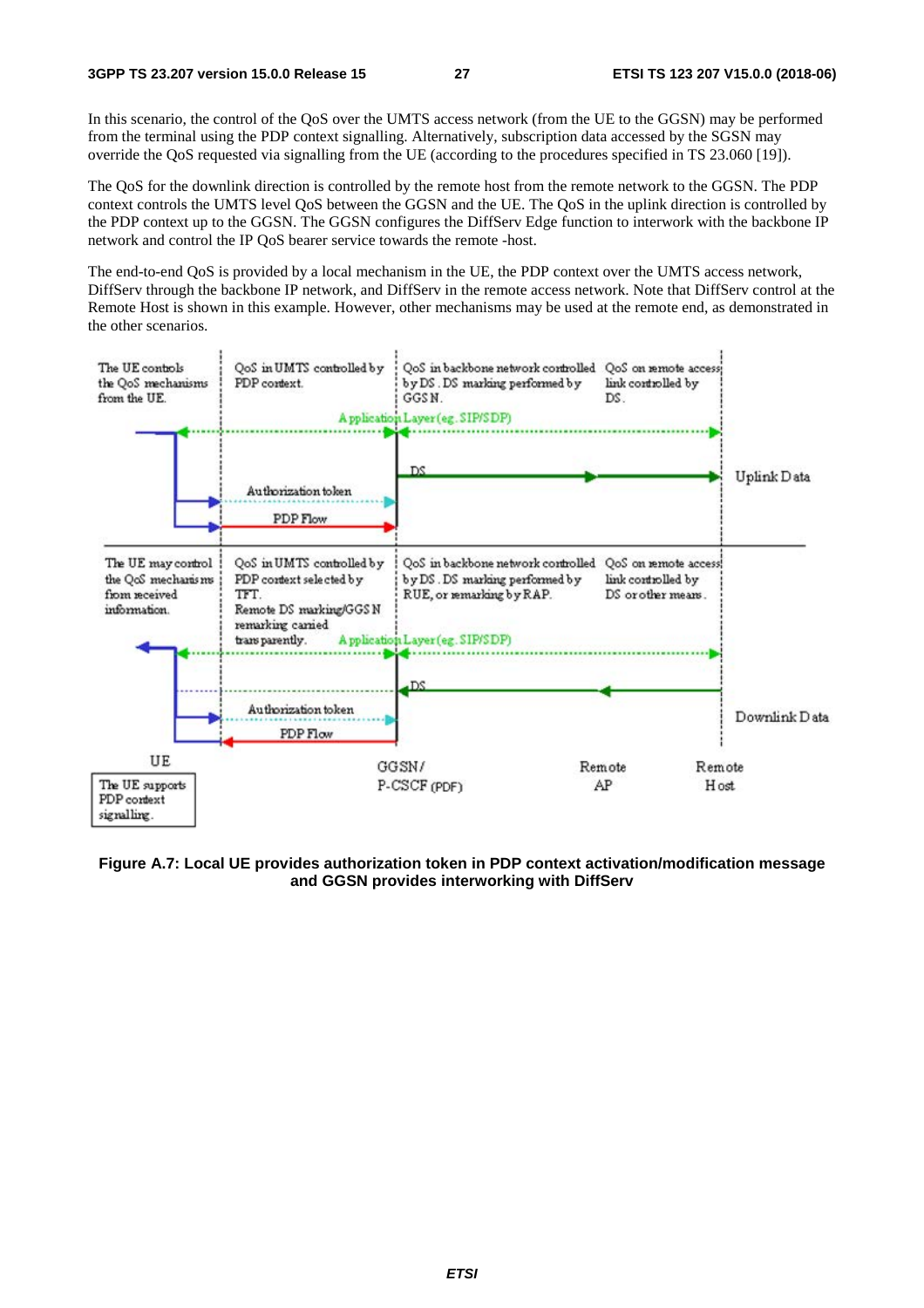Annex B (informative): (void)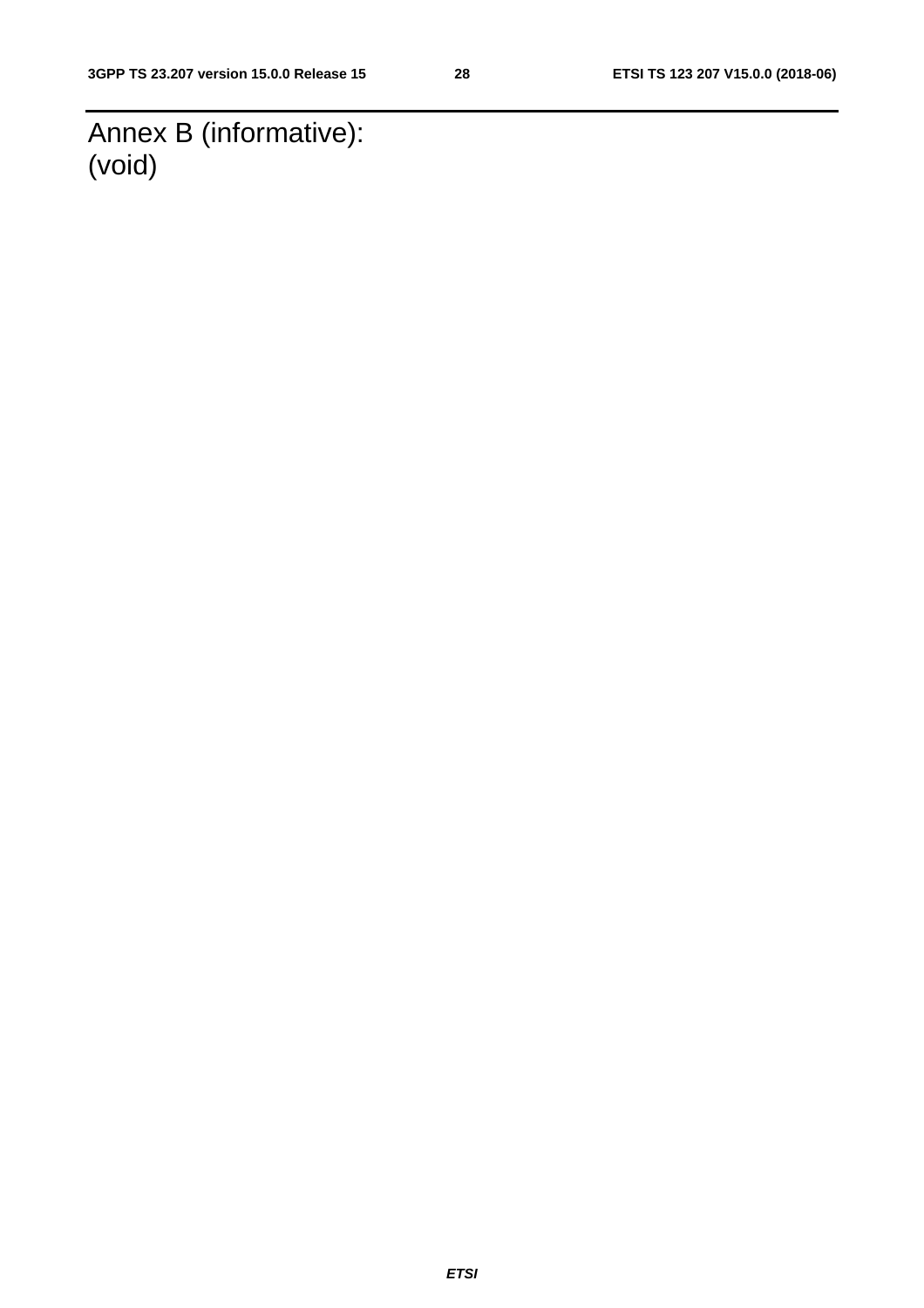# Annex C (informative): Sample Mapping of SDP Descriptions Into QoS Authorization

The QoS requirement for a session depends on the media and codec information for the session. Initial session establishment in the IM Subsystem must determine a common codec (or set of common codecs for multimedia sessions) that will be used for the session. This is done through an end-to-end message exchange to determine the complete set of common codecs, and then the session initiator makes the decision as to the initial set of codecs for the media flows.

The session initiator includes an SDP in the SIP INVITE message that lists every codec that the originator is willing to support for this session. When the message arrives at the destination endpoint, it responds with the subset that it is also willing to support for the session by selectively accept or decline those media types in the original list. When multiple media codecs are listed, the caller and called party's media fields must be aligned—that is, there must be the same number, and they must be listed in the same order. QoS authorization is performed for this common subset. The P-CSCF(PDF) shall use the SDP contained in the SIP signalling to calculate the proper authorization. The authorization shall include limits on IP resources, and restrictions on IP packet flows, and may include restrictions on IP destinations. These restrictions are expressed as a data rate and QoS class for the combined set of IP flows, and a set of filter specs.

The QoS authorization for a session shall include an Authorization-Token, which shall be assigned by the P-CSCF(PDF). The Authorization-Token shall contain information that identifies the P-CSCF(PDF) that generated the token. Each authorized session may include several flow authorizations. Each flow authorization may include an authorization for one or more flows. The authorization shall contain the following information:

- Filter Specs (IP flow 5-tuples that identify the set of flows)
- Data rate and QoS class that describes the authorized resource for the set of flows
- The IP flow 5-tuples includes Source Address, Source Port, Destination Address, Destination Port and Protocol ID. Note that some fields may be wildcarded.

A typical SDP description consists of a session-level description (details that apply to the whole session and all media flows) and the several media-level descriptions (details that apply to a single media flow). The four critical components for mapping an SDP description into a QoS authorization are the media announcements ("m="), the connection data  $('c=")$ , the attributes  $('a=")$  and the bandwidth  $('b=")$ .

The media announcements field contains information about the type of media session, and is of the form:

m=<media> <port> <transport> <fmt list>

The attributes field contains attributes of the preceding media session, and is of the form:

a=<attribute><value>

The connection data field contains information about the media connection, and is of the form:

c=<network type> <address type> <connection address>

The optional bandwidth field contains information about the bandwidth required, and is of the form:

b=<modifier>:<br/>bandwidth-value>

An example SDP description from the session originator in the SIP INVITE message:

 $v=0$ 

o=hshieh 2890844526 2890842807 IN IP4 saturn.attws.com

 $s=-$ 

```
 c=IN IP4 192.141.10.188
```
 $t=0$  0

 $b=AS:64$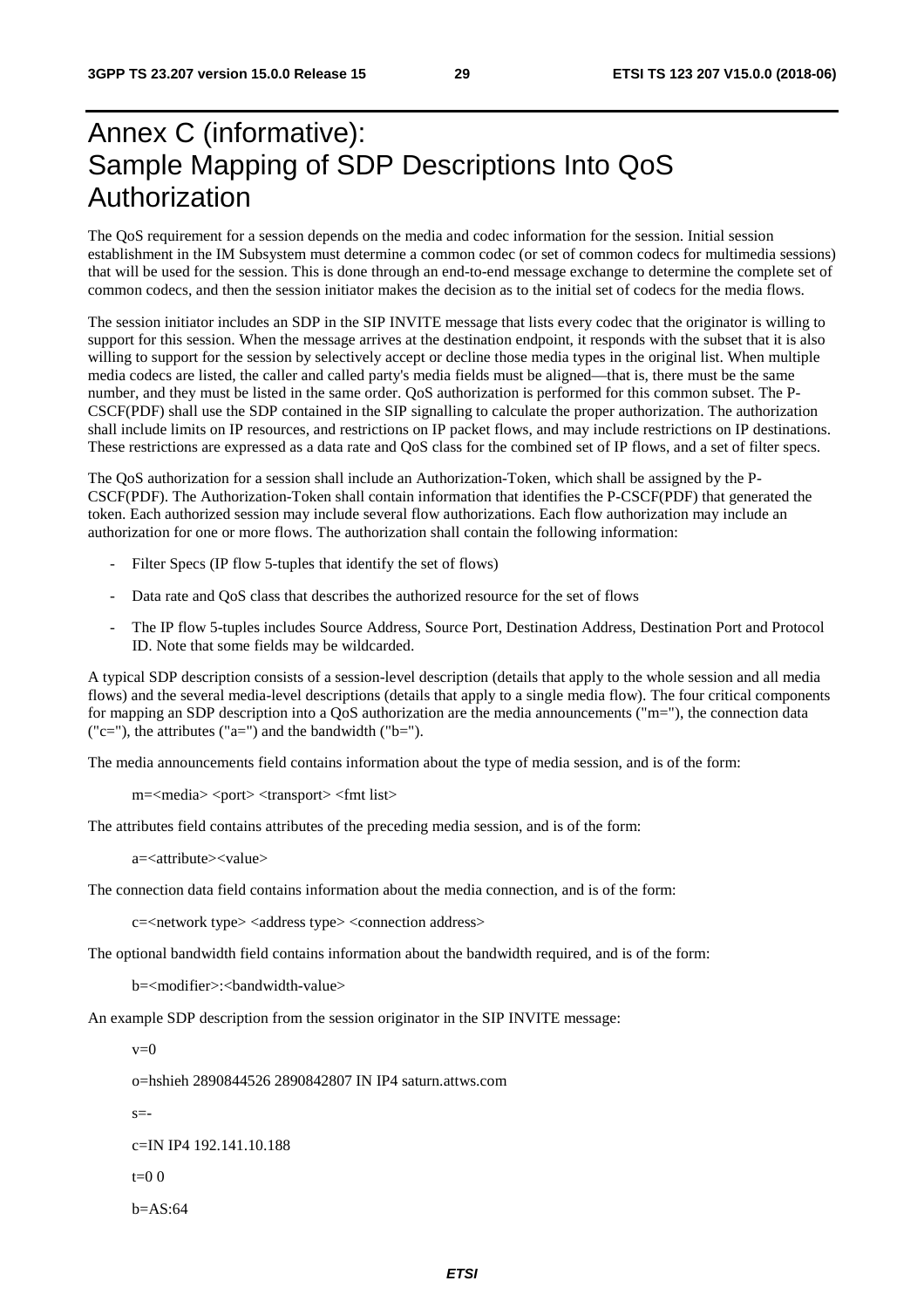m=audio 29170 RTP/AVP 3 96 97

a=rtpmap:96 G726-32/8000

a=rtpmap:97 AMR

a=fmtp:97 mode-set=0,2,5,7; maxframes=2

m=video 51372 RTP/AVP 34

a=fmtp 34 SQCIF=2/MaxBitRate=500/SAC AP

m=application 32416 udp text\_chat

The called party answers the call and returns the following SDP description in the SIP 183 message:

 $v=0$ 

o=johndoe 2890844526 2890842807 IN IP4 uranus.solar.com

 $s=$ 

c=IN IP4 204.142.180.111

t=0 0

 $b = AS:64$ 

m=audio 31160 RTP/AVP 3 97

a=rtpmap:97 AMR

 $a=fmtp:97$  mode-set=0,2,5,7; maxframes=2

a=recvonly

m=video 61000 RTP/AVP 31

a=fmtp 34 SQCIF=2/MaxBitRate=500/SAC AP

m=application 33020 udp text\_chat

a=sendonly

Upon receiving the above SDP, the originator's P-CSCF will authorize QoS resource for the originator UE with the following media flows:

#### **A uplink audio flow:**

The following IP 5-tuples identify the flow:

| <b>SrcAddress</b> | <b>SrcPort</b> | <b>DestAddress</b> | <b>DestPort</b> | <b>ProtocollD</b> |  |
|-------------------|----------------|--------------------|-----------------|-------------------|--|
| 192.141.10.188    |                | 204.142.180.111    | 31160           |                   |  |

Since the conversational audio is very sensitive to delay, the maximum QoS class corresponding to conversational traffic class would be set. The b parameter is used to determine the maximum authorised data rate.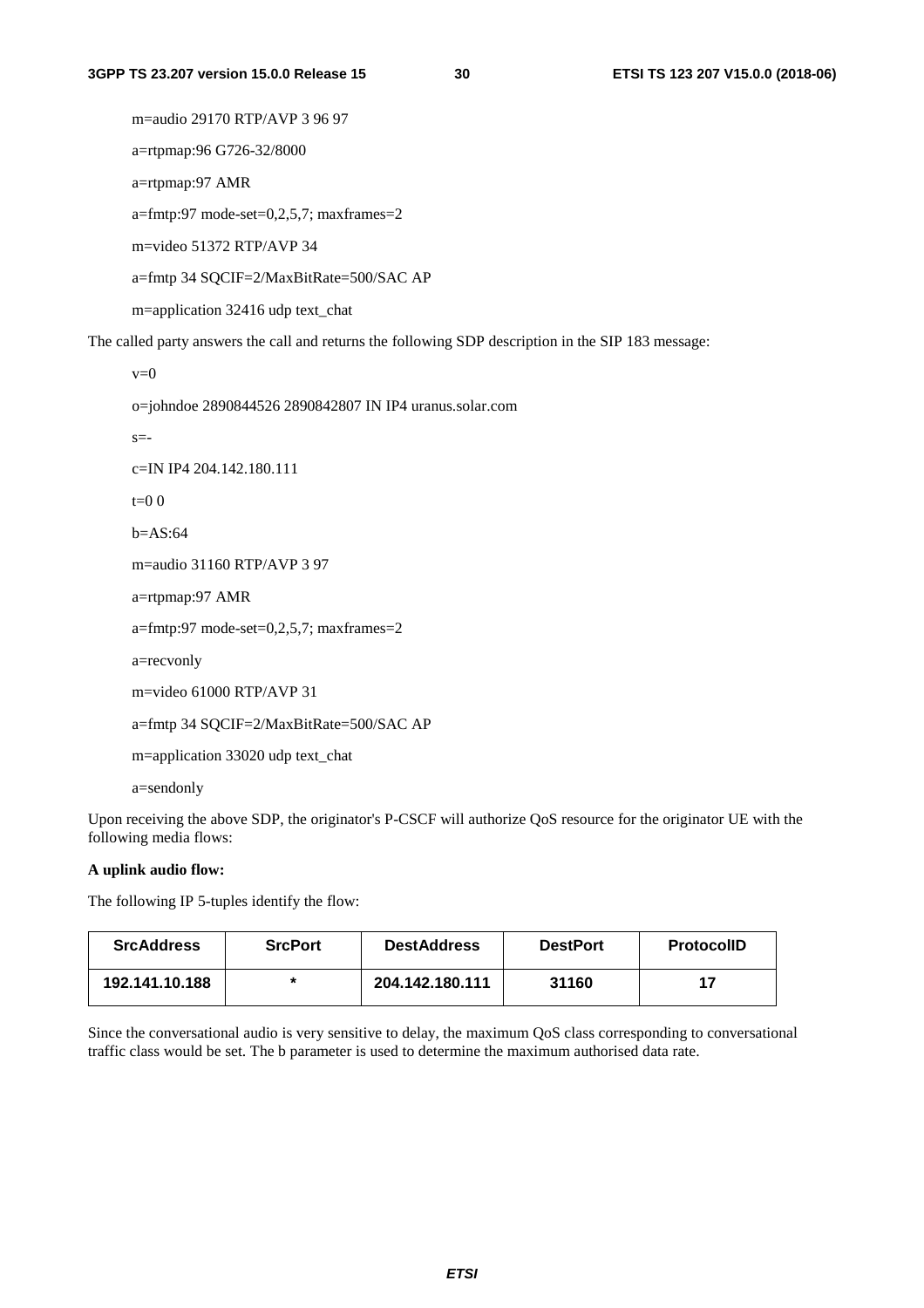#### **An uplink video flow:**

The following IP 5-tuples identify the flow:

| <b>SrcAddress</b> | <b>SrcPort</b> | <b>DestAddress</b> | <b>DestPort</b> | <b>ProtocolID</b> |
|-------------------|----------------|--------------------|-----------------|-------------------|
| 192.141.10.188    | *              | 204.142.180.111    | 61000           | 17                |

The video flow may be assigned a maximum QoS class corresponding to streaming traffic class. The b parameter is used to determine the data rate.

#### **A downlink video flow:**

The following IP 5-tuples identify the flow:

| <b>SrcAddress</b> | <b>SrcPort</b> | <b>DestAddress</b> | <b>DestPort</b> | ProtocollD |
|-------------------|----------------|--------------------|-----------------|------------|
| 204.142.180.111   |                | 192.141.10.188     | 51372           | 17         |

The video flow may be assigned a maximum QoS class corresponding to streaming traffic class. The b parameter is used to determine the maximum authorised data rate.

#### **A downlink udp flow:**

The following IP 5-tuples identify the flow:

| <b>SrcAddress</b> | <b>SrcPort</b><br><b>DestAddress</b> |                | <b>DestPort</b> | <b>ProtocolID</b> |  |
|-------------------|--------------------------------------|----------------|-----------------|-------------------|--|
| 204.142.180.111   |                                      | 192.141.10.188 | 32416           | 17                |  |

The udp application flow may be assigned a maximum QoS class corresponding to interactive. The b parameter is used to determine the data rate.

NOTE: The sample mappings in this section are for illustration purpose only. The actual mapping of media codec to QoS resource requirement is specified in TS 29.208 [25].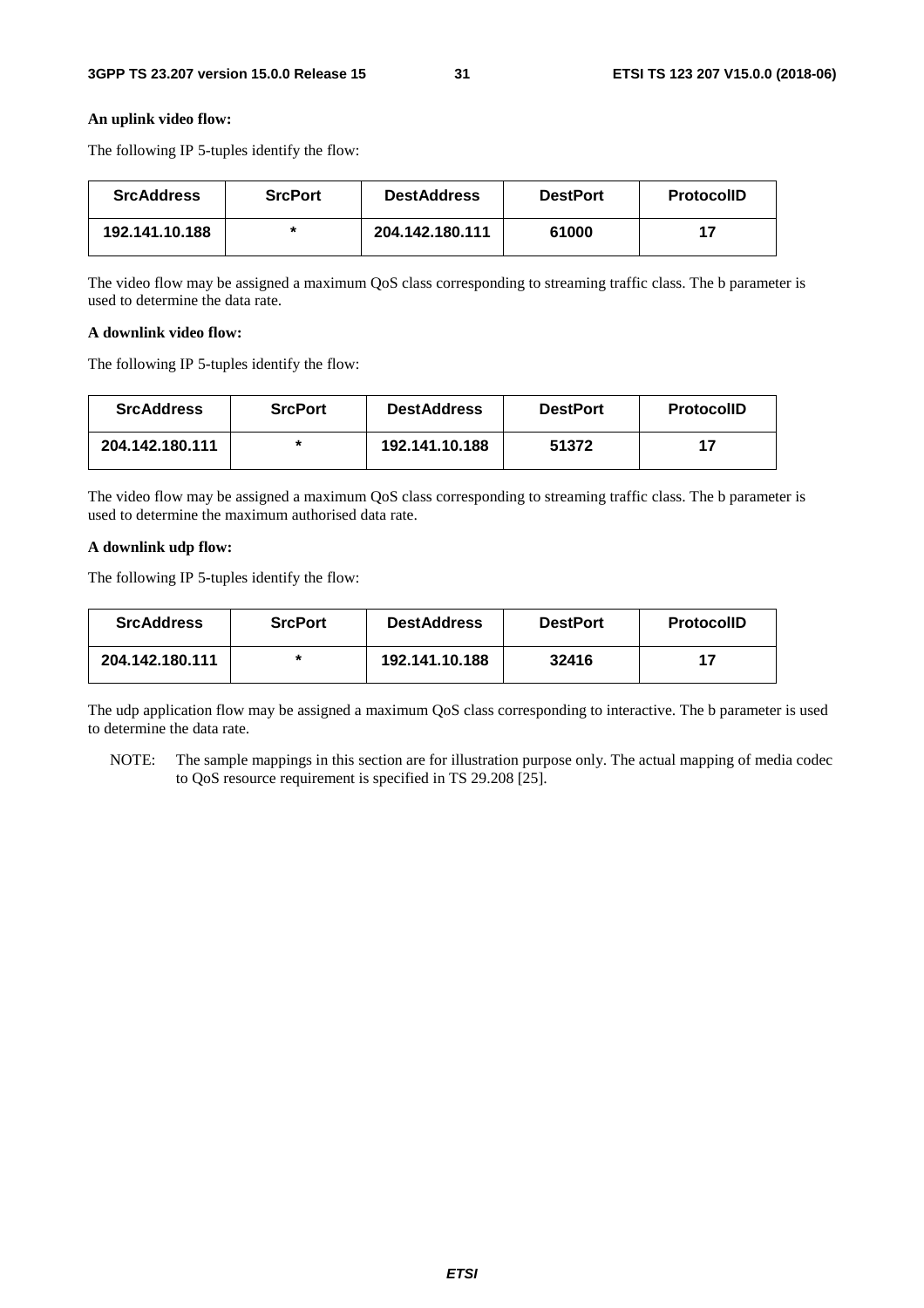# Annex D (informative): Resource reservation and end-to-end RSVP

### D.1 Resource reservation with end-to-end RSVP

For this case, RSVP is added to the GPRS bearer establishment procedures specified in TS 23.060 [19], with no Service-based local policy.

- NOTE: The diagrams in this subsection depict one possible signalling sequence, however, the alternative signalling sequences below are possible:
- to trigger the Create PDP Context Request message after the PATH message.
- to trigger the Create PDP Context Request message after the RESV message.
- to trigger only one PDP context after all RSVP exchanges have completed.
- NOTE: The diagrams in this subsection depict the case when the GGSN is not RSVP aware, however, the alternative of GGSN being RSVP aware is also possible.

The following figure is applicable to the Mobile Originating (MO) side.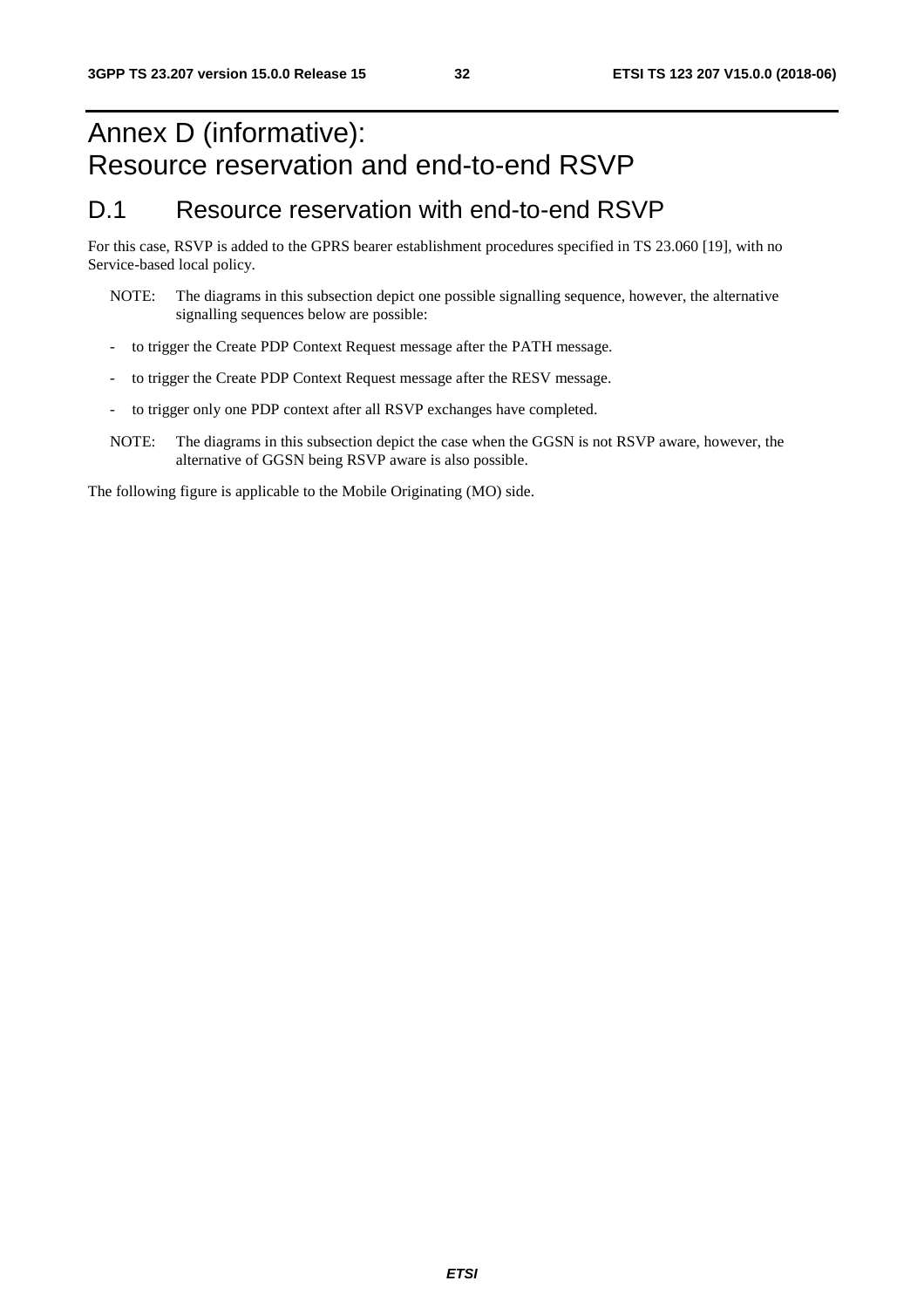

**Figure D.1: MO Resource Reservation with End-to-End RSVP** 

- NOTE: There is no timing relationship between the set of flows for the uplink (above the line) and the downlink (below the line).
- 1) The UE sends an Activate (Secondary) PDP Context message to the SGSN with the UMTS QoS parameters.
- 2) The SGSN sends the corresponding Create PDP Context message to the GGSN.
- 3) The GGSN authorizes the PDP context activation request according to the local operator's IP bearer resource based policy, the local operator's admission control function and the GPRS roaming agreements and sends a Create PDP Context Response message back to the SGSN.
- 4) RAB setup is done by the RAB Assignment procedure.
- 5) The SGSN sends an Activate (Secondary) PDP Context Accept message to UE.
- 6) UE sends an RSVP PATH message to the next hop, through the GGSN. The GGSN does not process the RSVP PATH message. Alternatively, the GGSN may process the RSVP PATH message and forward it to the next hop.
- 7) The UE receives the RSVP RESV message in the downlink direction, through the GGSN. The GGSN does not process the RSVP RESV message. Alternatively, the GGSN may process the RSVP RESV message and forward it to the UE.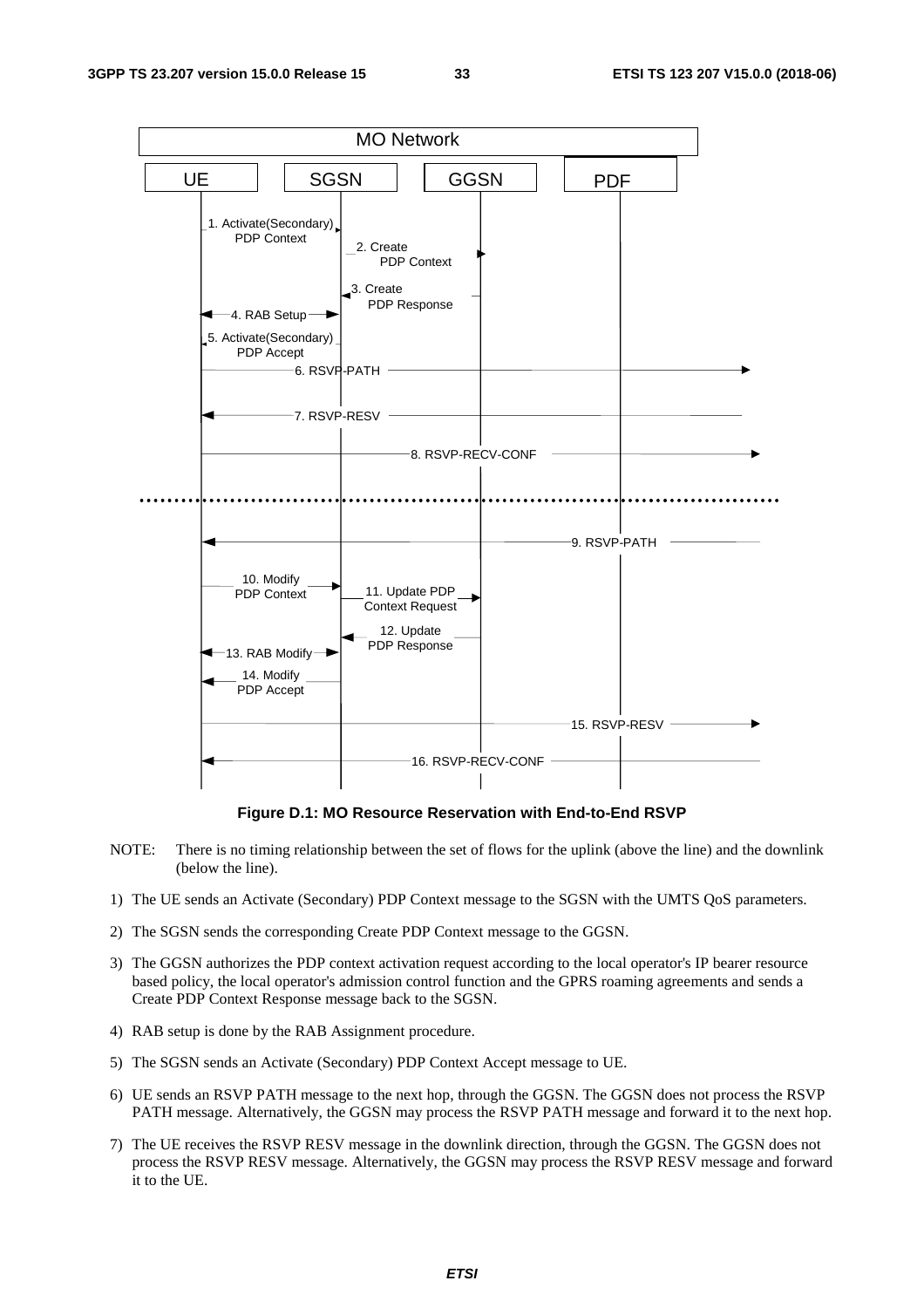- 8) The UE sends a RSVP RESV-CONF message to the next hop. The use of the RESV-CONF message is optional.
- 9) The UE receives a RSVP PATH message in the downlink direction, through the GGSN. The GGSN does not process the RSVP PATH message. Alternatively, the GGSN may process the incoming RSVP PATH message and forward it to the UE.
- 10) The UE may send a Modify PDP Context message to the SGSN with the necessary modification to UMTS QoS parameters according to the received RSVP PATH message.
- 11) The SGSN sends the corresponding Update PDP Context Request message to the GGSN.
- 12) The GGSN authorizes the PDP context modification according to the local operator's IP bearer resource based policy, the local operator's admission control function and the GPRS roaming agreements and sends an Update PDP Context Response message back to the SGSN.
- 13) The radio access bearer modification may be performed by the RAB Assignment procedure.
- 14) The SGSN sends a Modify PDP Context Accept message to UE.
- 15) UE sends the RSVP RESV message to the next hop, through the GGSN. The GGSN does not process the RSVP RESV message. Alternatively, the GGSN may process the RSVP RESV message and forward it to the next hop.
- 16) The UE receives the RSVP RESV-CONF message in the downlink direction. The use of the RESV-CONF message is optional.

The following figure is applicable to the Mobile Terminating (MT) side. As the flow is the mirror of the Mobile Originating (MO) side, the step-by-step description is omitted.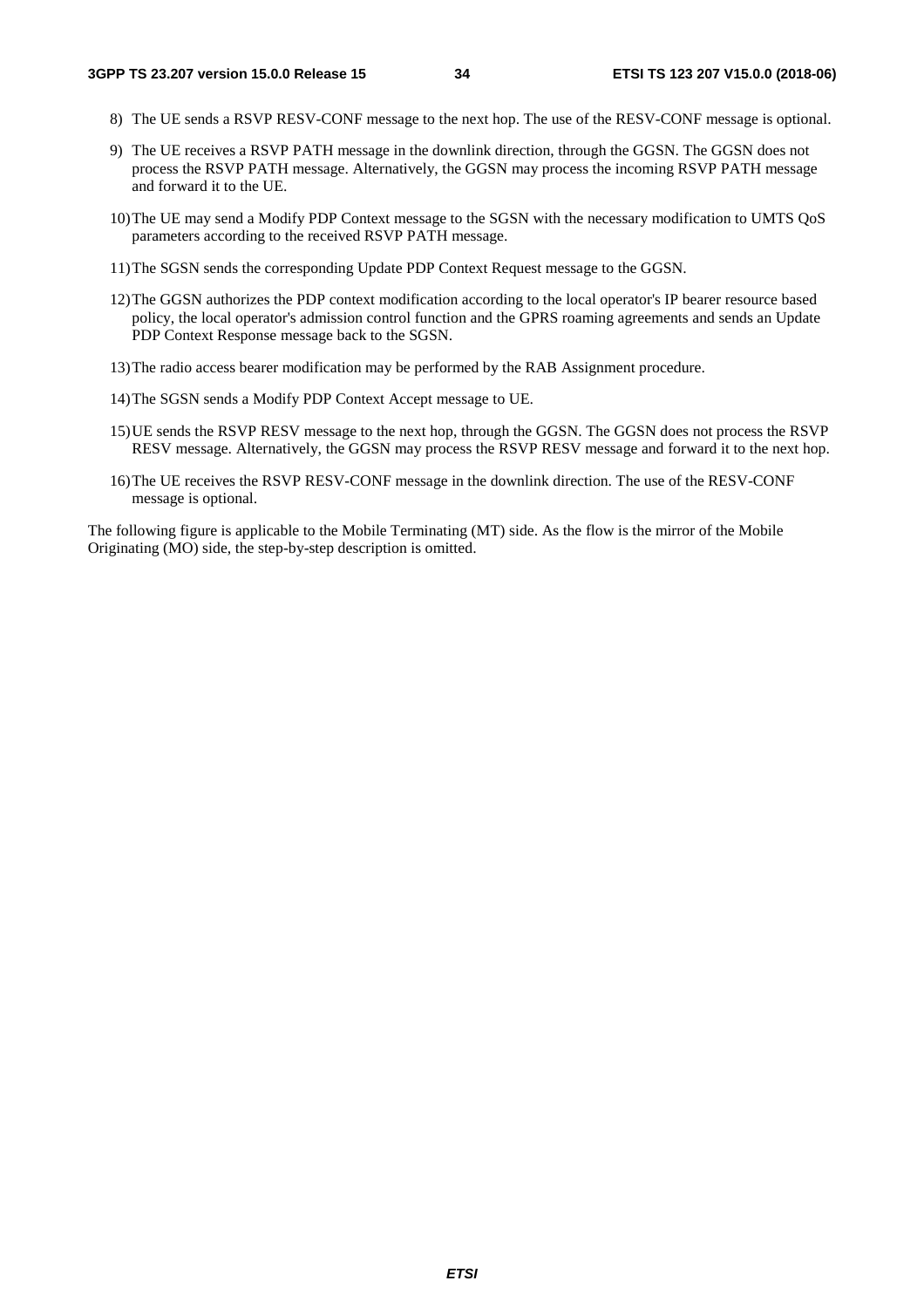

**Figure D.2: MT Resource Reservation with End-to-End RSVP** 

NOTE: There is no timing relationship between the set of flows for the uplink (above the line) and the downlink (below the line).

## D.2 Resource Reservation with End-to-End RSVP and Servicebased Local Policy

For this case, Service-based Local Policy and RSVP are added to the GPRS bearer establishment procedures specified in TS 23.060 [19].

- NOTE: The diagrams in this subsection depict one possible signalling sequence, however, the alternative signalling sequences below are possible:
- to trigger the Create PDP Context Request message after the PATH message.
- to trigger the Create PDP Context Request message after the RESV message.
- to trigger only one PDP context after all RSVP exchanges have completed.
- NOTE: The diagrams in this subsection depict the case when the GGSN is RSVP aware, however, the alternative of GGSN not being RSVP aware is also possible.

This section provides the flows for bearer establishment, resource reservation and policy control with RSVP.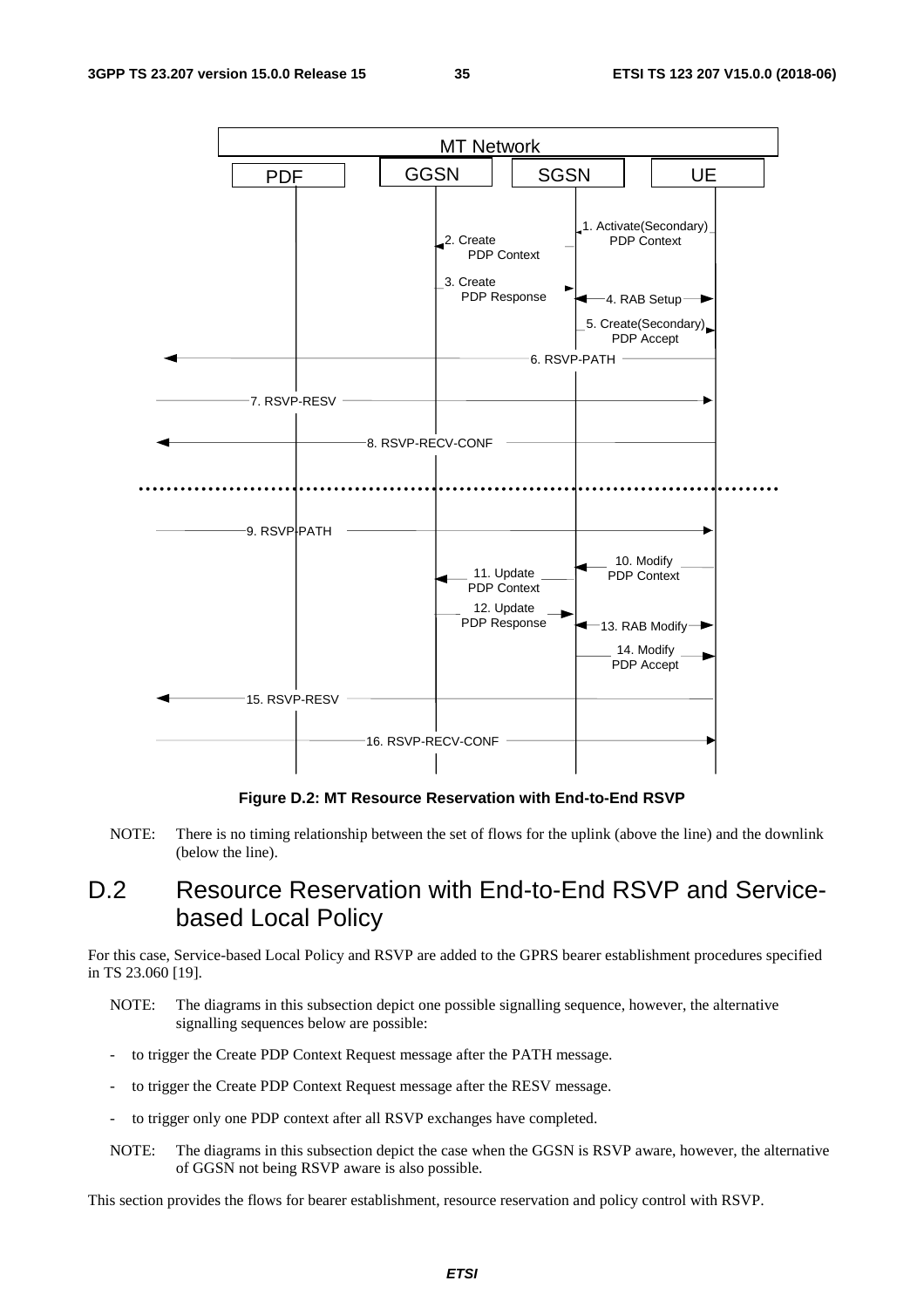

The following figure is applicable to the Mobile Originating (MO) side.

#### **Figure D.3: MO Resource Reservation with End-to-End RSVP and Service-based Local Policy**

- NOTE: There is no timing relationship between the set of flows for the uplink (above the line) and the downlink (below the line).
- 1) The UE sends an Activate (Secondary) PDP Context message to the SGSN with the UMTS QoS parameters. The UE includes the Binding Information in the Activate PDP Context message.
- 2) The SGSN sends the corresponding Create PDP Context message to the GGSN.
- 3) The GGSN sends a COPS REQ message with the Binding Information to the PDF in order to obtain relevant policy information.
- 4) The PDF sends a COPS DEC message back to the GGSN.
- 5) The GGSN sends a COPS RPT message back to the PDF.
- 6) The GGSN maps IP flow based policy information into PDP context based policy information and uses the PDP context based policy information to accept the PDP activation request, and sends a Create PDP Context Response message back to SGSN. The GGSN may cache the policy information.
- 7) RAB setup is done by the RAB Assignment procedure.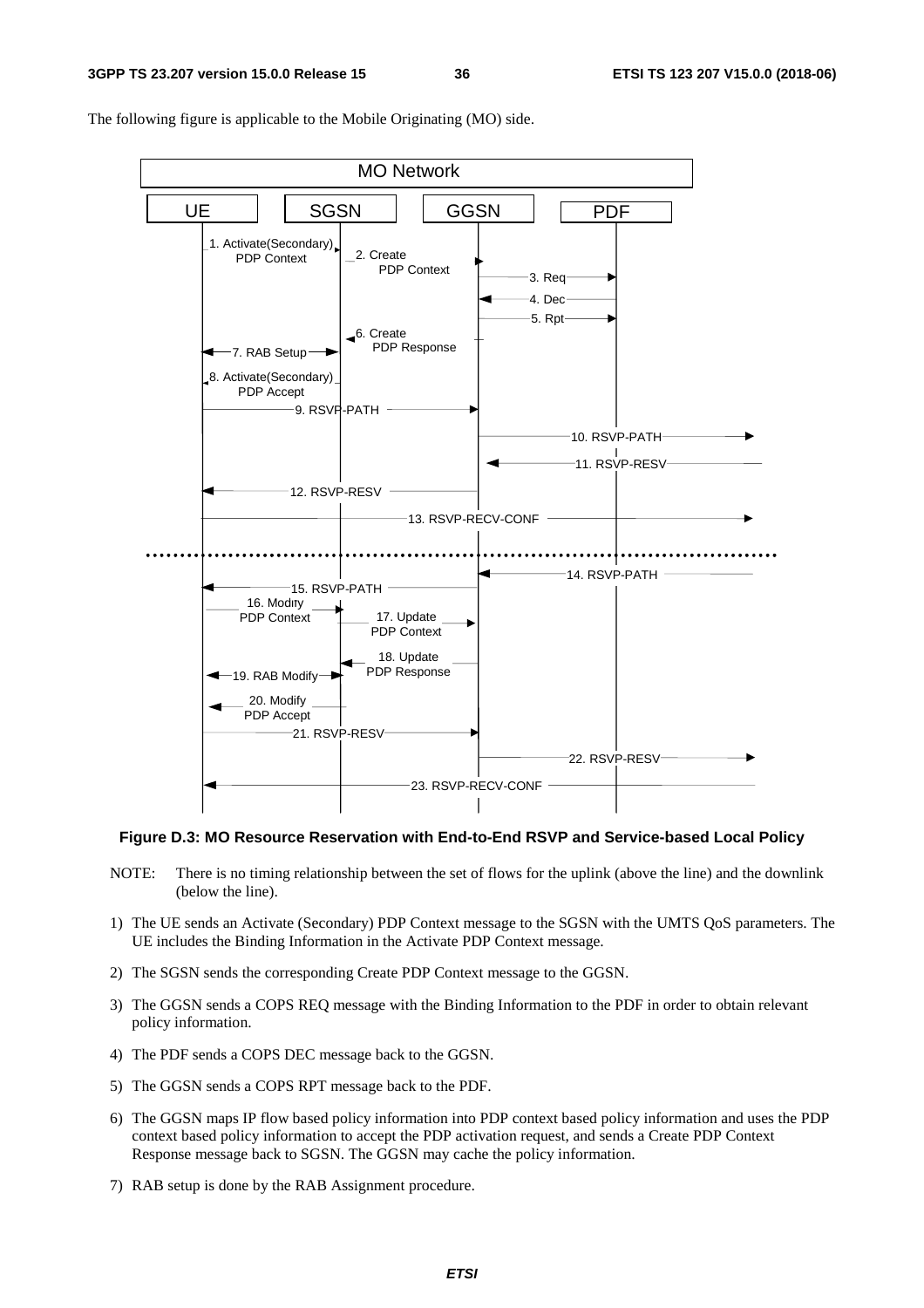- 8) The SGSN sends an Activate (Secondary) PDP Context Accept message to UE.
- 9) UE sends a RSVP PATH message to GGSN. The UE includes the Binding Information.
- NOTE: If the decision was previously cached locally at the GGSN, it may not be necessary to query the PDF again. Otherwise the GGSN may have to query the PDF.
- 10) The GGSN uses the policy information to accept the RSVP PATH message, and forwards the RSVP PATH message to the next hop.
- 11) The GGSN receives the RSVP RESV message in the downlink direction.
- NOTE: If the decision was previously cached locally at the GGSN, it may not be necessary to query the PDF again. Otherwise the GGSN may have to query the PDF.
- 12) The GGSN uses the policy information to accept the RSVP RESV message, and forwards the RSVP RESV message to the UE.
- 13) The UE sends a RSVP RESV-CONF message to the next hop. The use of the RESV-CONF message is optional.
- 14) The GGSN receives a RSVP PATH message in the downlink direction.
- 15) The GGSN forwards the RSVP PATH message to the UE.
- 16) The UE may send a Modify PDP Context message to the SGSN with the necessary modification to UMTS QoS parameters according to the received RSVP PATH message. The UE includes the Binding Information in the Modify PDP Context message.
- 17) The SGSN sends the corresponding Update PDP Context message to the GGSN.
- NOTE: If the decision was previously cached locally at the GGSN, it may not be necessary to query the PDF again. Otherwise the GGSN may have to query the PDF.
- 18) The GGSN uses the policy information to accept the PDP modification request, and sends a Update PDP Context Response message back to SGSN.
- 19) The radio access bearer modification may be performed by the RAB Assignment procedure.
- 20) The SGSN sends a Modify PDP Context Accept message to UE.
- NOTE: Steps 16 to 20 are optional if the existing PDP context already satisfies the QoS requirements.
- 21) The UE sends a RSVP RESV message to the GGSN. The UE includes the Binding Information in the RSVP RESV message.
- NOTE: If the decision was previously cached locally at the GGSN, it may not be necessary to query the PDF again. Otherwise the GGSN may have to query the PDF.
- 22) The GGSN uses the policy information to accept the RSVP RESV message, and forwards the RSVP RESV message to the next hop.
- 23) The UE receives the RSVP RESV-CONF message in the downlink direction. The use of the RESV-CONF message is optional.

The following figure is applicable to the Mobile Terminating (MT) side. As the flow is the mirror of the Mobile Originating (MO) side, the step-by-step description is omitted.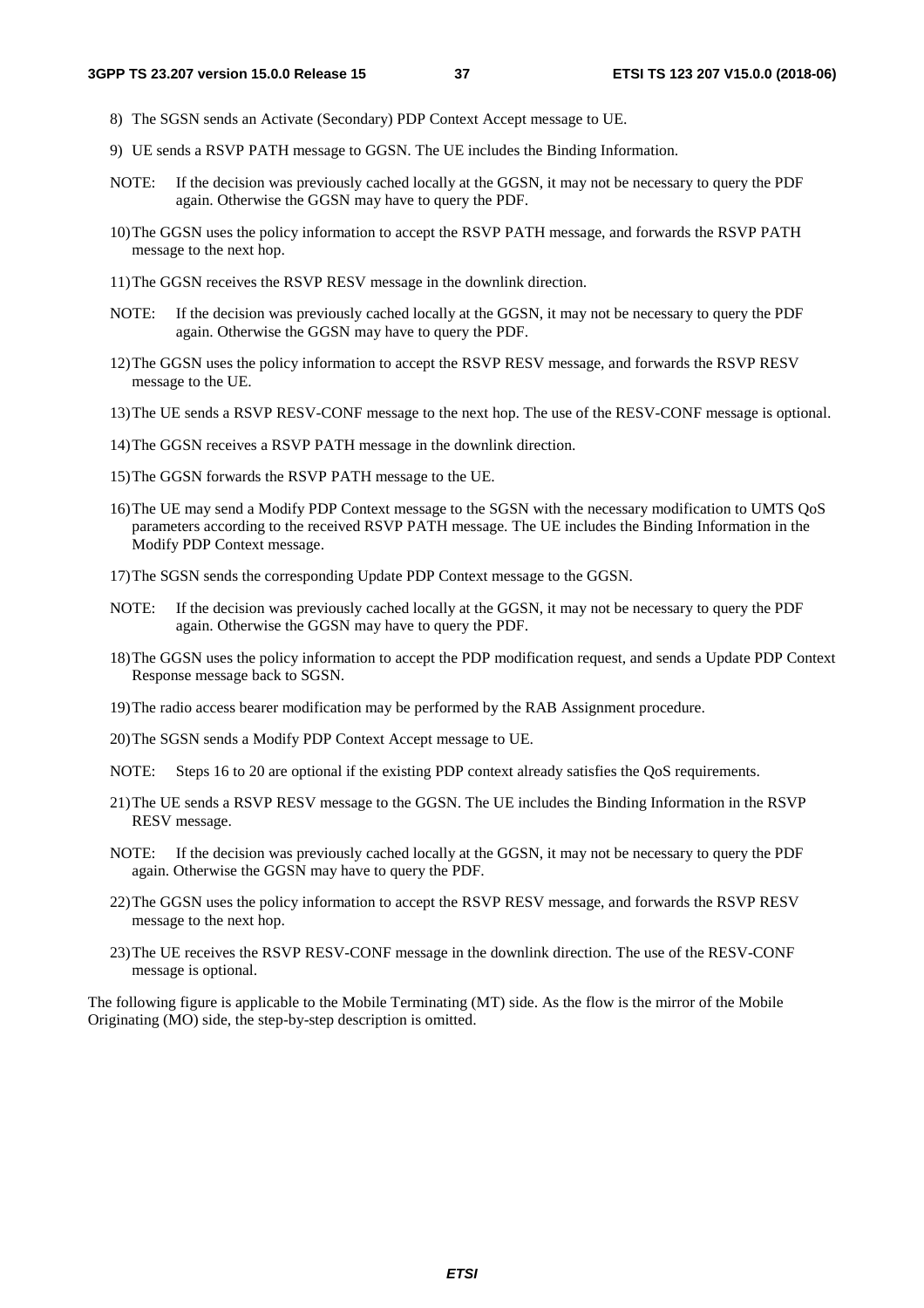

#### **Figure D.4: MT Resource Reservation with End-to-End RSVP and Service-based Local Policy**

NOTE: There is no timing relationship between the set of flows for the uplink (above the line) and the downlink (below the line).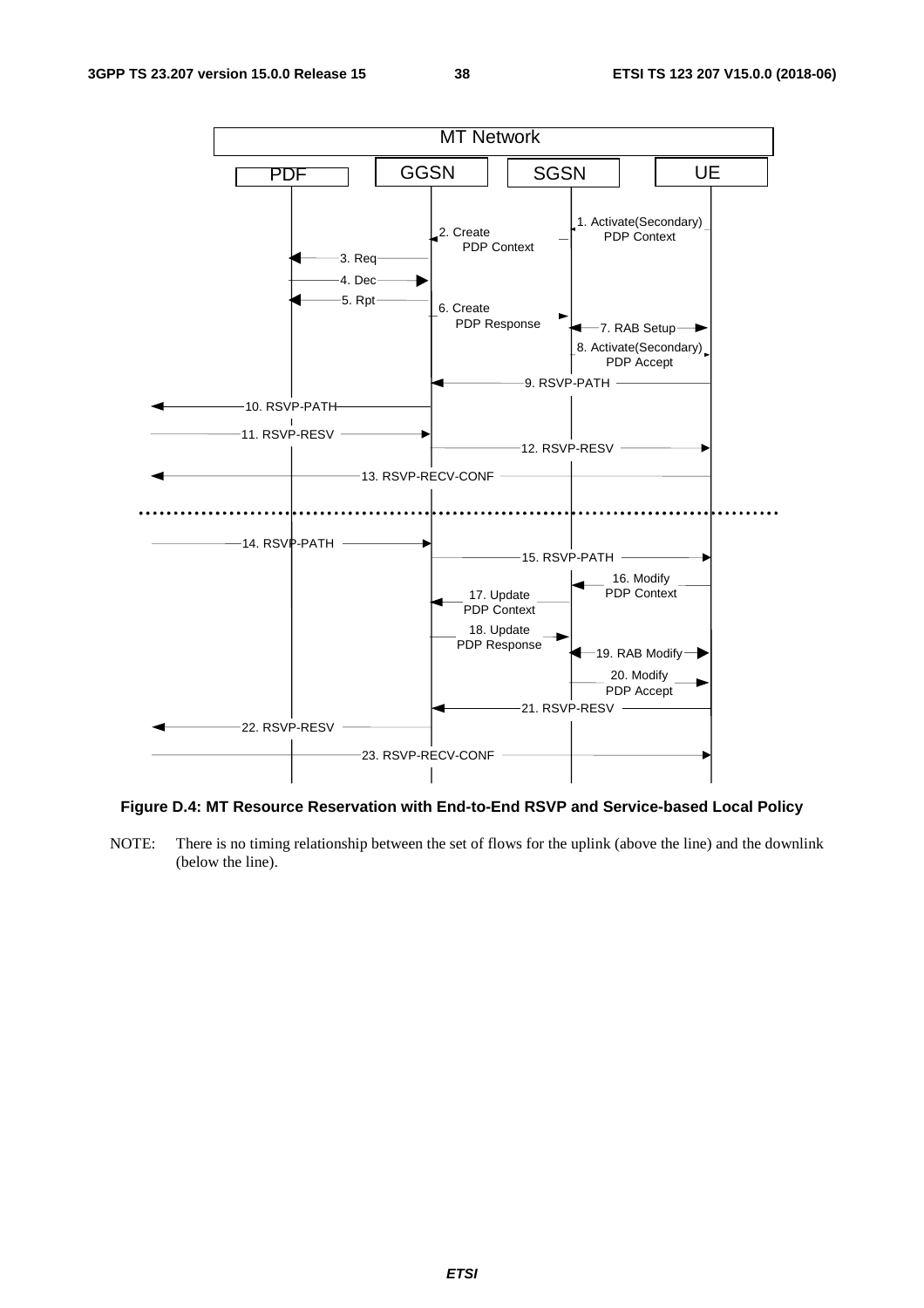# Annex E (informative): Change history

| <b>Change history</b> |              |                 |           |                |     |                                                                                        |        |                 |
|-----------------------|--------------|-----------------|-----------|----------------|-----|----------------------------------------------------------------------------------------|--------|-----------------|
| <b>Date</b>           | TSG#         | <b>TSG Doc.</b> | <b>CR</b> | <b>Rev</b>     | Cat | <b>Subject/Comment</b>                                                                 | Old    | <b>New</b>      |
| 2003-09               | SP-21        | SP-030378       | 0060      | $\mathbf{1}$   | B   | Functional additions for the Gq interface                                              | 5.8.0  | 6.0.0           |
| 2003-12               | <b>SP-22</b> | SP-030656       | 0061      | 3              | B   | Procedures in the AF                                                                   | 6.0.0  | 6.1.0           |
| 2003-12               | <b>SP-22</b> | SP-030656       | 0062      | 1              | B   | Information exchanged via Gq interface                                                 | 6.0.0  | 6.1.0           |
| 2003-12               | <b>SP-22</b> | SP-030656       | 0063      | 1              | B   | Procedures in the PDF                                                                  | 6.0.0  | 6.1.0           |
| 2003-12               | <b>SP-22</b> | SP-030656       | 0064      |                | D   | Editorial corrections to TS 23.207                                                     | 6.0.0  | 6.1.0           |
| 2004-01               | <b>SP-22</b> | SP-030656       | 0065      | 2              | B   | Gq-related updates to the signalling flows                                             | 6.0.0  | 6.1.0           |
| 2004-01               | <b>SP-22</b> | SP-030656       | 0066      | 3              | B   | Requirements for IM CN Subsystem signalling flag                                       | 6.0.0  | 6.1.0           |
| 2004-01               | <b>SP-22</b> | SP-030656       | 0067      |                | F   | Definition of the Application Function                                                 | 6.0.0  | 6.1.0           |
| 2004-03               | SP-23        | SP-040035       | 0074      | $\mathbf{1}$   | B   | Update of Authorization on Gq                                                          | 6.1.1  | 6.2.0           |
| 2004-03               | SP-23        | SP-040035       | 0068      | $\mathbf{1}$   | B   | Mapping amendment to PDF procedures                                                    | 6.1.1  | 6.2.0           |
| 2004-03               | SP-23        | SP-040035       | 0069      | $\overline{2}$ | B   | Mapping amendment to AF procedures                                                     | 6.1.1  | 6.2.0           |
| 2004-03               | SP-23        | SP-040035       | 0073      | 1              | B   | SBLP implications of bundling different IMS sessions to the same<br><b>PDP Context</b> | 6.1.1  | 6.2.0           |
| 2004-03               | <b>SP-23</b> | SP-040035       | 0075      | 1              | B   | Service information                                                                    | 6.1.1  | 6.2.0           |
| 2004-06               | SP-24        | SP-040317       | 0077      | 3              | B   | Authorisation Reject Procedure by the PDF                                              | 6.2.0  | 6.3.0           |
| 2004-06               | <b>SP-24</b> | SP-040317       | 0079      | $\mathbf{1}$   | F   | AF capabilities                                                                        | 6.2.0  | 6.3.0           |
| 2004-06               | <b>SP-24</b> | SP-040317       | 0080      | $\overline{2}$ | B   | General corrections                                                                    | 6.2.0  | 6.3.0           |
| 2004-06               | SP-24        | SP-040317       | 0081      | 1              | F   | Intra-domain Gq for IMS                                                                | 6.2.0  | 6.3.0           |
| 2004-06               | SP-24        | SP-040317       | 0083      |                | B   | Condition for update authorization procedure                                           | 6.2.0  | 6.3.0           |
| 2004-09               | <b>SP-25</b> | SP-040521       | 0084      | 1              | F   | SBLP and non-realtime PDP Contexts                                                     | 6.3.0  | 6.4.0           |
| 2004-09               | SP-25        | SP-040521       | 0085      |                | F   | Generation of multiple tokens                                                          | 6.3.0  | 6.4.0           |
| 2005-06               | <b>SP-28</b> | SP-050337       | 0087      |                | F   | Update of binding information handling                                                 | 6.4.0  | 6.5.0           |
| 2005-09               | SP-29        | SP-050337       | 0088      | 1              | A   | Correction of reference to non-existent/obsolete document                              | 6.5.0  | 6.6.0           |
| 2007-06               | SP-36        | SP-070392       | 0092      | 5              | B   | Rel-7 version of TS 23.207 main body                                                   | 6.6.0  | 7.0.0           |
| 2008-12               | SP-42        |                 |           |                |     | Update to Rel-8 version (MCC)                                                          | 7.0.0  | 8.0.0           |
| 2009-12               | SP-46        | L,              |           |                |     | Update to Rel-9 version (MCC)                                                          | 8.0.0  | 9.0.0           |
| 2011-03               | SP-51        |                 |           |                |     | Update to Rel-10 version (MCC)                                                         | 9.0.0  | 10.0.0          |
| 2012-09               | SP-57        | SP-120627       | 0093      | 1              | F   | Reference list correction to align with the corrected TS 29.212 title                  | 10.0.0 | 11.0.0          |
| 2014-09               | SP-65        |                 |           |                |     | Update to Rel-12 version (MCC)                                                         | 11.0.0 | 12.0.0          |
| 2015-12               |              |                 |           | L,             |     | Update to Rel-13 version (MCC)                                                         |        | $12.0.0$ 13.0.0 |
| 2017-03               |              |                 |           |                |     | Update to Rel-14 version (MCC)                                                         | 13.0.0 | 14.0.0          |
| 2018-06               | SP-80        |                 |           |                |     | Update to Rel-15 version (MCC)                                                         |        | 14.0.0 15.0.0   |